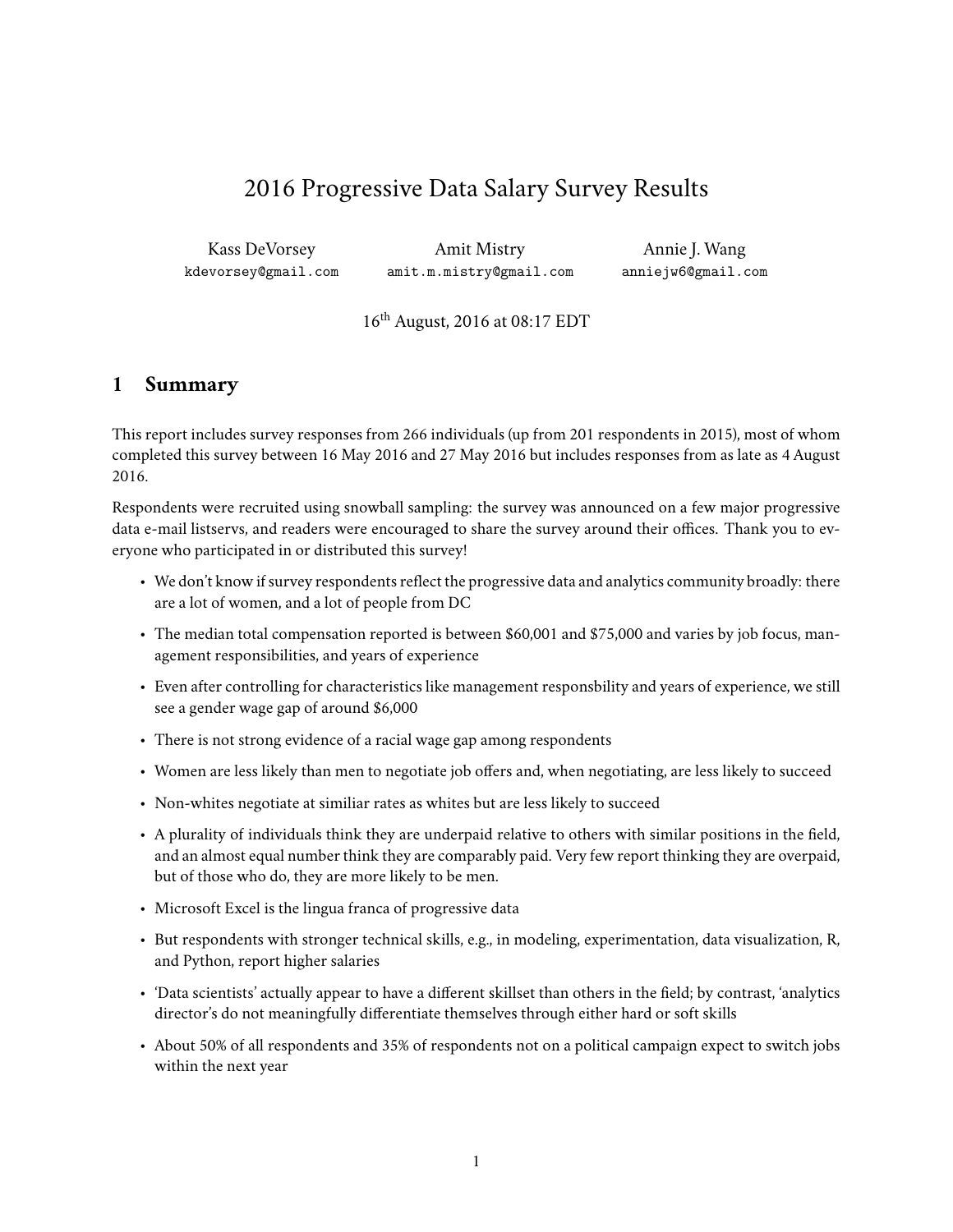We recommend that you download this report as a PDF and use the table of contents to navigate. We also provide a [list of tables and figures.](#page-49-0)

## **Contents**

| 1            |     | Summary                                                                                                                                                                                    | 1                                     |
|--------------|-----|--------------------------------------------------------------------------------------------------------------------------------------------------------------------------------------------|---------------------------------------|
| $\mathbf{2}$ |     | Who are you people?                                                                                                                                                                        | $\overline{\mathbf{4}}$               |
|              | 2.1 | 2.1.1<br>2.1.2                                                                                                                                                                             | $\overline{4}$<br>$\overline{4}$<br>5 |
|              | 2.2 |                                                                                                                                                                                            | 5                                     |
|              | 2.3 | There are more female than male non-whites among respondents                                                                                                                               | 5                                     |
|              | 2.4 | About 20% of respondents identify as LGBTQQIA $\ldots \ldots \ldots \ldots \ldots \ldots \ldots \ldots \ldots$                                                                             | 6                                     |
|              | 2.5 | Most people only have a college degree, but non-whites are less likely to have advanced degrees                                                                                            | $\overline{7}$                        |
| 3            |     | Where do respondents work, and what do they do?                                                                                                                                            | 8                                     |
|              | 3.1 |                                                                                                                                                                                            | $\,8\,$                               |
|              | 3.2 | The most common organization types are consulting firms and political campaigns $\dots \dots$<br>Non-whites work in substantially different areas than whites<br>3.2.1                     | $\,8\,$<br>$\,8\,$                    |
|              | 3.3 |                                                                                                                                                                                            | 9                                     |
|              | 3.4 | About 40% of respondents are managers, and 60% of managers are men                                                                                                                         | 9                                     |
|              | 3.5 | Most folks have worked in progressive politics for at least four years, and male respondents                                                                                               | 10                                    |
|              | 3.6 | Almost 50% of respondents have worked in political campaigns within the last 5 years<br>3.6.1                                                                                              | 12<br>12                              |
|              | 3.7 | The overwhelming majority of respondents DID NOT learn the skills they use through formal<br>Men are more likely to say they are self-taught while women say they learned through<br>3.7.1 | 13<br>14                              |
| 4            |     | What do people make?                                                                                                                                                                       | 14                                    |
|              | 4.1 | The median salary is \$68,000 and the mean is \$78,000 $\ldots \ldots \ldots \ldots \ldots \ldots \ldots \ldots$                                                                           | 14                                    |
|              | 4.2 | Including bonus, the median total compensation is around \$68,000 and the mean is \$79,000.                                                                                                | 15                                    |
| 5            |     | Breaking down what people make                                                                                                                                                             | 16                                    |
|              | 5.1 | The longer you've worked in politics, the more you make $\dots \dots \dots \dots \dots \dots \dots$                                                                                        | 16                                    |
|              | 5.2 | 5.2.1                                                                                                                                                                                      | 17<br>18                              |
|              | 5.3 |                                                                                                                                                                                            | 18                                    |
|              | 5.4 |                                                                                                                                                                                            | 19                                    |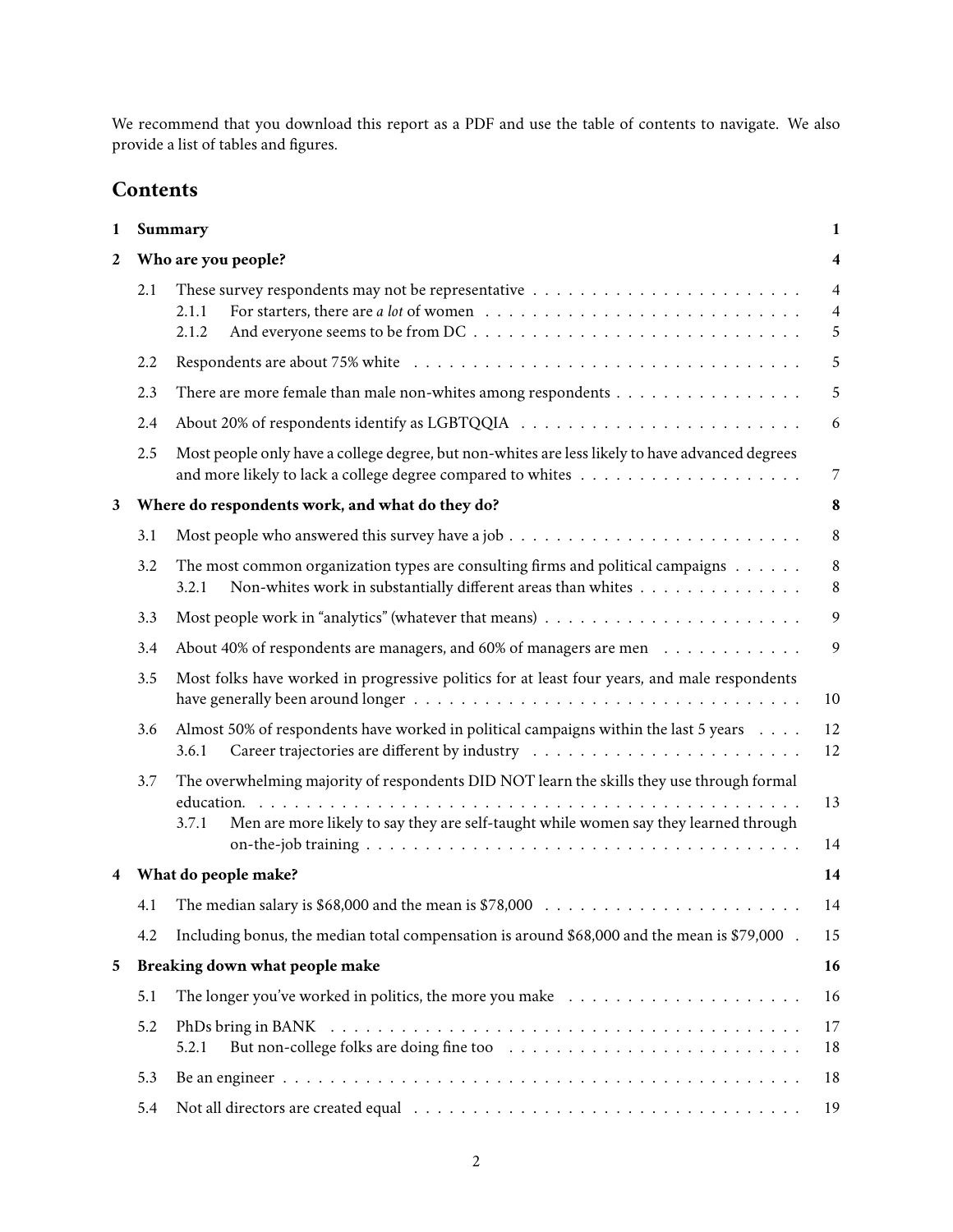|   | 5.5      |                                                                                                                                                                                                                           | 20                               |
|---|----------|---------------------------------------------------------------------------------------------------------------------------------------------------------------------------------------------------------------------------|----------------------------------|
|   | 5.6      | even when you consider job focus $\ldots \ldots \ldots \ldots \ldots \ldots \ldots \ldots \ldots \ldots$<br>5.6.1<br>5.6.2<br>5.6.3<br>5.6.4<br>Here's a linear regression for you fancy data science types<br>5.6.5      | 20<br>21<br>23<br>24<br>25<br>26 |
|   | 5.7      | Good news – there actually isn't much of a pay differential by race $\dots \dots \dots \dots \dots$                                                                                                                       | 26                               |
| 6 |          | What are the perks?                                                                                                                                                                                                       | 27                               |
|   | 6.1      |                                                                                                                                                                                                                           | 28                               |
| 7 |          | How do people negotiate and what happens when they do?                                                                                                                                                                    | 29                               |
|   | 7.1      |                                                                                                                                                                                                                           | 30                               |
|   | 7.2      | Men negotiate more than women, and they are more likely to succeed                                                                                                                                                        | 30                               |
|   | 7.3      | Whites negotiate about as frequently as non-whites, but they are more likely to succeed                                                                                                                                   | 31                               |
|   | 7.4      | Labor unions and political campaigns: places where negotiation is challenging $\dots \dots \dots$                                                                                                                         | 32                               |
| 8 |          | What do you think of your salary?                                                                                                                                                                                         | 33                               |
|   | 8.1      | A plurality of respondents think they are underpaid; very few think they are overpaid                                                                                                                                     | 33                               |
|   | 8.2      | Respondents who think they are underpaid actually have similar pay to respondents who think<br>8.2.1                                                                                                                      | 34<br>34                         |
|   | 8.3      | People who work at unions are happiest with their pay, vendors/non-consultant businesses are                                                                                                                              | 35                               |
|   | 8.4      | Men are more likely than women to think they're overpaid while whites and non-whites have<br>similar opinions of their salary $\dots \dots \dots \dots \dots \dots \dots \dots \dots \dots \dots \dots \dots \dots \dots$ | 35                               |
| 9 |          | How are your skillz?                                                                                                                                                                                                      | 36                               |
|   | 9.1      |                                                                                                                                                                                                                           | 36                               |
|   | 9.2      |                                                                                                                                                                                                                           | 38                               |
|   | 9.3      |                                                                                                                                                                                                                           | 42                               |
|   | 9.4      | 'Data Scientist' actually means something! Meanwhile, analytics director does not                                                                                                                                         | 42                               |
|   | 9.5      | 9.5.1<br>9.5.2                                                                                                                                                                                                            | 44<br>45<br>47                   |
|   |          | 10 Where are people going?                                                                                                                                                                                                | 48                               |
|   |          | 10.1 About 50% of all respondents and 35% of respondents not currently on a political campaign                                                                                                                            | 48                               |
|   | 11 Notes |                                                                                                                                                                                                                           | 49                               |
|   |          | 12 List of Tables and Figures                                                                                                                                                                                             | 50                               |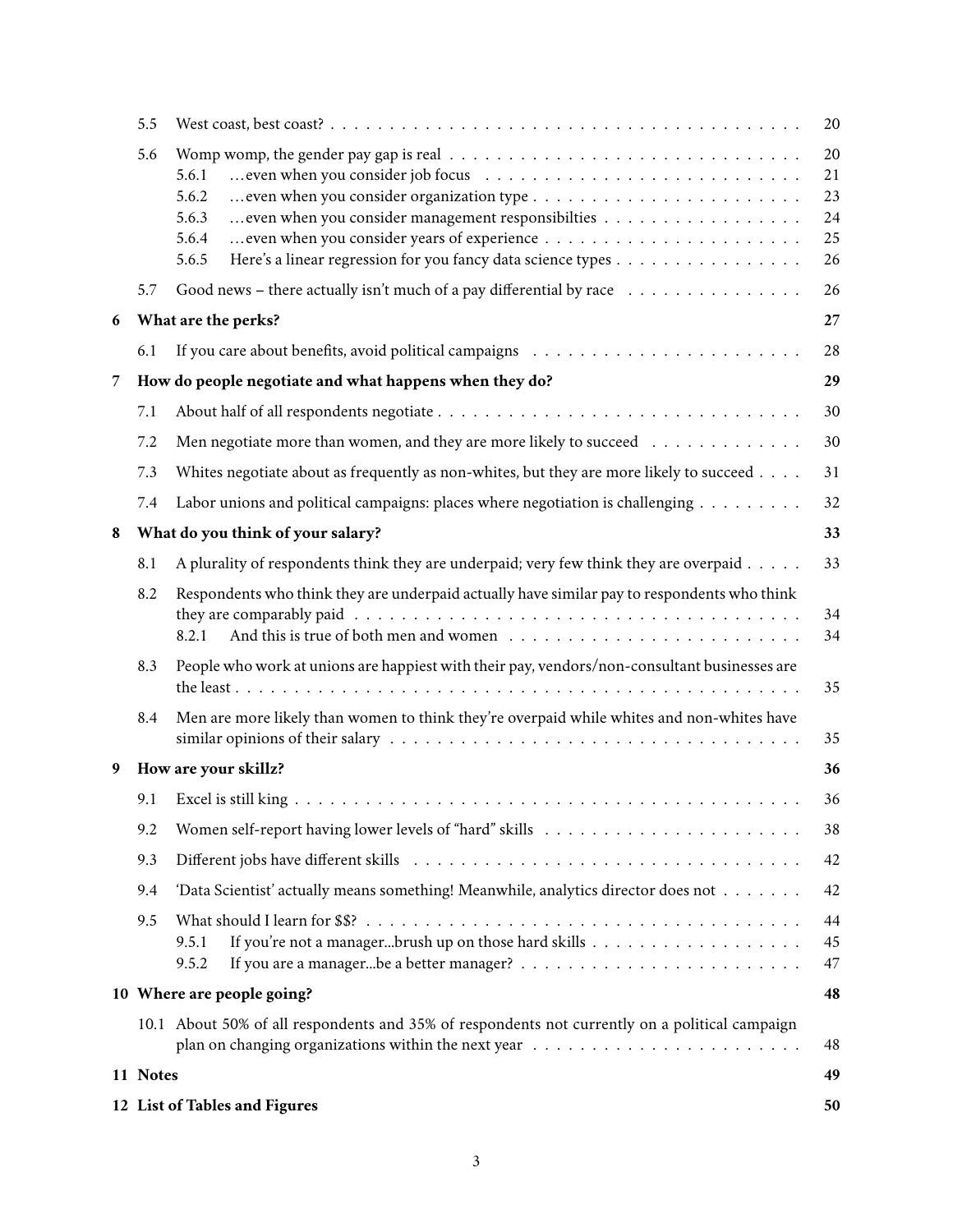|  | 13 Appendix                                                                | 52 |
|--|----------------------------------------------------------------------------|----|
|  |                                                                            | 52 |
|  | 13.2 Women are more likely to work at labor unions and political campaigns | 53 |
|  | 13.3 Women have roughly the same levels of educational attainment as men   | 53 |
|  | 13.4 Whites and non-whites have roughly comparable years of experience     | 53 |
|  |                                                                            | 54 |
|  | 14 Survey Questionnaire                                                    | 55 |
|  |                                                                            | 55 |
|  |                                                                            | 56 |
|  |                                                                            | 59 |

# <span id="page-3-0"></span>**2 Who are you people?**

## <span id="page-3-1"></span>**2.1 These survey respondents may not be representative**

## <span id="page-3-2"></span>**2.1.1 For starters, there are** *a lot* **of women**

<span id="page-3-4"></span>

| Table 1: Counts by Gender |     |         |  |  |  |
|---------------------------|-----|---------|--|--|--|
| Category                  | N   | Percent |  |  |  |
| Female                    | 138 | 51.9%   |  |  |  |
| Male                      | 125 | 47.0%   |  |  |  |
| Other                     | 3   | 1.1%    |  |  |  |

For reference, last year's salary survey was 36% women and 64% men.<sup>[1](#page-3-3)</sup>

<span id="page-3-3"></span><sup>&</sup>lt;sup>1</sup>This means we've solved the diversity problem, right?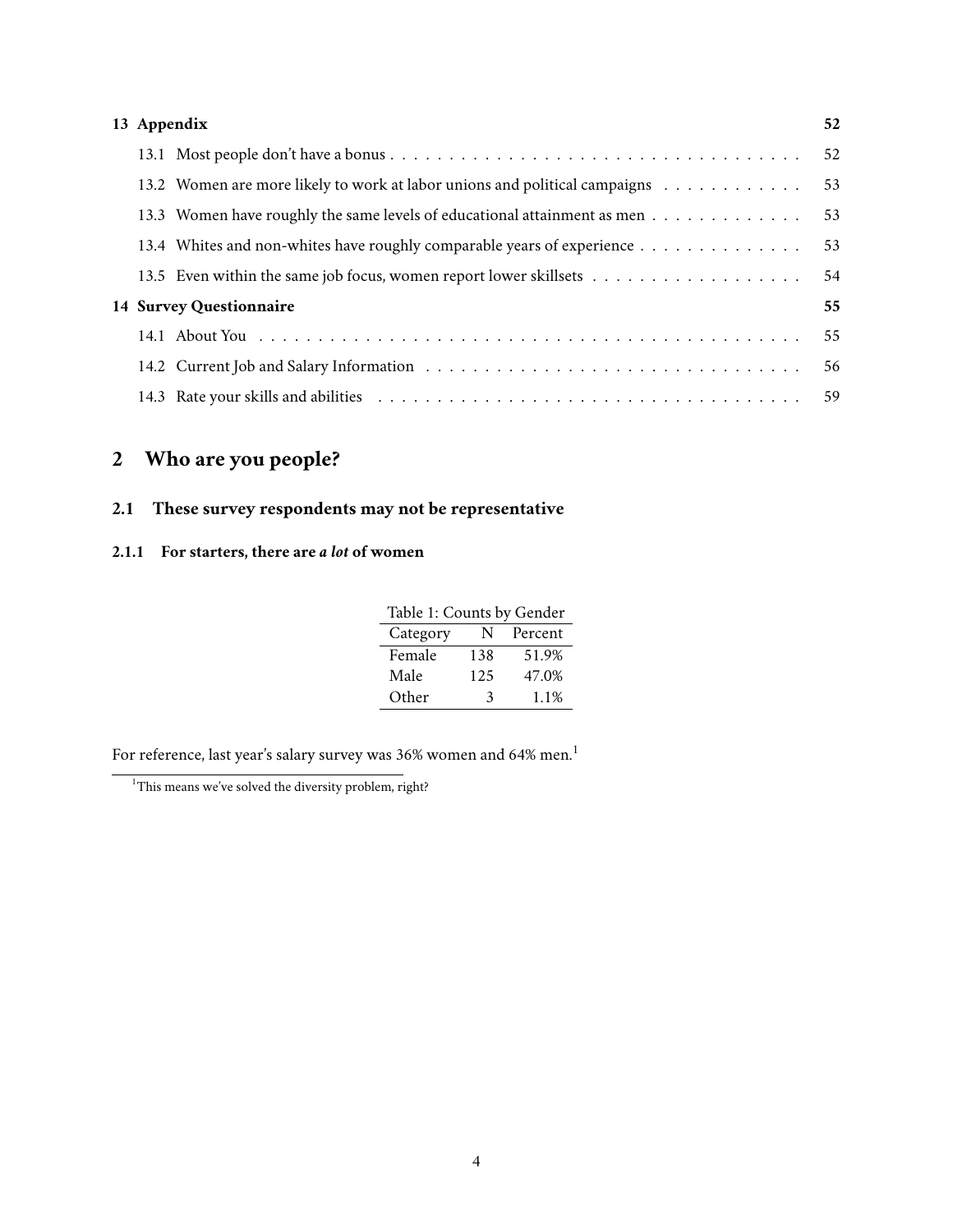#### <span id="page-4-0"></span>**2.1.2 And everyone seems to be from DC**

| Category                                    | N   | Percent |
|---------------------------------------------|-----|---------|
| Washington, DC                              | 120 | 45.1%   |
| New York City                               | 52  | 19.5%   |
| Other major US city (over 1 million people) | 33  | 12.4%   |
| Smaller city/town                           | 30  | 11.3%   |
| Chicago                                     | 15  | 5.6%    |
| San Francisco                               | 5   | 1.9%    |
| Los Angeles                                 | 4   | 1.5%    |
| Rural area                                  | 4   | 1.5%    |
| Canada                                      | 1   | 0.4%    |
| Europe                                      |     | 0.4%    |
| Oceania                                     |     | 0.4%    |

<span id="page-4-3"></span>

|  | Table 2: Counts by Location |  |
|--|-----------------------------|--|
|--|-----------------------------|--|

I can't even make a fun joke about liberal coastal elites because we can't even manage to be bi-coastal.

## <span id="page-4-1"></span>**2.2 Respondents are about 75% white**

| Table 5. Counts by Race/Ethnicity |     |         |  |  |
|-----------------------------------|-----|---------|--|--|
| Category                          | N   | Percent |  |  |
| White                             | 200 | 75.2%   |  |  |
| Hispanic/Latino                   | 17  | 6.4%    |  |  |
| Asian-American                    | 15  | 5.6%    |  |  |
| Multiracial                       | 14  | 5.3%    |  |  |
| Other                             | 8   | 3.0%    |  |  |
| African-American                  |     | 2.6%    |  |  |
| Middle Eastern / Arab-American    | 5   | 1.9%    |  |  |

<span id="page-4-4"></span>Table 3: Counts by Race/Ethnicity

By contrast, last year's survey was 80% white.

## <span id="page-4-2"></span>**2.3 There are more female than male non-whites among respondents**

Note that non-white is defined as any racial category other than 'white', including mixed-race individuals.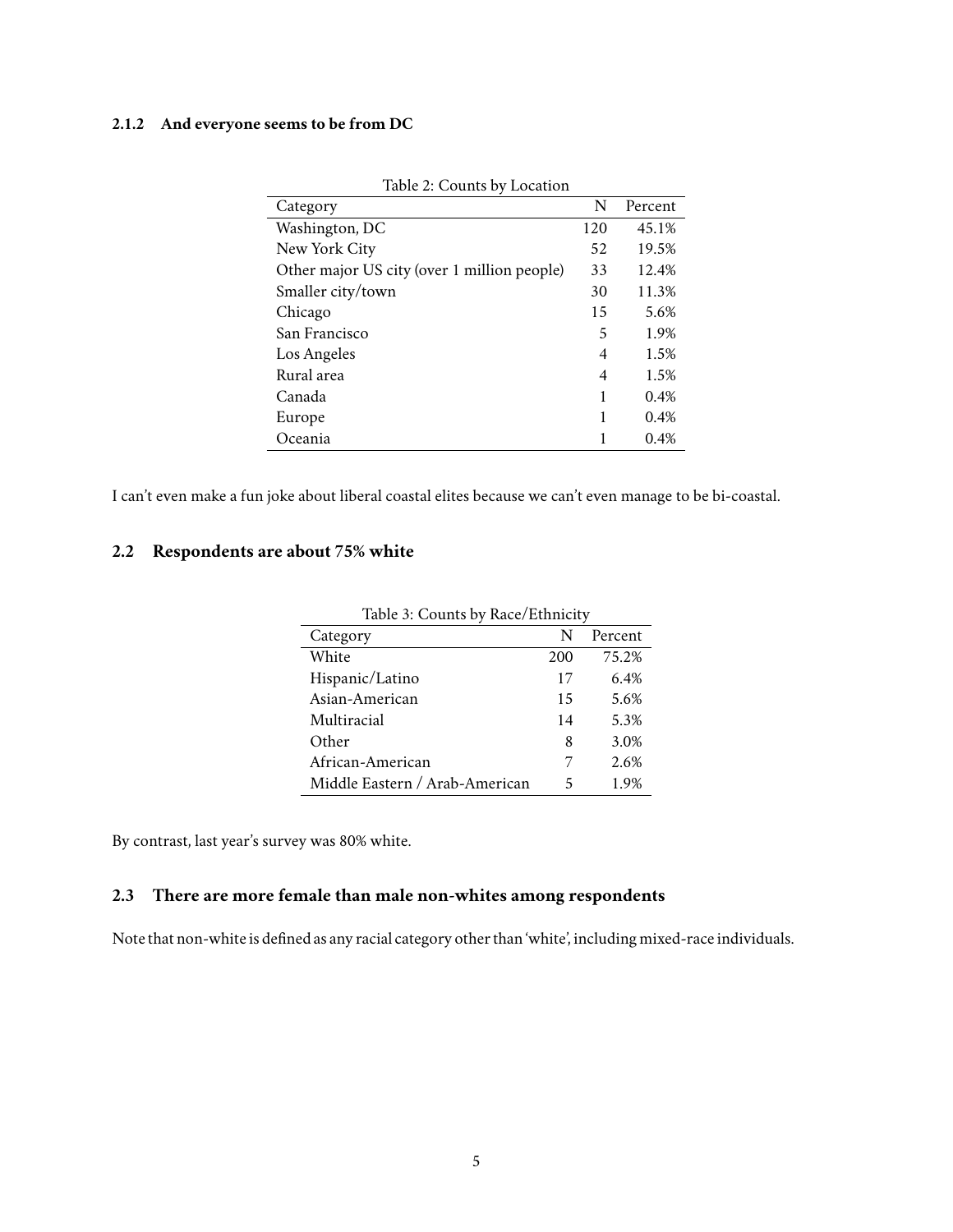<span id="page-5-3"></span>Figure 1: Counts by Race and Gender



<span id="page-5-1"></span>Table 4: Counts by Gender and Race

| Overall                        |    | Female  |                | Male    |
|--------------------------------|----|---------|----------------|---------|
| Category                       |    | Percent | N              | Percent |
| White                          | 97 | 70.3%   | 100            | 80.0%   |
| Hispanic/Latino                |    | 9.4%    | 4              | 3.2%    |
| Asian-American                 | 5  | 3.6%    | 10             | 8.0%    |
| Multiracial                    | 10 | 7.2%    | 4              | 3.2%    |
| Other                          | 6  | 4.3%    | $\mathfrak{D}$ | 1.6%    |
| African-American               | 5  | 3.6%    | $\mathfrak{D}$ | 1.6%    |
| Middle Eastern / Arab-American |    | 1.4%    | 3              | 2.4%    |

## <span id="page-5-0"></span>**2.4 About 20% of respondents identify as LGBTQQIA**

Note LGBTQQIA stands for Lesbian, Gay, Bisexual, Transgender, Queer, Questioning, Intersex, and Asexual.

<span id="page-5-2"></span>

| Table 5: Counts by Sexual Identity              |     |         |  |  |
|-------------------------------------------------|-----|---------|--|--|
| Category                                        | N   | Percent |  |  |
| I do not identify with any of these identities  | 210 | 78.9%   |  |  |
| I identify with one of these identities         | 42  | 15.8%   |  |  |
| I identify with two or more of these identities | 10  | 3.8%    |  |  |
| Refused/Missing                                 |     | 1.5%    |  |  |

By contrast, last year's survey was 15% LGBTQQIA.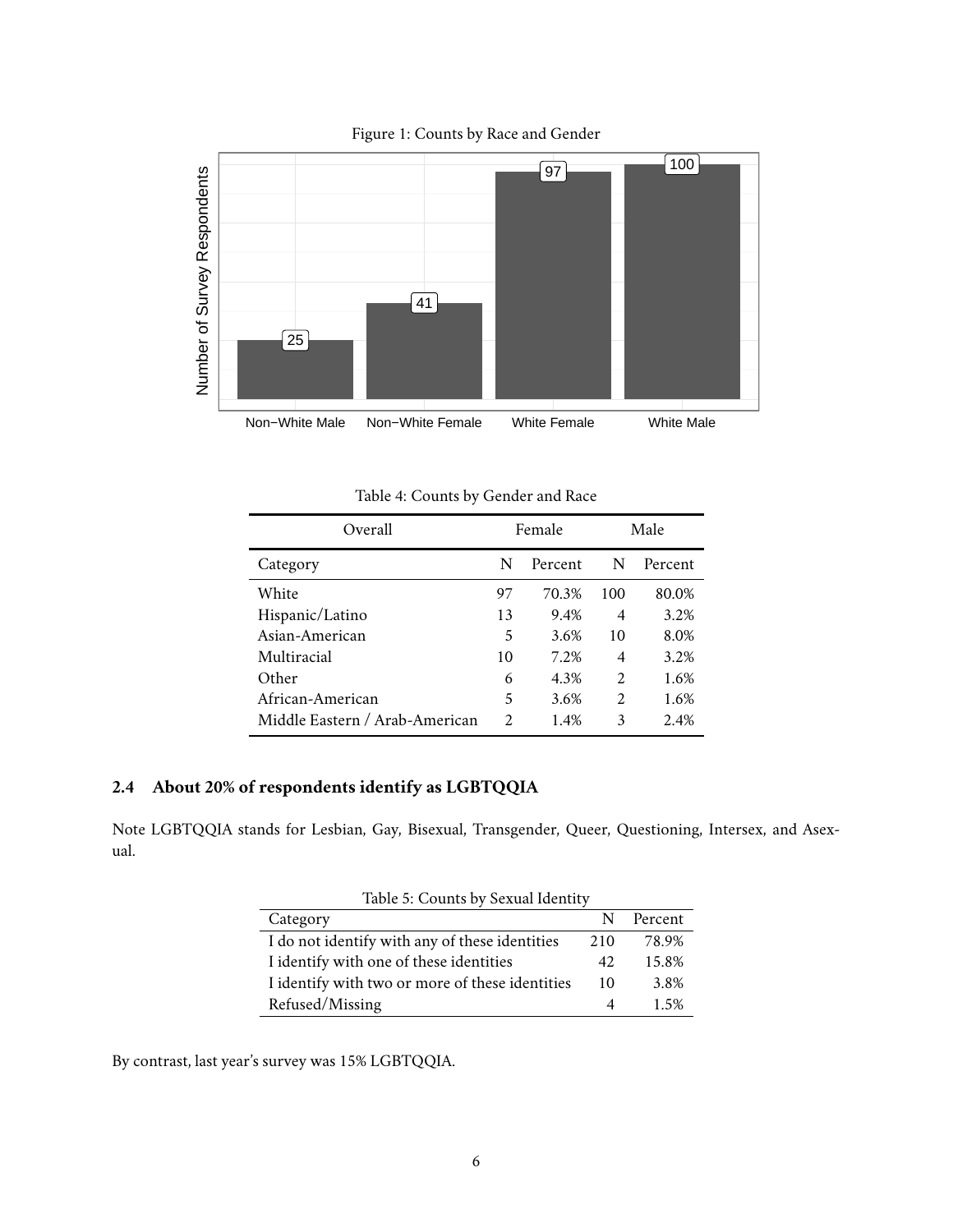<span id="page-6-0"></span>**2.5 Most people only have a college degree, but non-whites are less likely to have advanced degrees and more likely to lack a college degree compared to whites**

<span id="page-6-1"></span>

| Table 6: Counts by Education Level     |     |         |  |  |
|----------------------------------------|-----|---------|--|--|
| Category                               | N   | Percent |  |  |
| No College Degree                      | 19  | 7.1%    |  |  |
| Bachelor's Degree                      | 163 | 61.3%   |  |  |
| Post-bachelor's Work, no Higher Degree | 19  | 7.1%    |  |  |
| Master's Degree                        | 48  | 18.0%   |  |  |
| PhD or Equivalent                      | 17  | 6.4%    |  |  |



<span id="page-6-3"></span>Figure 2: Proportions of Educational Attainment by Race

(This might get problematic if you decide that the only possible person who could do your data job is a Physics PhD from Stanford...)

| Overall                                |    | Non-White |     | White   |
|----------------------------------------|----|-----------|-----|---------|
| Category                               | N  | Percent   | N   | Percent |
| No College Degree                      | 9  | 13.6%     | 10  | 5.0%    |
| Bachelor's Degree                      | 42 | 63.6%     | 121 | 60.5%   |
| Post-bachelor's Work, no Higher Degree | 5  | 7.6%      | 14  | 7.0%    |
| Master's Degree                        | 8  | 12.1%     | 40  | 20.0%   |
| PhD or Equivalent                      | 2  | 3.0%      | 15  | 7.5%    |

<span id="page-6-2"></span>Table 7: Counts by Race and Education Level

We looked at educational attainment by gender too, but didn't see anything interesting. The results are displayed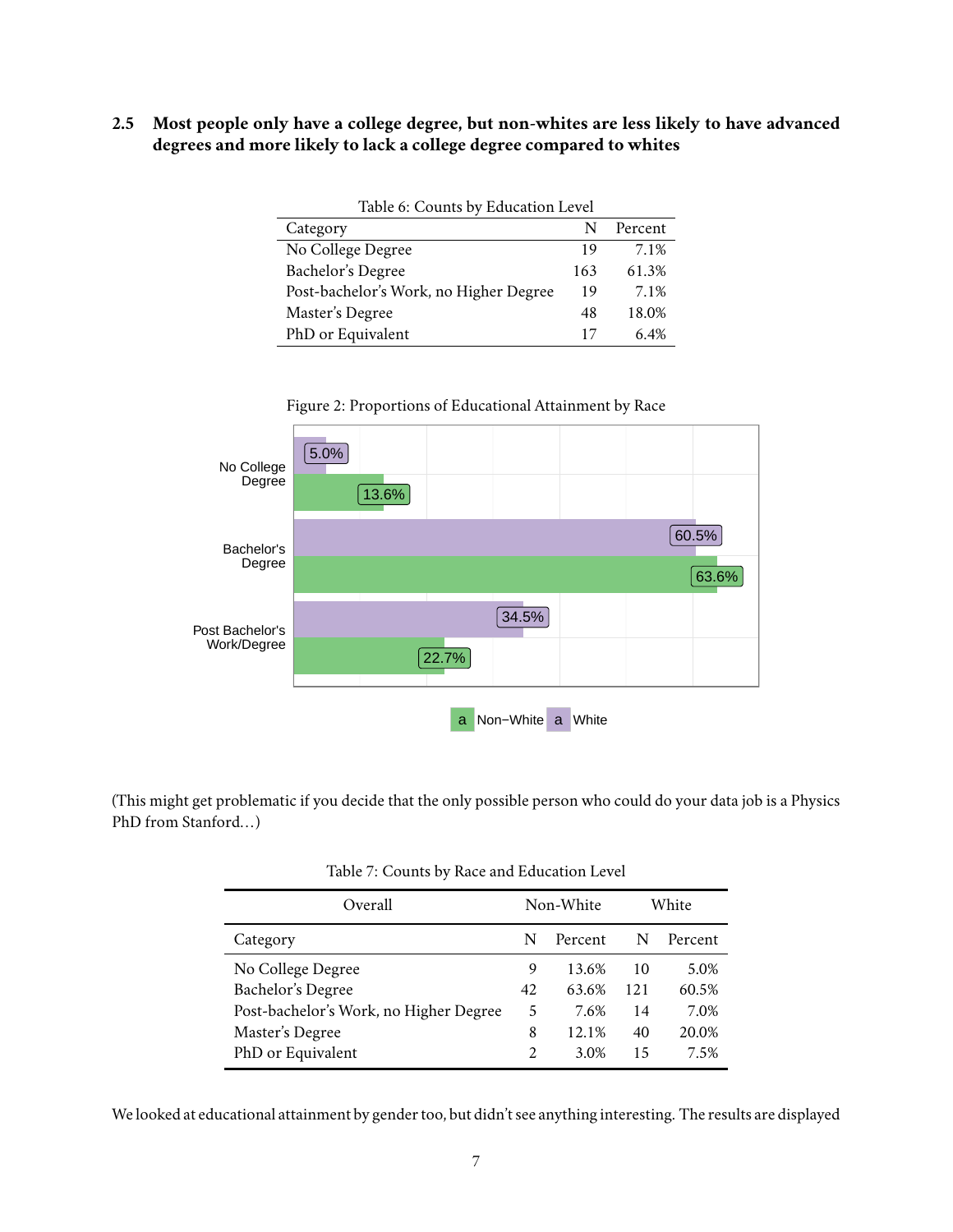as Table [48](#page-52-3) in the Appendix.

## <span id="page-7-0"></span>**3 Where do respondents work, and what do they do?**

#### <span id="page-7-1"></span>**3.1 Most people who answered this survey have a job**

This makes it somewhat easier to conduct a salary survey.

| Table 6. Counts by Employment Status         |                       |         |
|----------------------------------------------|-----------------------|---------|
| Category                                     | N                     | Percent |
| Full time at 1 job                           | 231                   | 86.8%   |
| Full time at 1 job plus additional paid work | 23                    | 8.6%    |
| Part time (personal choice)                  | $\mathcal{L}$         | 0.8%    |
| Part time (cannot find full time work)       |                       | 0.4%    |
| Freelance / contracting / self-employed      |                       | 2.6%    |
| Unemployed                                   | $\mathcal{D}_{\cdot}$ | 0.8%    |
|                                              |                       |         |

<span id="page-7-6"></span>Table 8: Counts by Employment Status

#### <span id="page-7-2"></span>**3.2 The most common organization types are consulting firms and political campaigns**

<span id="page-7-7"></span>

| Table 9: Counts by Organization Type |         |  |  |  |
|--------------------------------------|---------|--|--|--|
| N                                    | Percent |  |  |  |
| 60                                   | 22.6%   |  |  |  |
| 54                                   | 20.3%   |  |  |  |
| 42                                   | 15.8%   |  |  |  |
| 31                                   | 11.7%   |  |  |  |
| 31                                   | 11.7%   |  |  |  |
| 31                                   | 11.7%   |  |  |  |
| 11                                   | 4.1%    |  |  |  |
| 4                                    | 1.5%    |  |  |  |
| 2                                    | 0.8%    |  |  |  |
|                                      |         |  |  |  |

#### <span id="page-7-3"></span>**3.2.1 Non-whites work in substantially different areas than whites**

In fact, we ran a chi-squared test<sup>[2](#page-7-4)</sup> of these org type and race, and the p-value was  $0.033$  $0.033$  $0.033$ .<sup>3</sup>

<span id="page-7-4"></span> ${}^{2}$ Basically, we're testing the null hypothesis that the distribution of non-whites and whites across organization types is perfectly proportional, i.e., that the percentages are all the same and the variations are just the product of statistical noise

<span id="page-7-5"></span> $^3$ So you might argue that the sample size is too small to calculate chi-squared values. You're probably right! In fact, R even gave us a nice warning telling us that our chi-squared approximation may be incorrect. The other objection you might have is something around how we use frequentist approaches. Well, Bayesian Bro, you can write the STAN code next year.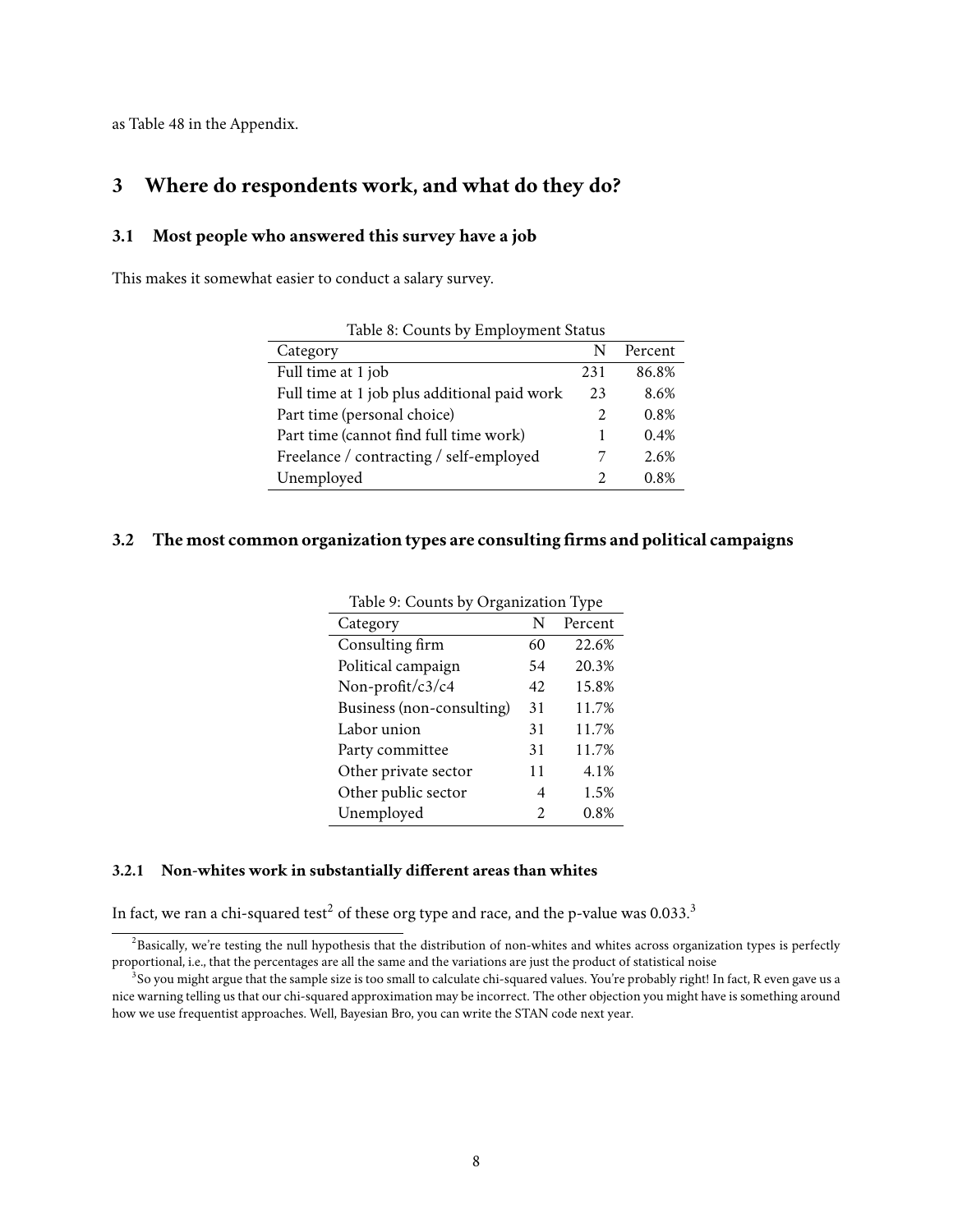| Overall                   | Non-White |         |    | White   |
|---------------------------|-----------|---------|----|---------|
| Category                  | N         | Percent | N  | Percent |
| Consulting firm           | 12        | 18.8%   | 48 | 24.0%   |
| Political campaign        | 20        | 31.2%   | 34 | 17.0%   |
| Non-profit/c3/c4          | 12        | 18.8%   | 30 | 15.0%   |
| Business (non-consulting) | 4         | 6.2%    | 27 | 13.5%   |
| Labor union               | 9         | 14.1%   | 22 | 11.0%   |
| Party committee           | 4         | 6.2%    | 27 | 13.5%   |
| Other private sector      | 2         | 3.1%    | 9  | 4.5%    |
| Other public sector       |           | 1.6%    | 3  | 1.5%    |

<span id="page-8-2"></span>Table 10: Counts by Organization Type and Race

We did the same thing for gender, but didn't see anything interesting, so you can find Table [47](#page-52-4) in the Appendix.

## <span id="page-8-0"></span>**3.3 Most people work in "analytics" (whatever that means)**

<span id="page-8-3"></span>

| Table 11: Counts by Job Focus |    |         |  |  |
|-------------------------------|----|---------|--|--|
| Category                      | N  | Percent |  |  |
| Analytics                     | 85 | 32.0%   |  |  |
| Field data                    | 57 | 21.4%   |  |  |
| Engineering                   | 37 | 13.9%   |  |  |
| Digital                       | 18 | 6.8%    |  |  |
| Consulting                    | 17 | 6.4%    |  |  |
| Other data                    | 17 | 6.4%    |  |  |
| Other                         | 11 | 4.1%    |  |  |
| Polling                       | 11 | 4.1%    |  |  |
| Experiments                   | 8  | 3.0%    |  |  |
| Fundraising                   | 5  | 1.9%    |  |  |

## <span id="page-8-1"></span>**3.4 About 40% of respondents are managers, and 60% of managers are men**

These figures everyone who reports "up the chain" to respondents, both directly or through layer(s) of management.

<span id="page-8-4"></span>

|    | Category          |     | Percent |
|----|-------------------|-----|---------|
| No |                   | 162 | 60.9%   |
|    | Yes, $1$ to $4$   | 76  | 28.6%   |
|    | Yes, $5$ to $9$   | 20  | 7.5%    |
|    | Yes, more than 10 | Ջ   | 3.0%    |

Table 12: Counts by Management Responsibilities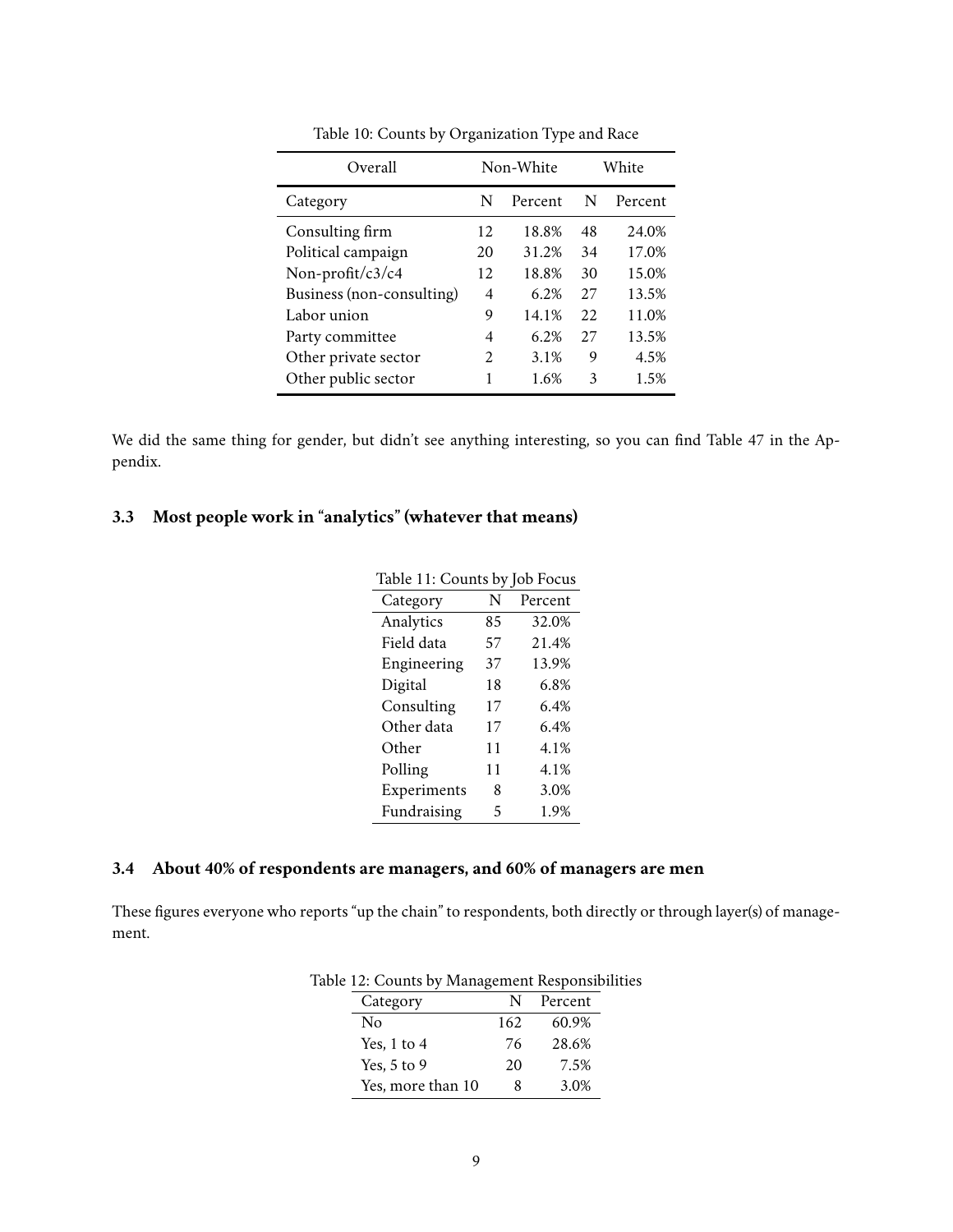<span id="page-9-1"></span>

| Overall           | Female |         |    | Male    |
|-------------------|--------|---------|----|---------|
| Category          | N      | Percent | N. | Percent |
| Nο                | 98     | 71.0%   | 61 | 48.8%   |
| Yes, $1$ to $4$   | 27     | 19.6%   | 49 | 39.2%   |
| Yes, $5$ to $9$   | 9      | 6.5%    | 11 | 8.8%    |
| Yes, more than 10 | 4      | 2.9%    | 4  | 3.2%    |

Table 13: Counts by Management Responsibilities and Gender

This graph displays the proportion of managers and non-managers that are men and women. Recall that the number of male and female respondents is roughly equal.



<span id="page-9-2"></span>Figure 3: Proportions of Managers and Non-Managers by Gender

This could mean that in 1-5 years, we're going to be seeing a crop of female managers. Or this has always been the case, and they'll all have left by then.

### <span id="page-9-0"></span>**3.5 Most folks have worked in progressive politics for at least four years, and male respondents have generally been around longer**

Note that the survey question was "Years of Experience in the Progressive Space", and not, say, "Years of experience in progressive data".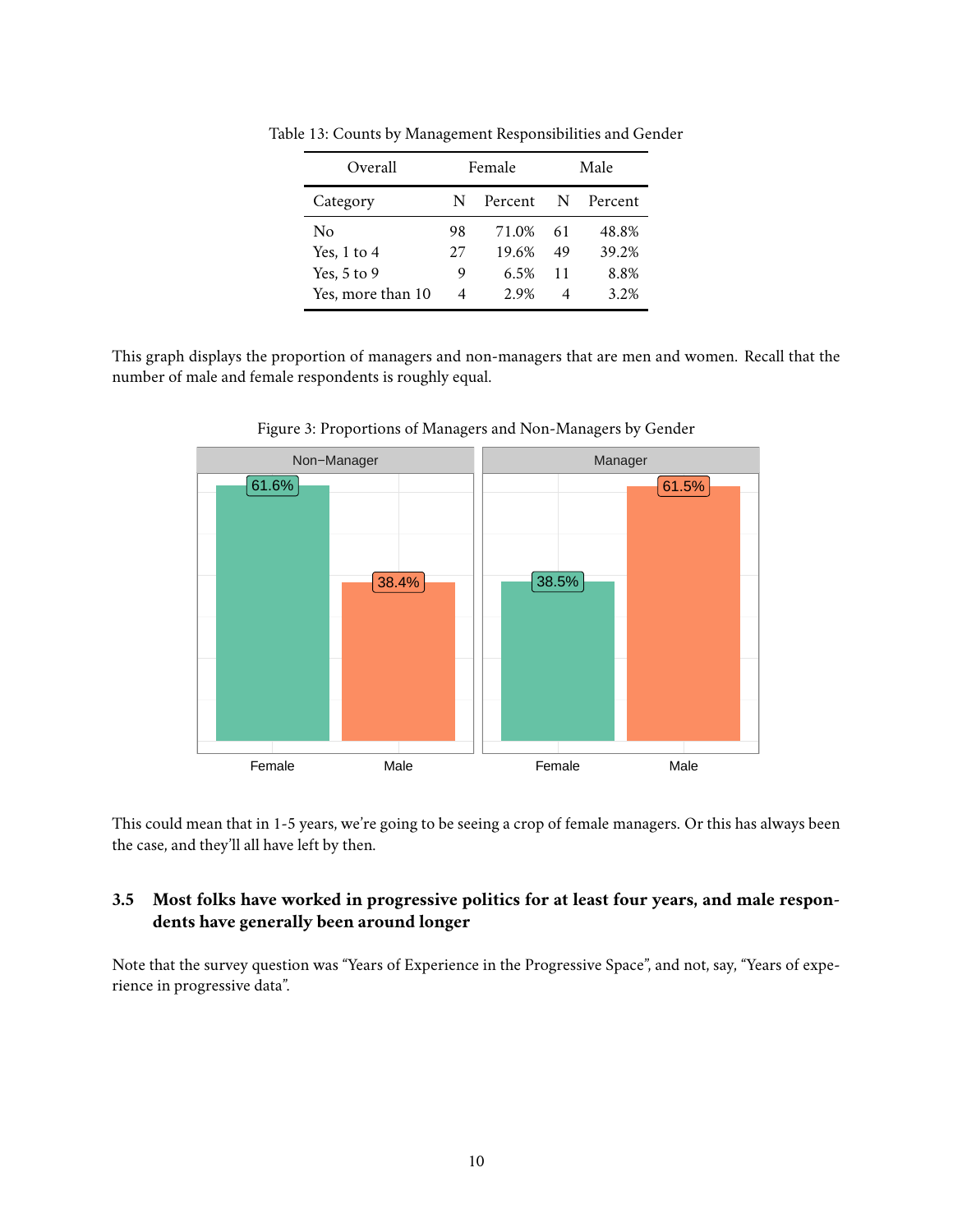<span id="page-10-0"></span>

| Category         | N  | Percent |
|------------------|----|---------|
| Under 1 year     | 19 | 7.1%    |
| $1 - 2$ years    | 29 | 10.9%   |
| $2 - 4$ years    | 61 | 22.9%   |
| $4 - 6$ years    | 67 | 25.2%   |
| $6 - 10$ years   | 56 | 21.1%   |
| 10 years or more | 34 | 12.8%   |

Table 14: Counts by Years of Experience in Progressive Politics

The average number of years of experience is 5.1. In last year's salary survey, which asked for years in data (not just years in politics), the average was 5.1 years.

This graph displays, for each experience category, the percentage of respondents who are men vs. women. (Recall that roughly equal numbers of men and women answered this survey.) Women are dramatically overrepresented among those with 1-2 years of experience, and men are over-represented among those with 10 years or more of experience.



<span id="page-10-1"></span>Figure 4: Proportions of Years of Experience by Gender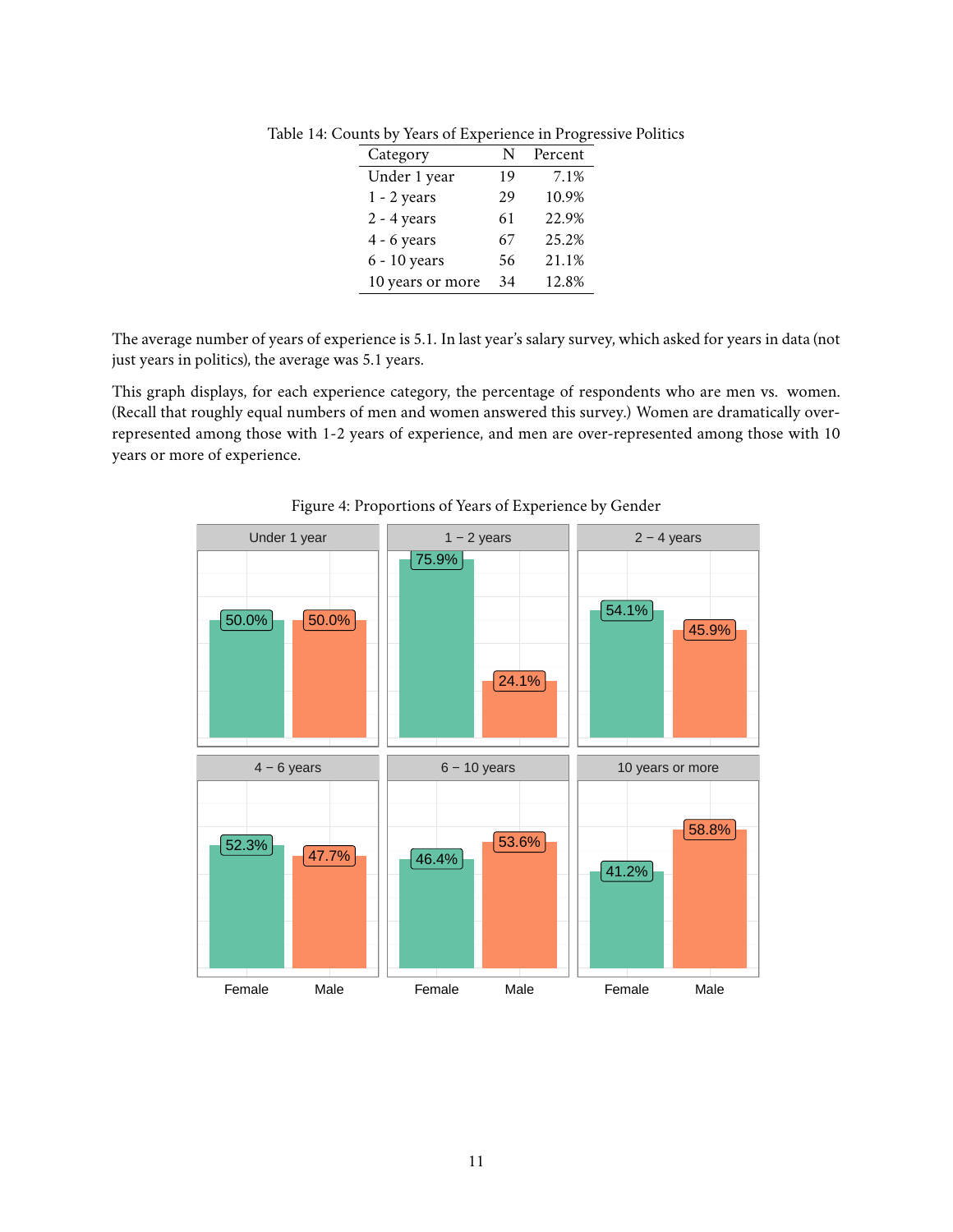| Overall          | Female |         |    | Male    |
|------------------|--------|---------|----|---------|
| Category         | N      | Percent | N  | Percent |
| Under 1 year     | 9      | 6.5%    | 9  | 7.2%    |
| $1 - 2$ years    | 22     | 15.9%   | 7  | 5.6%    |
| $2 - 4$ years    | 33     | 23.9%   | 28 | 22.4%   |
| $4 - 6$ years    | 34     | 24.6%   | 31 | 24.8%   |
| 6 - 10 years     | 26     | 18.8%   | 30 | 24.0%   |
| 10 years or more | 14     | 10.1%   | 20 | 16.0%   |

<span id="page-11-3"></span>Table 15: Counts by Years of Experience and Gender

We also looked at the breakdown of years of experience by race but didn't see anything particularly interesting. You can see that analysis in Table [49](#page-52-5) in the Appendix.

#### <span id="page-11-0"></span>**3.6 Almost 50% of respondents have worked in political campaigns within thelast 5 years**

Respondents were allowed to select multiple options. For every category, we display the percentage of respondents who selected that option (potentially among multiple).

<span id="page-11-4"></span>

| Category                  | N   | Percent |
|---------------------------|-----|---------|
| Political campaign        | 135 | 50.8%   |
| Nonprofit/c3/c4           | 125 | 47.0%   |
| Consulting firm           | 90  | 33.8%   |
| Party committee           | 58  | 21.8%   |
| Freelance                 | 50  | 18.8%   |
| Labor union               | 48  | 18.0%   |
| Other private sector      | 46  | 17.3%   |
| Business (non-consulting) | 45  | 16.9%   |
| Other public sector       | 32  | 12.0%   |

Table 16: Distribution of Past Professional History

#### <span id="page-11-1"></span>**3.6.1 Career trajectories are different by industry**

This graph shows past employment against current organization (among current organizzations with least 15 respondents). For example, just under 50% of people who currently work for a consulting firm worked on a political campaign within the last 5 years. By contrast, only about 30% of people currently working for a labor union did the same.<sup>[4](#page-11-2)</sup>

<span id="page-11-2"></span><sup>4</sup>There are some survey design issues with this question in that we probably should have asked respondents to exclude their current organization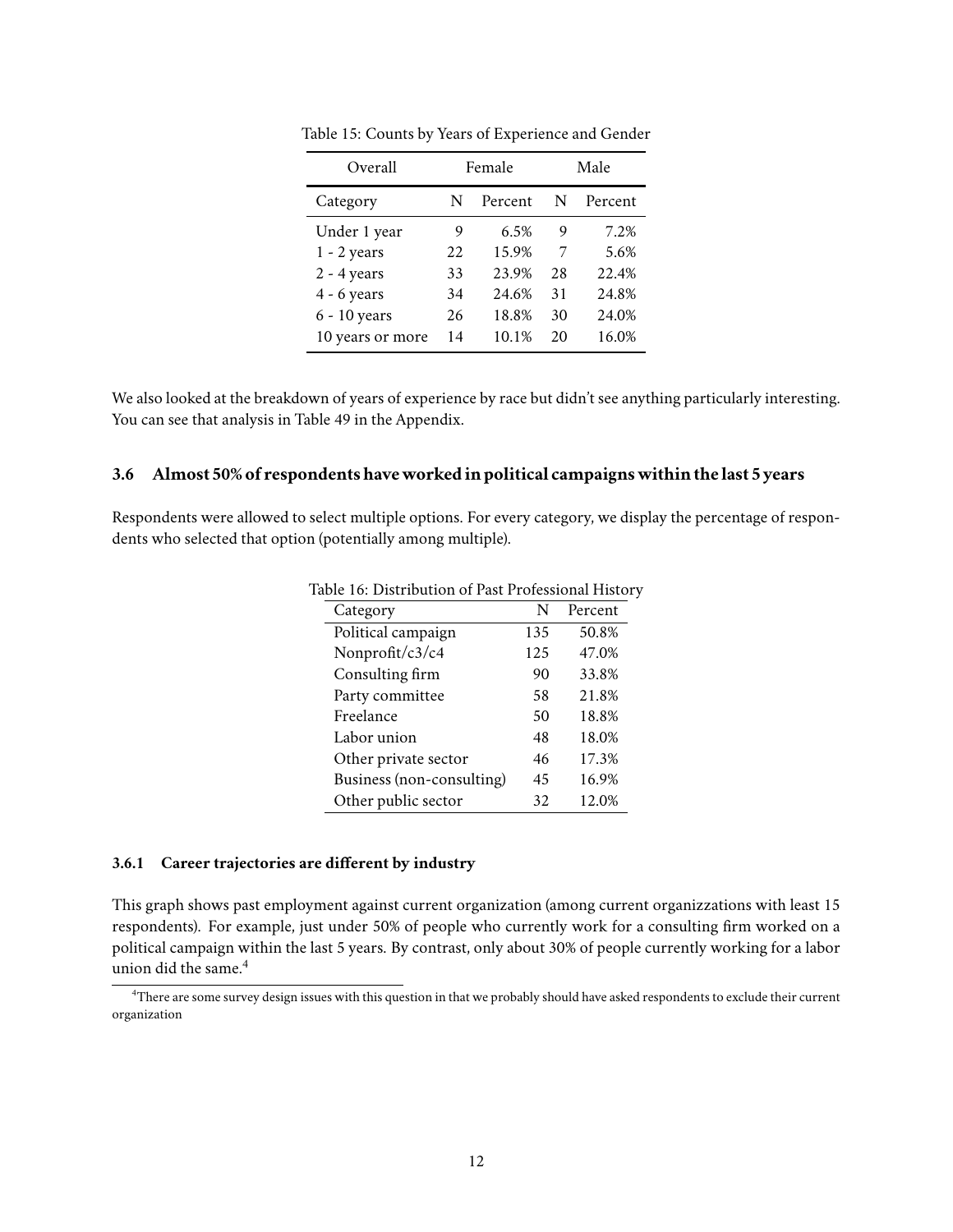

<span id="page-12-2"></span>Figure 5: Distribution of Work History by Current Organization Type

<span id="page-12-0"></span>**3.7 The overwhelming majority of respondents DID NOT learn the skills they use through formal education.**

Where did you learn the majority of skills you use in your current job?

<span id="page-12-1"></span>

| Table 17: Counts by Skills Acquisition |     |         |  |
|----------------------------------------|-----|---------|--|
| Category                               | N   | Percent |  |
| Formal education                       | 31  | 11.7%   |  |
| On the job training                    | 170 | 63.9%   |  |
| Self taught (incl online courses)      | 58  | 21.8%   |  |
| Other                                  |     | 2.6%    |  |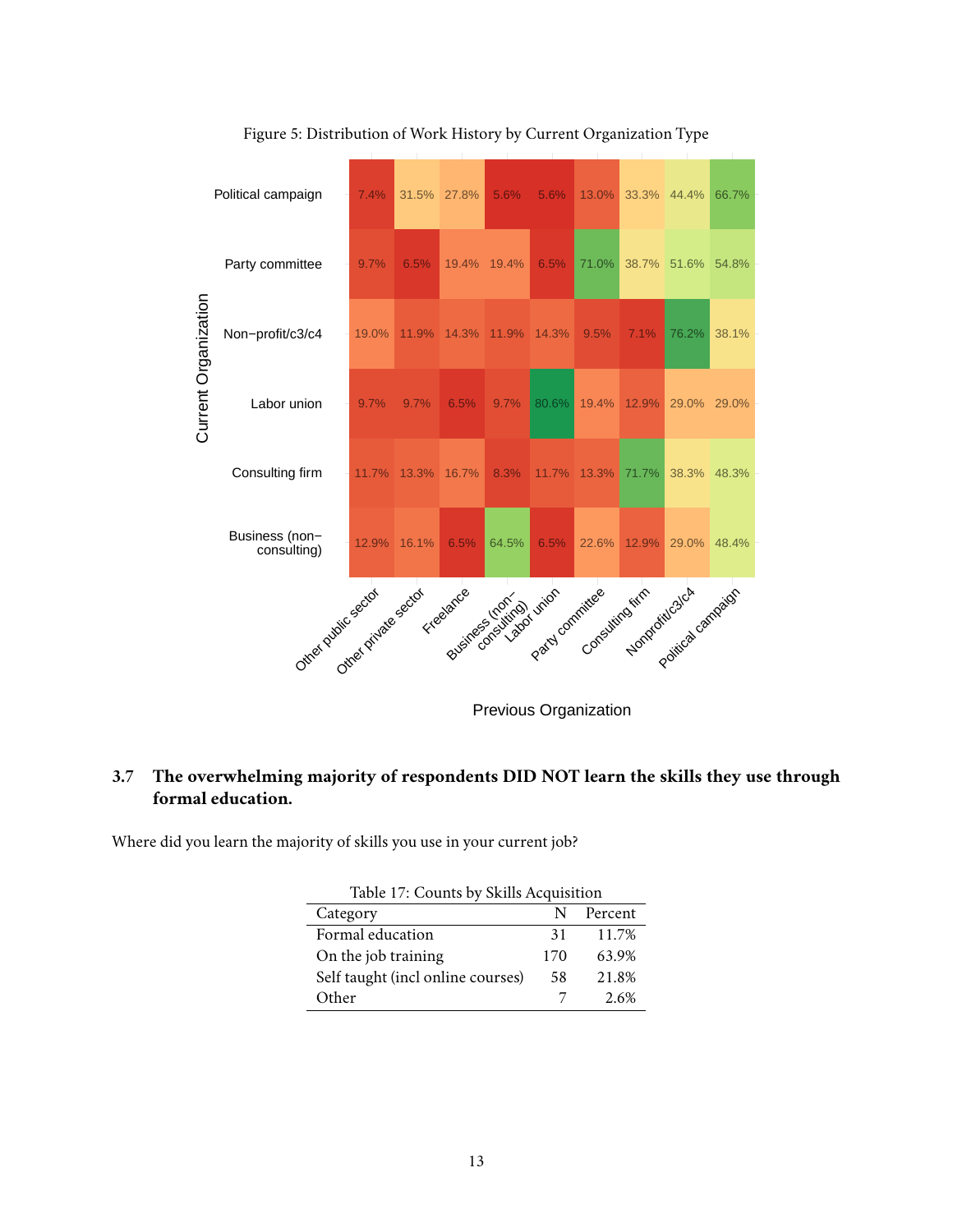### <span id="page-13-0"></span>**3.7.1 Men are more likely to say they are self-taught while women say they learned through on-the-job training**

| Overall                           |    | Female  |    | Male    |
|-----------------------------------|----|---------|----|---------|
| Category                          | N  | Percent | N  | Percent |
| Formal education                  | 17 | 12.3%   | 14 | 11.2%   |
| On the job training               | 96 | 69.6%   | 73 | 58.4%   |
| Self taught (incl online courses) | 21 | 15.2%   | 35 | 28.0%   |
| Other                             | 4  | 2.9%    | 3  | 2.4%    |

<span id="page-13-3"></span>Table 18: Counts by Skills Acquisition and Gender

(Some idle speculation: are men actually more likely to be self-taught, or do men and women merely define self-taught differently?)

## <span id="page-13-1"></span>**4 What do people make?**

## <span id="page-13-2"></span>**4.1 The median salary is \$68,000 and the mean is \$78,000**

Salary is defined as yearly pre-tax income, excluding bonuses or commissions

<span id="page-13-4"></span>

| Table 19: Counts by Salary Range  |    |         |  |  |
|-----------------------------------|----|---------|--|--|
| Category                          | N  | Percent |  |  |
| Less than $$30,000$               |    | 0.4%    |  |  |
| $$30,001 - $45,000$               | 9  | 3.4%    |  |  |
| $$45,001 - $60,000$               | 51 | 19.2%   |  |  |
| $$60,001 - $75,000$               | 80 | 30.1%   |  |  |
| $$75,001 - $100,000$              | 66 | 24.8%   |  |  |
| $$100,001 - $125,000$             | 32 | 12.0%   |  |  |
| \$125,001 or higher               | 20 | 7.5%    |  |  |
| Other, e.g. freelance, unemployed |    | 2.6%    |  |  |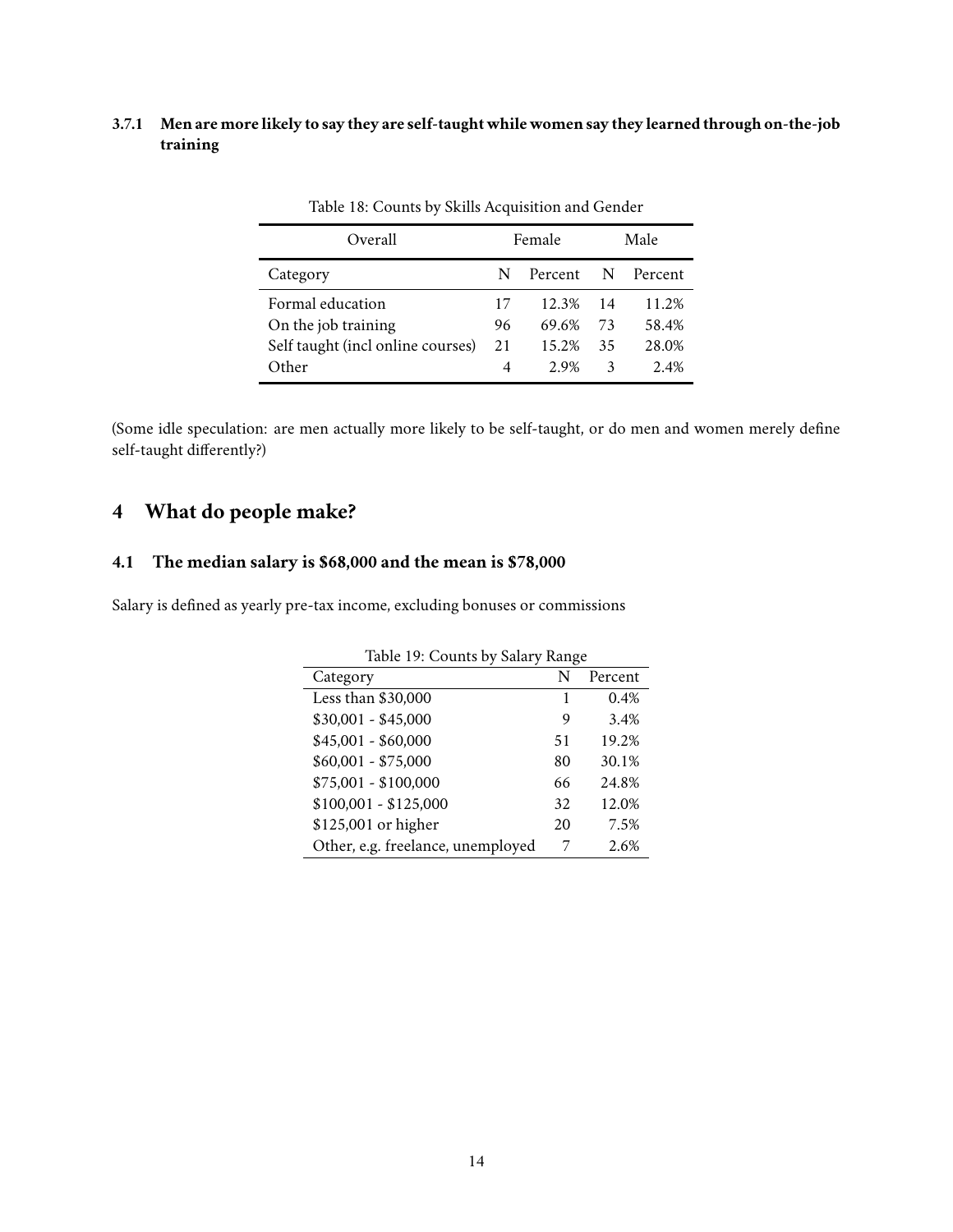<span id="page-14-2"></span>

## <span id="page-14-0"></span>**4.2 Including bonus, themedian total compensation is around \$68,000 and themean is \$79,000**

This is slightly higher than last year's salary survey, in which the mean total compensation was \$76,506.

Note that the third column is not necessary the sum of the first two columns. This is because we're taking the median of non-missing/refused values.

<span id="page-14-1"></span>

| Table 20: Summary of Total Compensation     |          |          |          |  |  |
|---------------------------------------------|----------|----------|----------|--|--|
| Salary Only<br>Salary + Bonus<br>Bonus Only |          |          |          |  |  |
| Median                                      | \$67,500 | \$2,250  | \$67,500 |  |  |
| Mean                                        | \$78,456 | \$6,302  | \$79,478 |  |  |
| St Dev                                      | \$23,888 | \$12,501 | \$25,046 |  |  |
| N                                           | 259      | 42.      | 259      |  |  |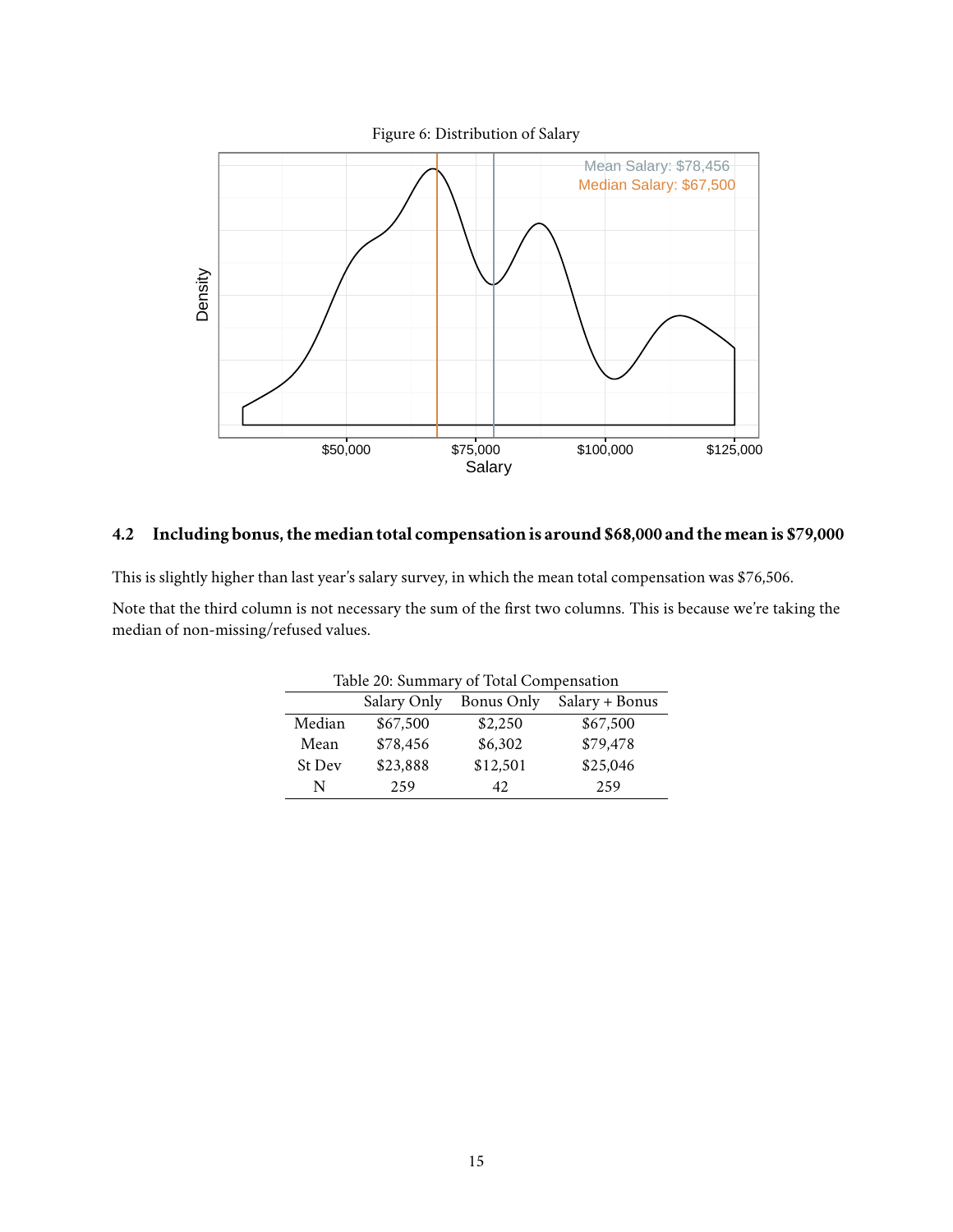<span id="page-15-2"></span>

## <span id="page-15-0"></span>**5 Breaking down what people make**

## <span id="page-15-1"></span>**5.1 The longer you've worked in politics, the more you make**

There is a positive relationship between years of experience and total compensation. But there's a decent amount of variation of pay among people with similar years of experience.

(And yes, the line still basically looks the same even if you take out those outliers.)



<span id="page-15-3"></span>Figure 8: Total Compensation against Years of Experience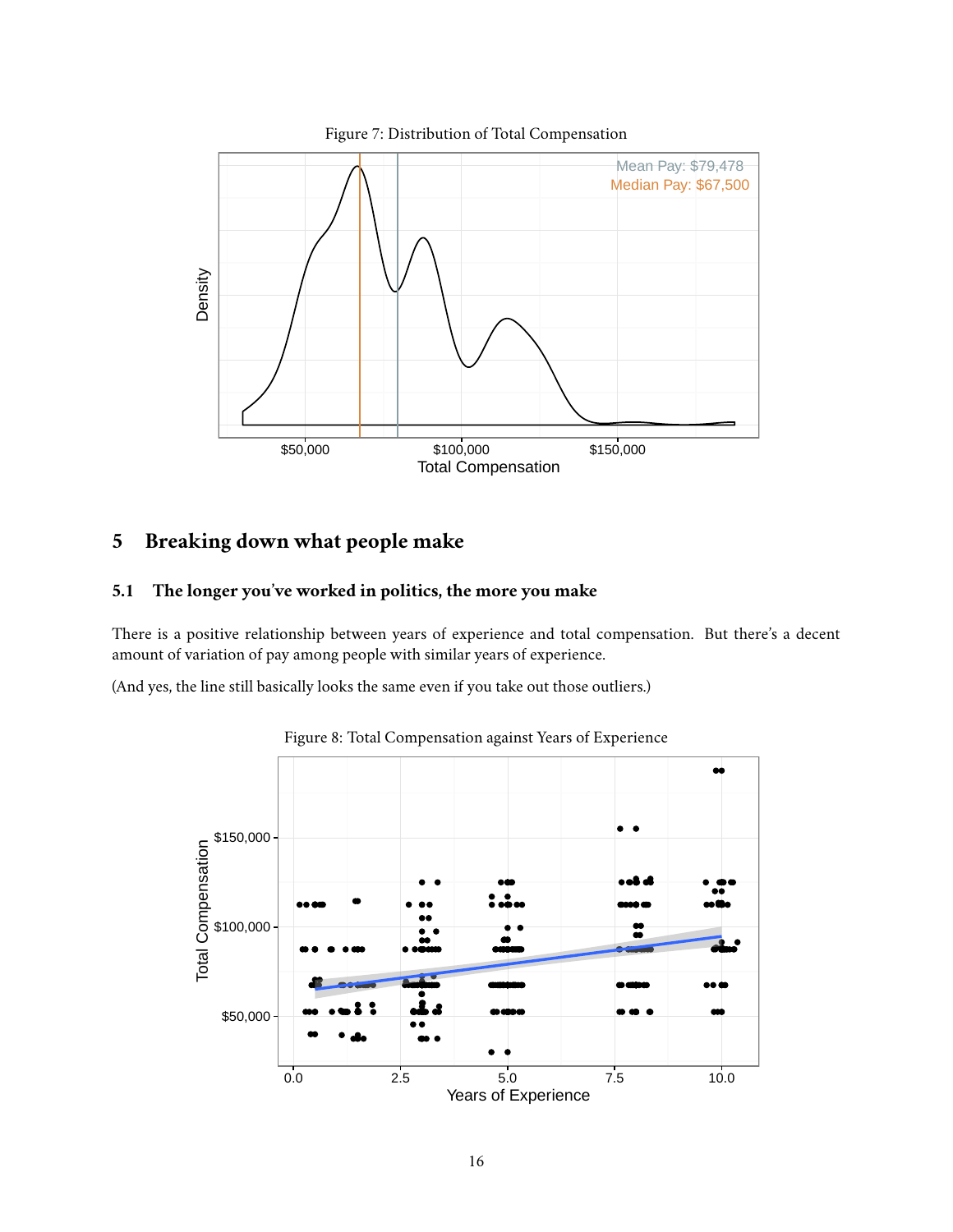<span id="page-16-1"></span>

| Category           | N   | Median   | Mean     | St Dev   |
|--------------------|-----|----------|----------|----------|
| Under 1 year       | 19  | \$87,500 | \$84,632 | \$25,428 |
| $1 - 2$ years      | 29  | \$56,500 | \$62,110 | \$16,611 |
| $2 - 4$ years      | 59  | \$67,500 | \$69,425 | \$18,781 |
| $4 - 6$ years      | 65  | \$67,500 | \$77,496 | \$22,123 |
| $6 - 10$ years     | 53  | \$87,500 | \$88,738 | \$26,051 |
| 10 years or more   | 34  | \$87,750 | \$98,206 | \$26,666 |
|                    |     |          |          |          |
| <b>Grand Total</b> | 259 | \$67,500 | \$79,478 | \$25,046 |

Table 21: Distribution of Total Compensation by Years of Experience

<span id="page-16-2"></span>Figure 9: Distribution of Total Compensation by Years of Experience



## <span id="page-16-0"></span>**5.2 PhDs bring in BANK**

As they should after giving up 5 years of their lives. . .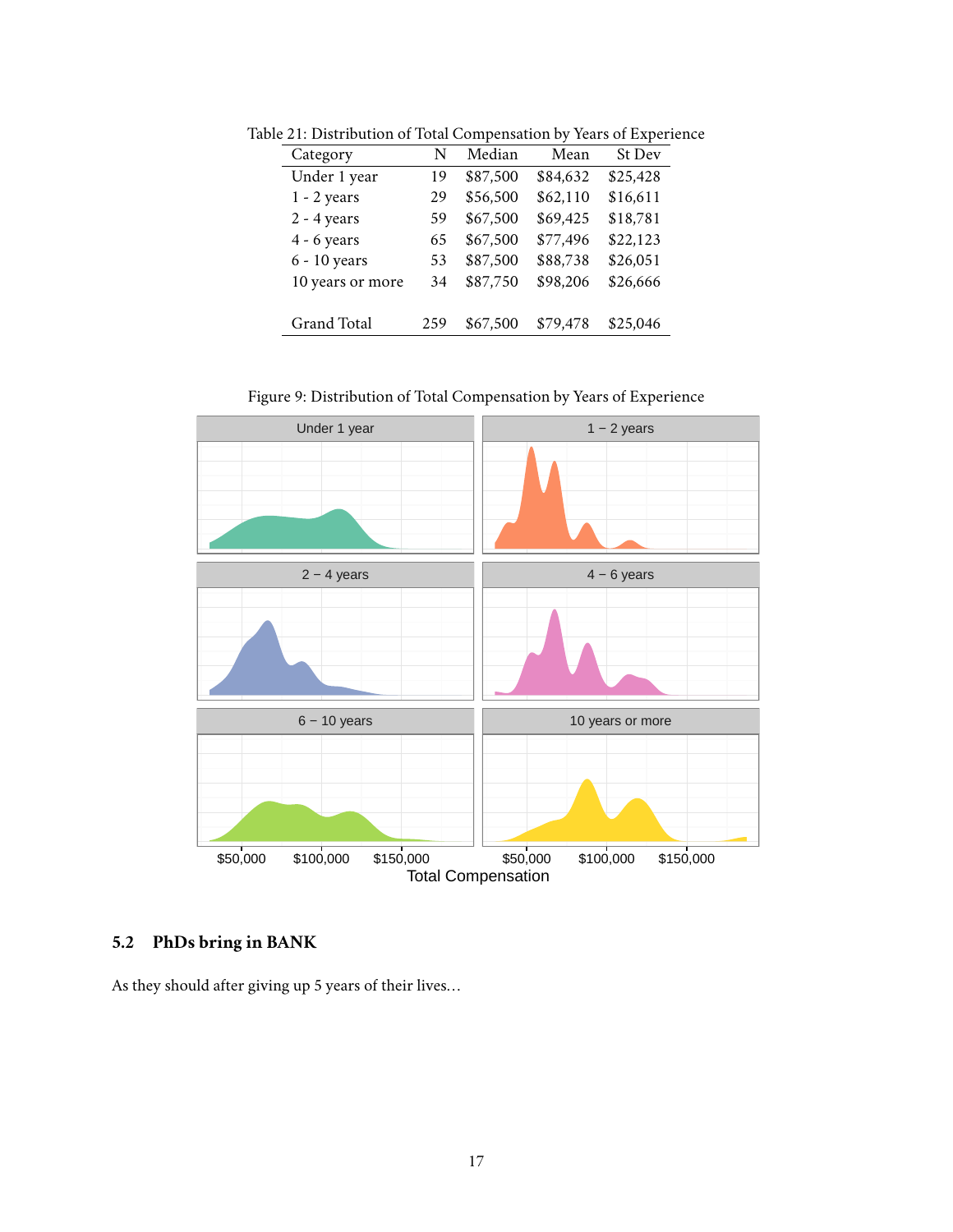| Table 22. Distribution of Total Compensation by Buddanon Bevel |     |           |          |          |  |  |  |
|----------------------------------------------------------------|-----|-----------|----------|----------|--|--|--|
| Category                                                       | N   | Median    | Mean     | St Dev   |  |  |  |
| No College Degree                                              | 19  | \$87,500  | \$82,158 | \$24,947 |  |  |  |
| Bachelor's Degree                                              | 159 | \$67,500  | \$77,158 | \$25,666 |  |  |  |
| Post-bachelor's Work, no Higher Degree                         | 19  | \$87,500  | \$82,632 | \$24,615 |  |  |  |
| Master's Degree                                                | 45  | \$67,500  | \$78,400 | \$22,358 |  |  |  |
| PhD or Equivalent                                              | 17  | \$105,000 | \$97,500 | \$20,771 |  |  |  |
|                                                                |     |           |          |          |  |  |  |
| Grand Total                                                    | 259 | \$67,500  | \$79,478 | \$25,046 |  |  |  |

<span id="page-17-2"></span>Table 22: Distribution of Total Compensation by Education Level

#### <span id="page-17-0"></span>**5.2.1 But non-college folks are doing fine too**

It is really is about that PhD, but not advanced degrees generally. In fact, folks without a college degree are making comparable amounts to those with advanced (post-Bachelor's) work.

Table 23: Distribution of Total Compensation by Simplified Education Level

<span id="page-17-3"></span>

| Category                    | N   | Median   | Mean     | St Dev   |
|-----------------------------|-----|----------|----------|----------|
| No College Degree           | 19  | \$87,500 | \$82.158 | \$24,947 |
| Bachelor's Degree           | 159 | \$67,500 | \$77,158 | \$25,666 |
| Post Bachelor's Work/Degree | 81  | \$87,500 | \$83,401 | \$23,537 |
|                             |     |          |          |          |
| Grand Total                 | 259 | \$67,500 | \$79,478 | \$25,046 |
|                             |     |          |          |          |

## <span id="page-17-1"></span>**5.3 Be an engineer**

<span id="page-17-4"></span>

| Category           | N   | Median   | Mean     | <b>St Dev</b> |
|--------------------|-----|----------|----------|---------------|
| Analytics          | 82  | \$87,500 | \$83,853 | \$23,294      |
| Field data         | 55  | \$67,500 | \$70,131 | \$20,846      |
| Engineering        | 37  | \$87,500 | \$94,297 | \$24,988      |
| Consulting         | 17  | \$87,500 | \$85,000 | \$35,194      |
| Digital            | 17  | \$67,500 | \$67,647 | \$22,334      |
| Other data         | 17  | \$67,500 | \$73,971 | \$19,102      |
| Other              | 11  | \$87,500 | \$80,318 | \$28,169      |
| Polling            | 11  | \$67,500 | \$68,500 | \$21,429      |
| Experiments        | 7   | \$87,500 | \$85,071 | \$23,310      |
| Fundraising        | 5   | \$52,500 | \$55,500 | \$6,708       |
|                    |     |          |          |               |
| <b>Grand Total</b> | 259 | \$67,500 | \$79,478 | \$25,046      |
|                    |     |          |          |               |

Table 24: Distribution of Total Compensation by Job Focus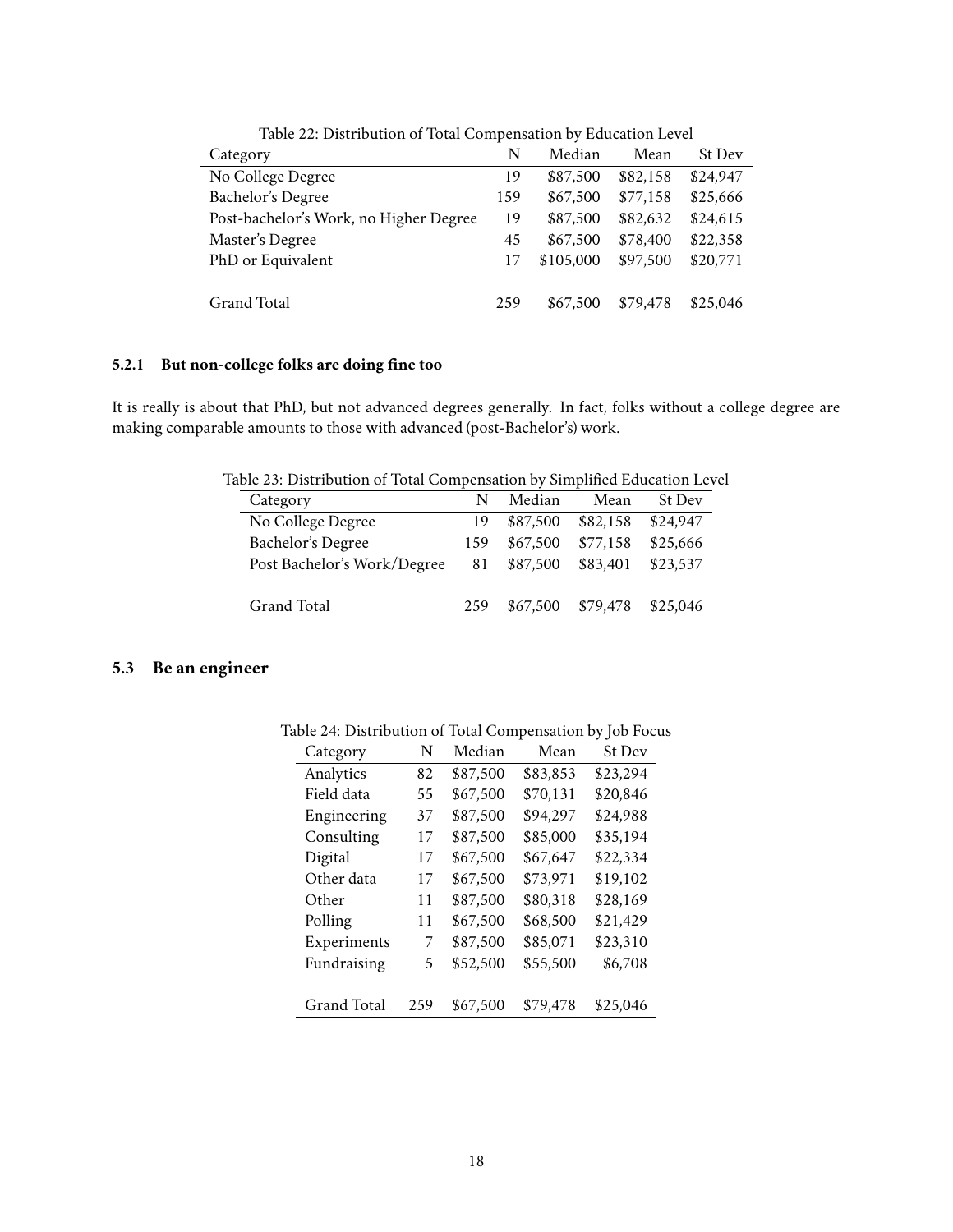

#### <span id="page-18-2"></span>Figure 10: Distribution of Total Compensation by Job Focus

#### <span id="page-18-0"></span>**5.4 Not all directors are created equal**

Fun fact: 218 people submitted a job title. Within those submission, there are 149 unique titles.<sup>[5](#page-18-1)</sup> We bucketed these into 12 categories largely by eye-balling it.

<span id="page-18-1"></span> $5B$ ecause it's not like data is easier when standardized or anything.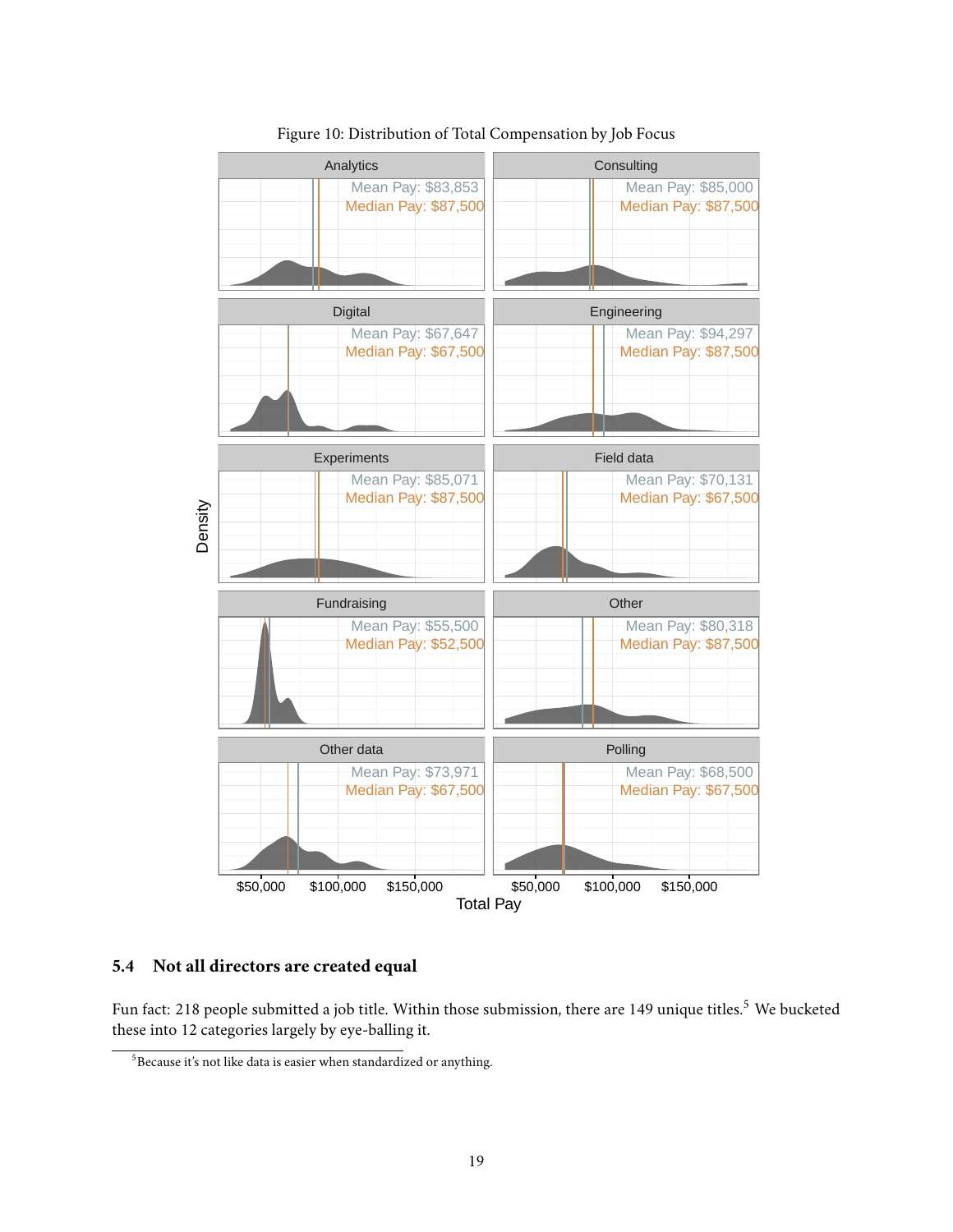| raoic 20. Bhothbation of Total Compensation of foot Three<br>Category | N   | Median   | Mean     | St Dev   |
|-----------------------------------------------------------------------|-----|----------|----------|----------|
| Account Exec / Implementation                                         | 7   | \$87,500 | \$76,157 | \$23,656 |
| Data Manager                                                          | 22  | \$67,500 | \$65,659 | \$21,226 |
| Data Director                                                         | 23  | \$67,500 | \$73,804 | \$20,724 |
| Analyst                                                               | 30  | \$67,500 | \$67,433 | \$18,119 |
| Data Scientist                                                        | 14  | \$77,500 | \$81,929 | \$19,941 |
| Dev/Engineering                                                       | 32  | \$87,500 | \$85,827 | \$27,017 |
| Management                                                            | 20  | \$77,500 | \$80,400 | \$24,285 |
| <b>Analytics Director</b>                                             | 27  | \$87,500 | \$89,278 | \$24,652 |
| Director-Level                                                        | 27  | \$87,500 | \$94,801 | \$28,714 |
| Freelance                                                             | 5   | \$87,500 | \$89,400 | \$29,842 |
| Other                                                                 | 5   | \$52,500 | \$59,500 | \$15,652 |
|                                                                       |     |          |          |          |
| <b>Grand Total</b>                                                    | 212 | \$67,500 | \$79.784 | \$25,269 |

<span id="page-19-2"></span>Table 25: Distribution of Total Compensation by Job Title

## <span id="page-19-0"></span>**5.5 West coast, best coast?**

| Table 20. Distribution of Total Compensation by Eocation |     |           |           |          |
|----------------------------------------------------------|-----|-----------|-----------|----------|
| Category                                                 | N   | Median    | Mean      | St Dev   |
| Washington, DC                                           | 117 | \$87,500  | \$84,010  | \$27,071 |
| New York City                                            | 51  | \$67,500  | \$77,353  | \$22,189 |
| Other major US city (over 1 million people)              | 32  | \$67,500  | \$73,445  | \$23,408 |
| Smaller city/town                                        | 29  | \$67,500  | \$67,138  | \$18,356 |
| Chicago                                                  | 15  | \$67,500  | \$79,667  | \$23,008 |
| San Francisco                                            | 5   | \$112,500 | \$101,000 | \$23,157 |
| Los Angeles                                              | 4   |           |           |          |
| Rural area                                               | 4   |           |           |          |
| Canada                                                   |     |           |           |          |
| Oceania                                                  | 1   |           |           |          |
| Grand Total                                              | 249 | \$67,500  | \$79.404  | \$25.091 |

<span id="page-19-3"></span>Table 26: Distribution of Total Compensation by Location

## <span id="page-19-1"></span>**5.6 Womp womp, the gender pay gap is real**

<span id="page-19-4"></span>

| able 27: Distribution of Total Compensation by Gende |     |          |          |          |  |  |  |  |
|------------------------------------------------------|-----|----------|----------|----------|--|--|--|--|
| Category                                             | N   | Median   | Mean     | St Dev   |  |  |  |  |
| Female                                               | 135 | \$67,500 | \$74,369 | \$22,441 |  |  |  |  |
| Male                                                 | 121 | \$87,500 | \$85,722 | \$26,539 |  |  |  |  |
| Other                                                | 3   |          |          |          |  |  |  |  |
| Grand Total 256                                      |     | \$67,500 | \$79,735 | \$25,067 |  |  |  |  |

Table 27: Distribution of Total Compensation by Gender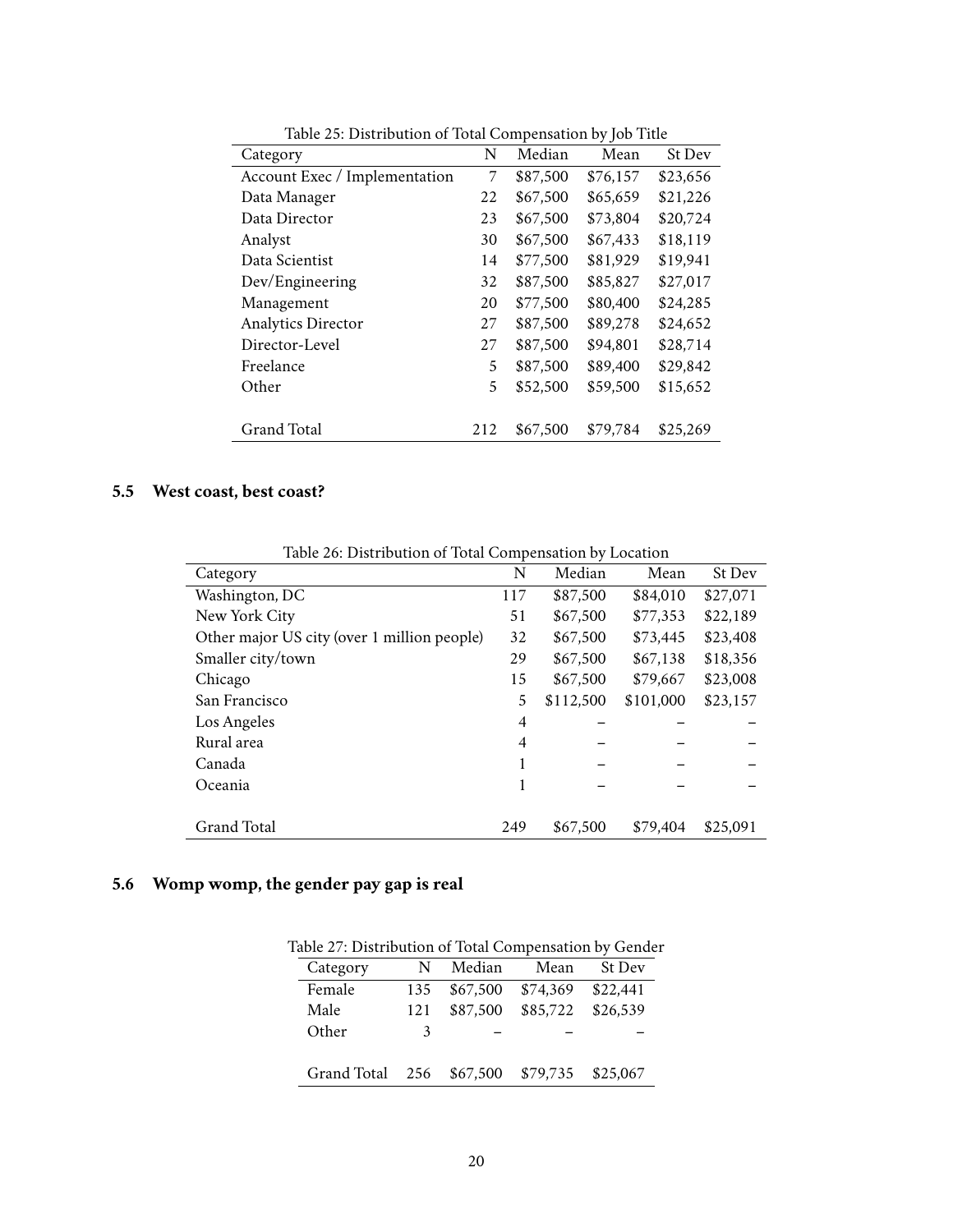## <span id="page-20-0"></span>**5.6.1 ...even when you consider job focus**

| Overall            |                | Female   |          |               |     | Male      |           |               |  |
|--------------------|----------------|----------|----------|---------------|-----|-----------|-----------|---------------|--|
| Category           | N              | Median   | Mean     | <b>St Dev</b> | N   | Median    | Mean      | <b>St Dev</b> |  |
| Analytics          | 40             | \$67,500 | \$79,765 | \$24,745      | 41  | \$87,500  | \$88,607  | \$20,912      |  |
| Field data         | 32             | \$67,500 | \$67,584 | \$20,189      | 23  | \$67,500  | \$73,674  | \$21,674      |  |
| Engineering        | 15             | \$87,500 | \$83,233 | \$23,304      | 21  | \$112,500 | \$103,476 | \$22,969      |  |
| Digital            | 11             | \$67,500 | \$69,091 | \$21,397      | 6   | \$60,000  | \$65,000  | \$25,836      |  |
| Other data         | 10             | \$67,500 | \$73,000 | \$18,174      | 7   | \$67,500  | \$75,357  | \$21,767      |  |
| Consulting         | 10             | \$75,000 | \$72,200 | \$23,305      | 6   | \$91,500  | \$111,750 | \$39,854      |  |
| Other              | 5              | \$69,500 | \$73,700 | \$15,912      | 6   | \$87,500  | \$85,833  | \$36,113      |  |
| Polling            | 6              | \$67,500 | \$73,333 | \$24,983      | 5   | \$55,500  | \$62,700  | \$17,050      |  |
| Experiments        | $\overline{4}$ |          |          |               | 3   |           |           |               |  |
| Fundraising        | $\overline{c}$ |          |          |               | 3   |           |           |               |  |
|                    |                |          |          |               |     |           |           |               |  |
| <b>Grand Total</b> | 129            | \$67,500 | \$74.591 | \$22,514      | 115 | \$87,500  | \$86,234  | \$26,573      |  |

<span id="page-20-1"></span>Table 28: Distribution of Total Compensation by Job Focus and Gender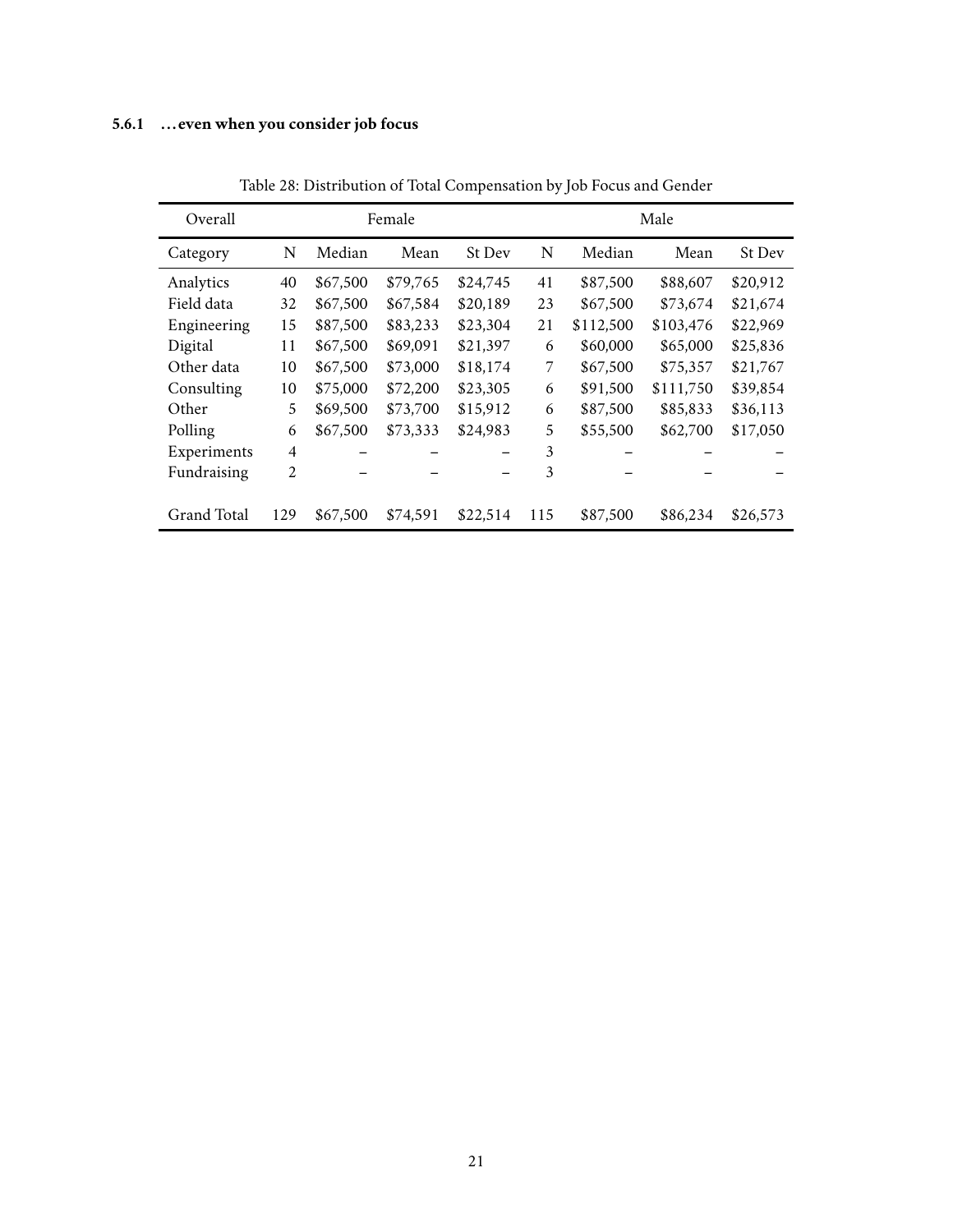

<span id="page-21-0"></span>Figure 11: Distribution of Total Compensation by Job Focus and Gender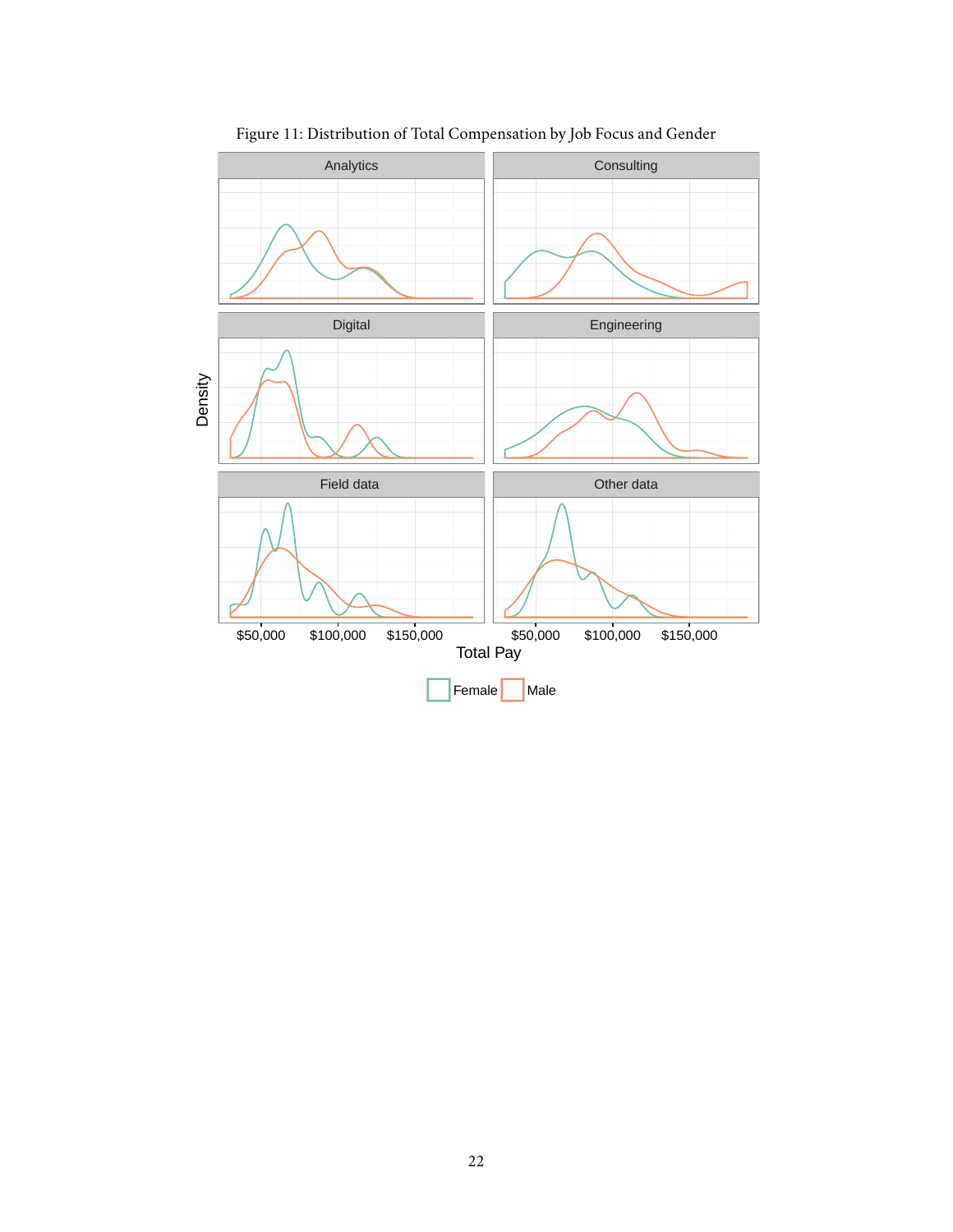## <span id="page-22-0"></span>**5.6.2 ...even when you consider organization type**

| Overall                   |     | Female   |          |               |     | Male      |           |               |
|---------------------------|-----|----------|----------|---------------|-----|-----------|-----------|---------------|
| Category                  | N   | Median   | Mean     | <b>St Dev</b> | N   | Median    | Mean      | <b>St Dev</b> |
| Consulting firm           | 28  | \$77,500 | \$80,911 | \$24.694      | 27  | \$87,500  | \$93,370  | \$32,428      |
| Political campaign        | 32  | \$67,500 | \$69,297 | \$18,450      | 22  | \$67,500  | \$78,636  | \$21,709      |
| Non-profit/c3/c4          | 18  | \$67,500 | \$66,917 | \$22,068      | 22  | \$77,500  | \$78,409  | \$24,755      |
| Labor union               | 20  | \$67,500 | \$79,785 | \$22,462      | 11  | \$87,500  | \$86,318  | \$18,449      |
| Business (non-consulting) | 17  | \$67,500 | \$70,594 | \$18,020      | 13  | \$88,000  | \$91,471  | \$21,766      |
| Party committee           | 15  | \$67,500 | \$68,000 | \$19,735      | 15  | \$67,500  | \$72,167  | \$19,682      |
| Other private sector      | 4   |          |          |               | 7   | \$125,000 | \$119,321 | \$22,806      |
| Other public sector       | 1   |          |          |               | 3   |           |           |               |
|                           |     |          |          |               |     |           |           |               |
| Grand Total               | 130 | \$67,500 | \$73,102 | \$21,527      | 117 | \$87,500  | \$85,747  | \$26,699      |

<span id="page-22-1"></span>Table 29: Distribution of Total Compensation by Organization Type and Gender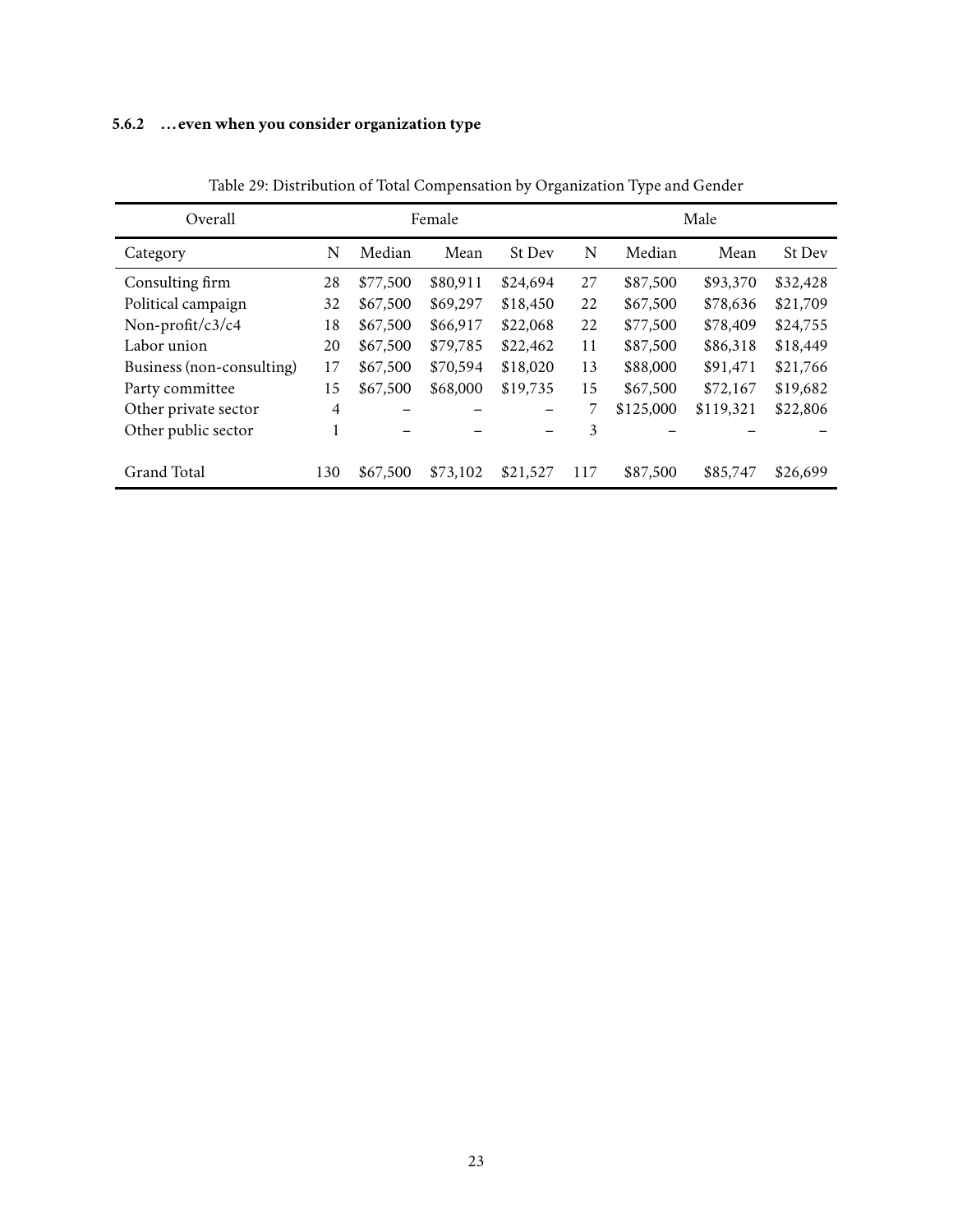

<span id="page-23-2"></span>Figure 12: Distribution of Total Compensation by Organization Type and Gender

<span id="page-23-0"></span>**5.6.3 ...even when you consider management responsibilties**

| Overall           |     | Female   |          |               |     | Male      |           |               |  |
|-------------------|-----|----------|----------|---------------|-----|-----------|-----------|---------------|--|
| Category          | N   | Median   | Mean     | <b>St Dev</b> | N   | Median    | Mean      | <b>St Dev</b> |  |
| No                | 95  | \$67,500 | \$70,340 | \$21,751      | 57  | \$67,500  | \$76,737  | \$24,592      |  |
| Yes, $1$ to $4$   | 27  | \$67,500 | \$79,204 | \$20,878      | 49  | \$87,500  | \$89,148  | \$22,576      |  |
| Yes, $5$ to $9$   | 9   | \$87,500 | \$91,833 | \$17,755      | 10  | \$106,562 | \$105,262 | \$17,127      |  |
| Yes, more than 10 | 4   |          |          |               | 4   |           |           |               |  |
| Grand Total       | 131 | \$67,500 | \$73,644 | \$22,045      | 116 | \$87,500  | \$84,439  | \$24,632      |  |

<span id="page-23-1"></span>Table 30: Distribution of Total Compensation by Management Responsibilities and Gender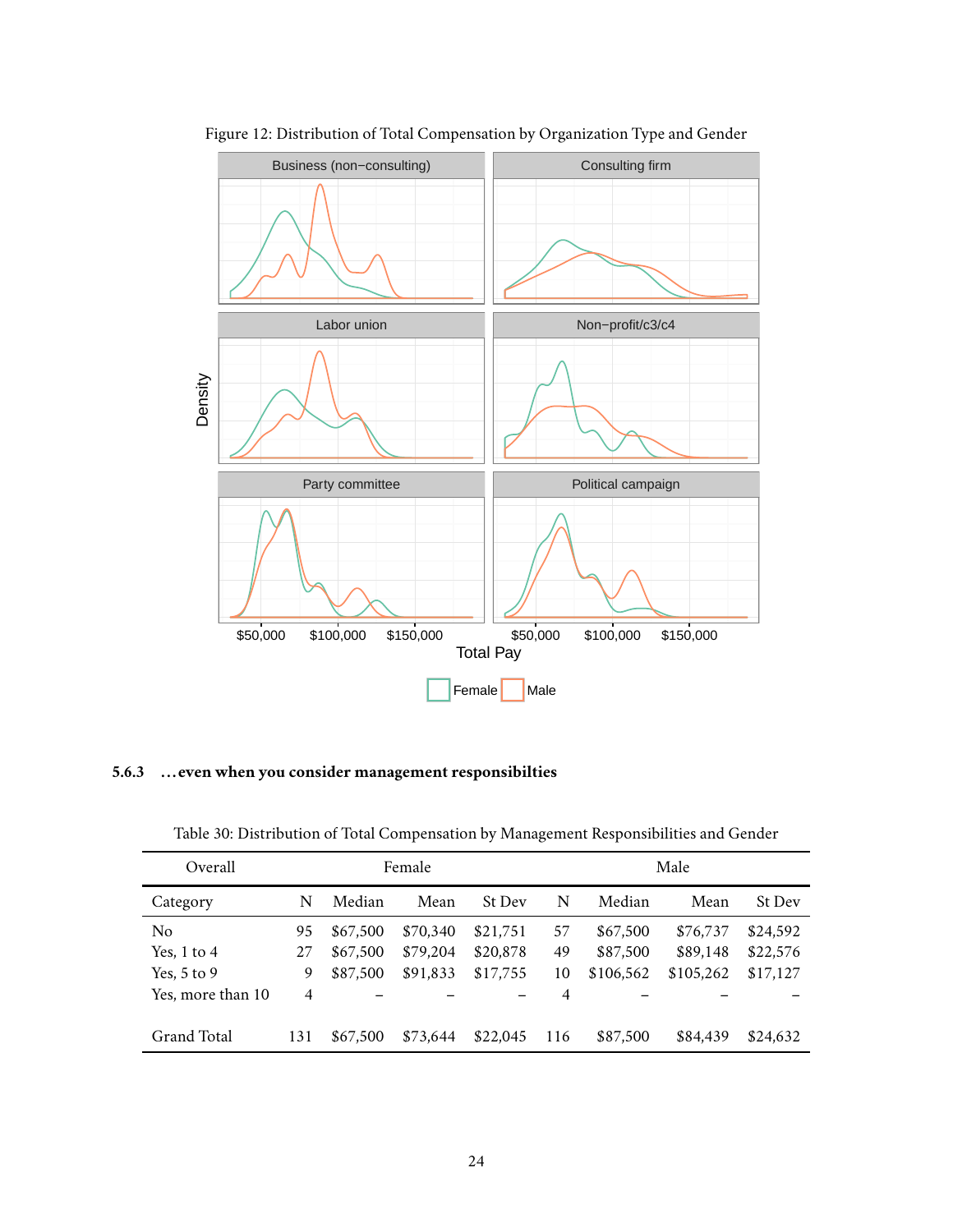#### <span id="page-24-0"></span>**5.6.4 ...even when you consider years of experience**



<span id="page-24-1"></span>Figure 13: Total Salary against Years of Experience and Gender

<span id="page-24-2"></span>Figure 14: Total Compensation against Years of Experience and Gender

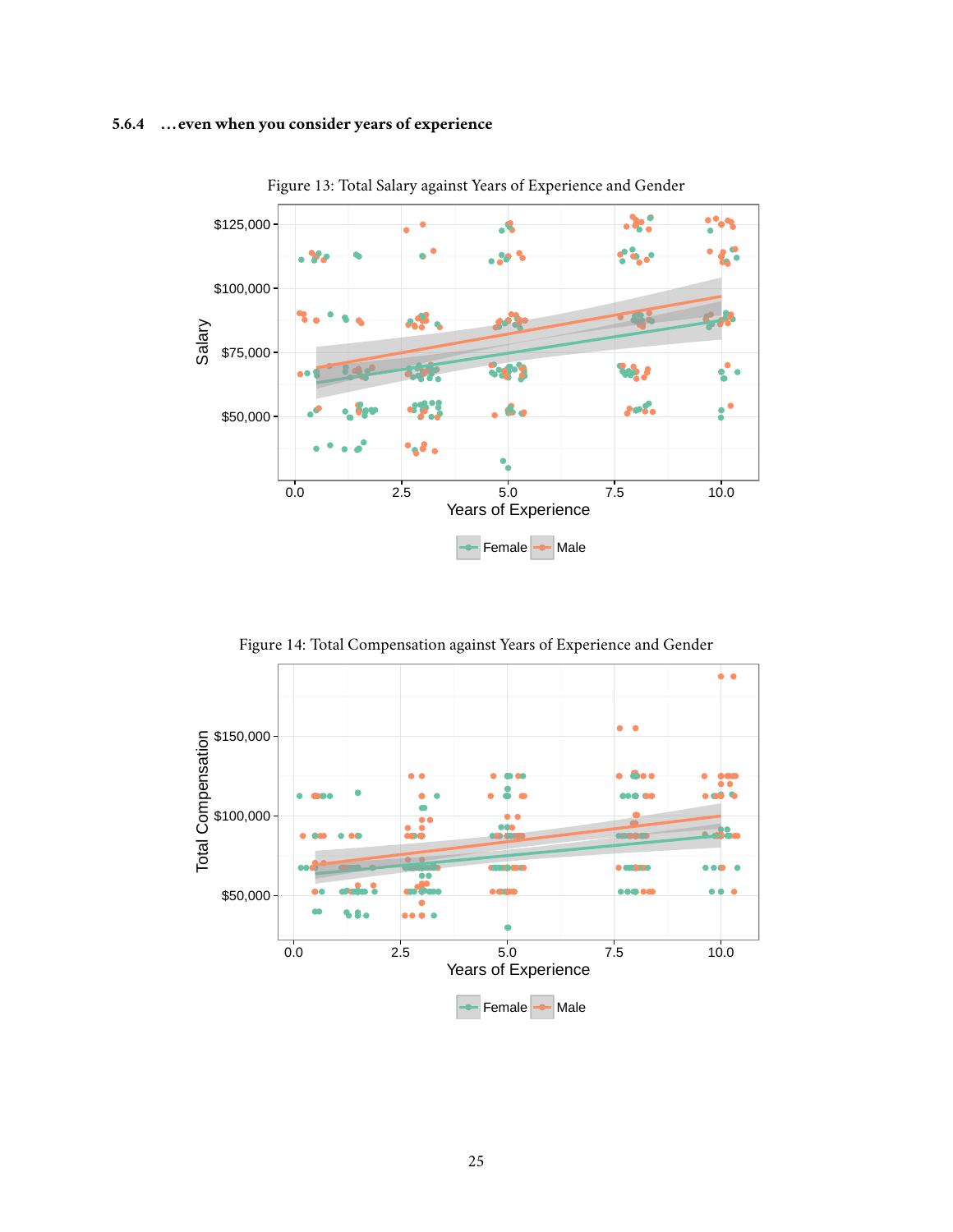## <span id="page-25-0"></span>**5.6.5 Here's a linear regression for you fancy data science types**

|                     | Dependent variable:                     |
|---------------------|-----------------------------------------|
|                     | <b>Total Compensation</b>               |
| Male                | $6,197.158**$                           |
|                     | (2,741.619)                             |
| Years of Experience | 2,099.241***                            |
|                     | (469.984)                               |
| Manage 1-4          | 8,703.920***                            |
|                     | (3,084.123)                             |
| Manage 5-9          | 19,911.120***                           |
|                     | (5, 257.143)                            |
| Manage 10+          | 23,749.240***                           |
|                     | (7,891.319)                             |
| Constant            | 60,358.720***                           |
|                     | (2,813.459)                             |
| Observations        | 255                                     |
| $\mathsf{R}^2$      | 0.237                                   |
| Adjusted R $^2$     | 0.222                                   |
| Residual Std. Error | $21,078.290$ (df = 249)                 |
| F Statistic         | $15.494***$ (df = 5; 249)               |
| Note:               | $*_{p<0.1;}$ $*_{p<0.05;}$ $*_{p<0.01}$ |

<span id="page-25-2"></span>Table 31: Regression of Salary on Gender, Years of Experience, and Management Responsibilities

## <span id="page-25-1"></span>**5.7 Good news – there actually isn't much of a pay differential by race**

<span id="page-25-3"></span>

| Table 32: Distribution of Total Compensation by Race |     |          |          |               |  |  |  |  |  |
|------------------------------------------------------|-----|----------|----------|---------------|--|--|--|--|--|
| Category                                             | N   | Median   | Mean     | <b>St Dev</b> |  |  |  |  |  |
| White                                                | 195 | \$67,500 | \$80,222 | \$25,211      |  |  |  |  |  |
| Non-White                                            | 64  | \$67,500 | \$77,208 | \$24,592      |  |  |  |  |  |
| Grand Total                                          | 259 | \$67,500 | \$79,478 | \$25,046      |  |  |  |  |  |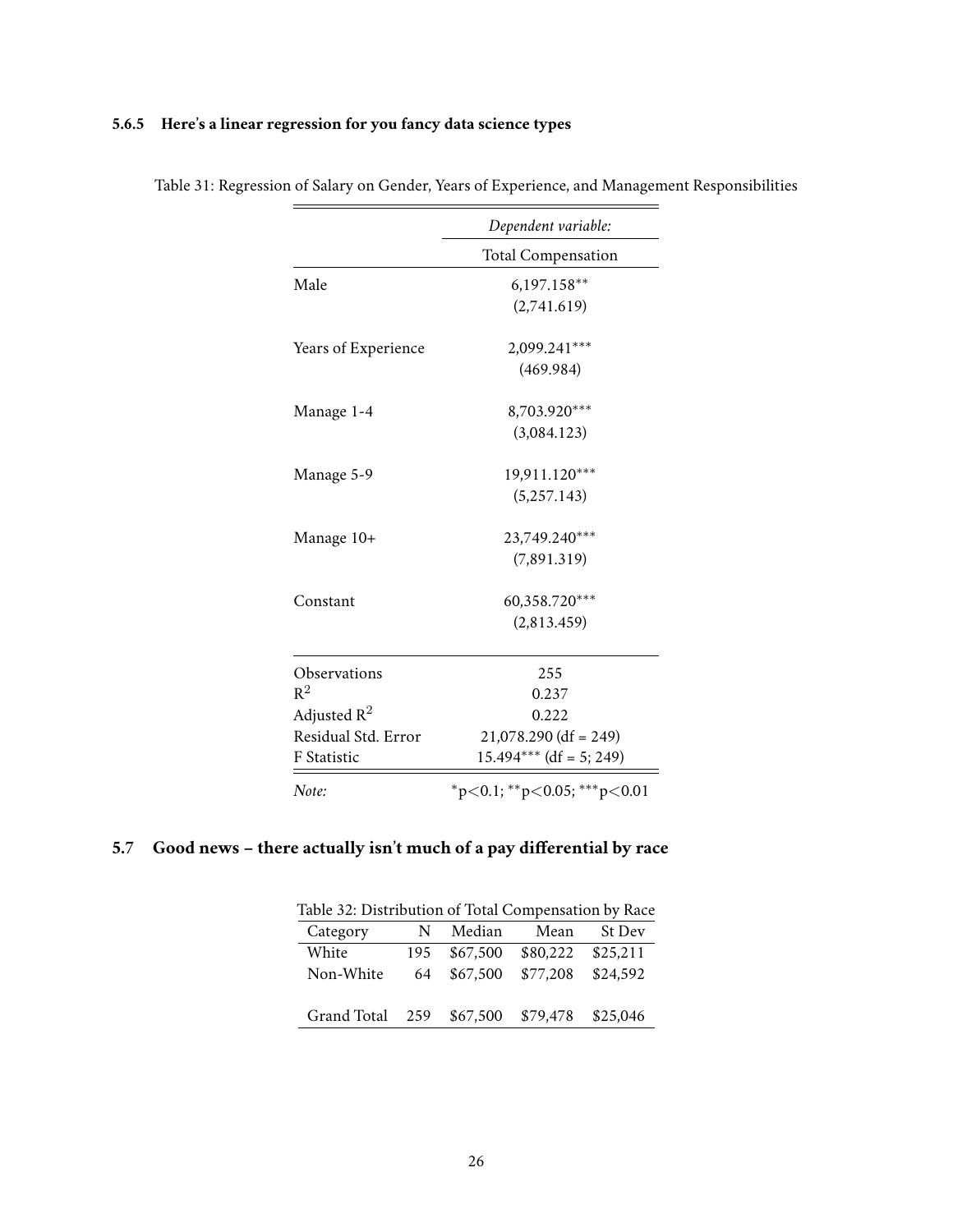|                     | Dependent variable:                     |
|---------------------|-----------------------------------------|
|                     | <b>Total Compensation</b>               |
| White               | 1,835.349                               |
|                     | (3,079.563)                             |
| Years of Experience | 2,227.345***                            |
|                     | (468.350)                               |
| Manage 1-4          | 10,420.710***                           |
|                     | (3,018.413)                             |
| Manage 5-9          | 20,708.070***                           |
|                     | (5, 277.534)                            |
| Manage 10+          | 24,456.580***                           |
|                     | (7,942.223)                             |
| Constant            | 60,497.970***                           |
|                     | (3,554.695)                             |
| Observations        | 258                                     |
| $R^2$               | 0.227                                   |
| Adjusted $R^2$      | 0.211                                   |
| Residual Std. Error | $21,204.760$ (df = 252)                 |
| F Statistic         | $14.782***$ (df = 5; 252)               |
| Note:               | $*_{p<0.1;}$ $*_{p<0.05;}$ $*_{p<0.01}$ |

<span id="page-26-1"></span>Table 33: Regression of Salary on Race, Years of Experience, and Management Responsibilities

# <span id="page-26-0"></span>**6 What are the perks?**

Respondents were allowed to select multiple options. For every category, we display the percentage of respondents who selected that option (potentially among multiple).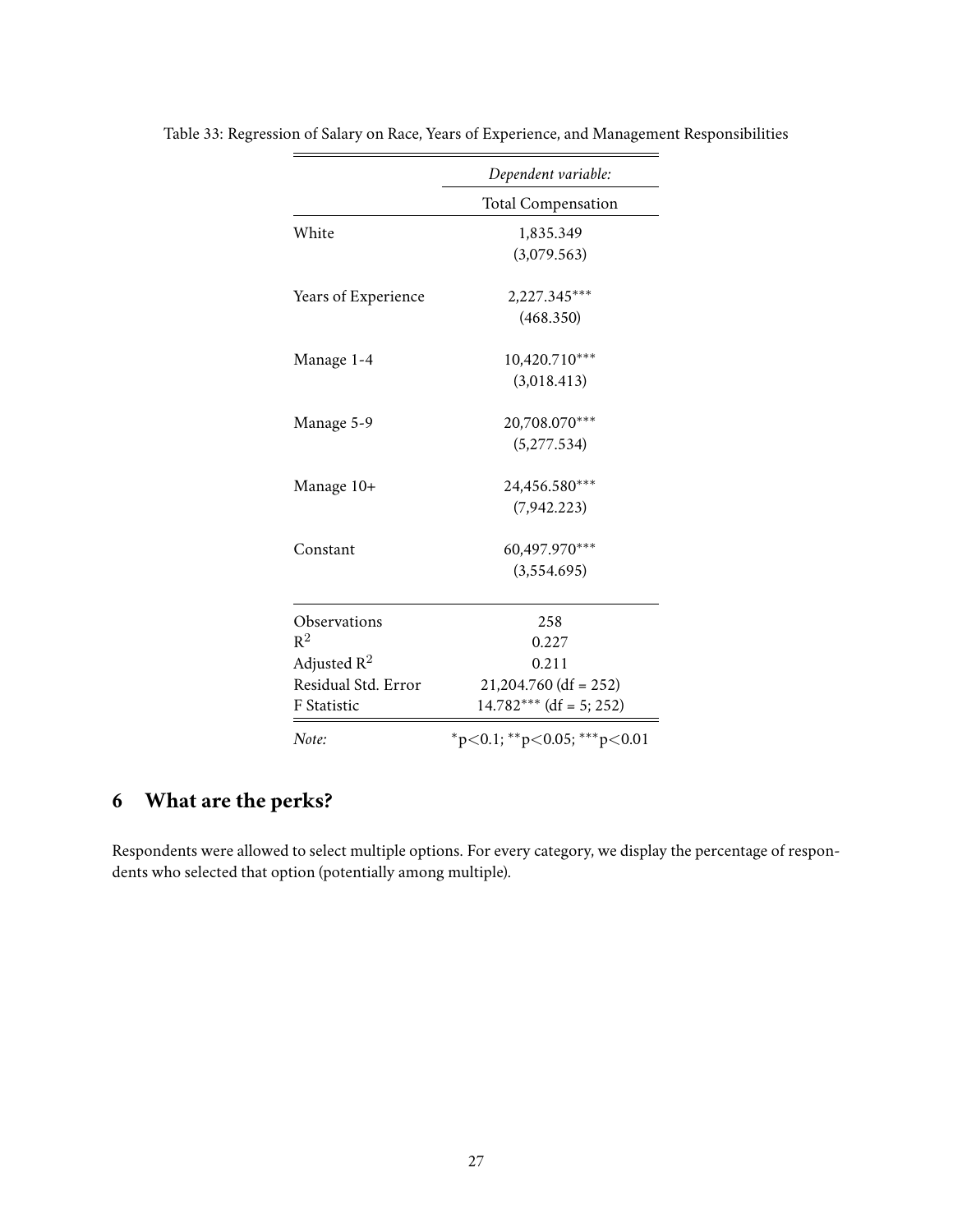<span id="page-27-1"></span>

| Table 34: Distribution of Benefits Offered |     |         |  |  |
|--------------------------------------------|-----|---------|--|--|
| Category                                   | N   | Percent |  |  |
| Paid vacation days                         | 204 | 76.7%   |  |  |
| $401(k)$ or other retirement plan          | 200 | 75.2%   |  |  |
| Paid sick days                             | 199 | 74.8%   |  |  |
| Cell phone reimbursement                   | 159 | 59.8%   |  |  |
| $401(k)$ matching                          | 124 | 46.6%   |  |  |
| Organizational bonding activities          | 113 | 42.5%   |  |  |
| Paid maternity leave                       | 87  | 32.7%   |  |  |
| Paid paternity leave                       | 79  | 29.7%   |  |  |
| Professional development                   | 74  | 27.8%   |  |  |
| Company credit card                        | 31  | 11.7%   |  |  |
| Day care                                   | 1   | 0.4%    |  |  |

## <span id="page-27-0"></span>**6.1 If you care about benefits, avoid political campaigns**

This graphs shows % of respondents who report having a type of benefit by organization type among organizations with at least 20 responses. For example, 100% of respondents from labor unions report paid sick days while only 28% of respondents from political campaigns report the same.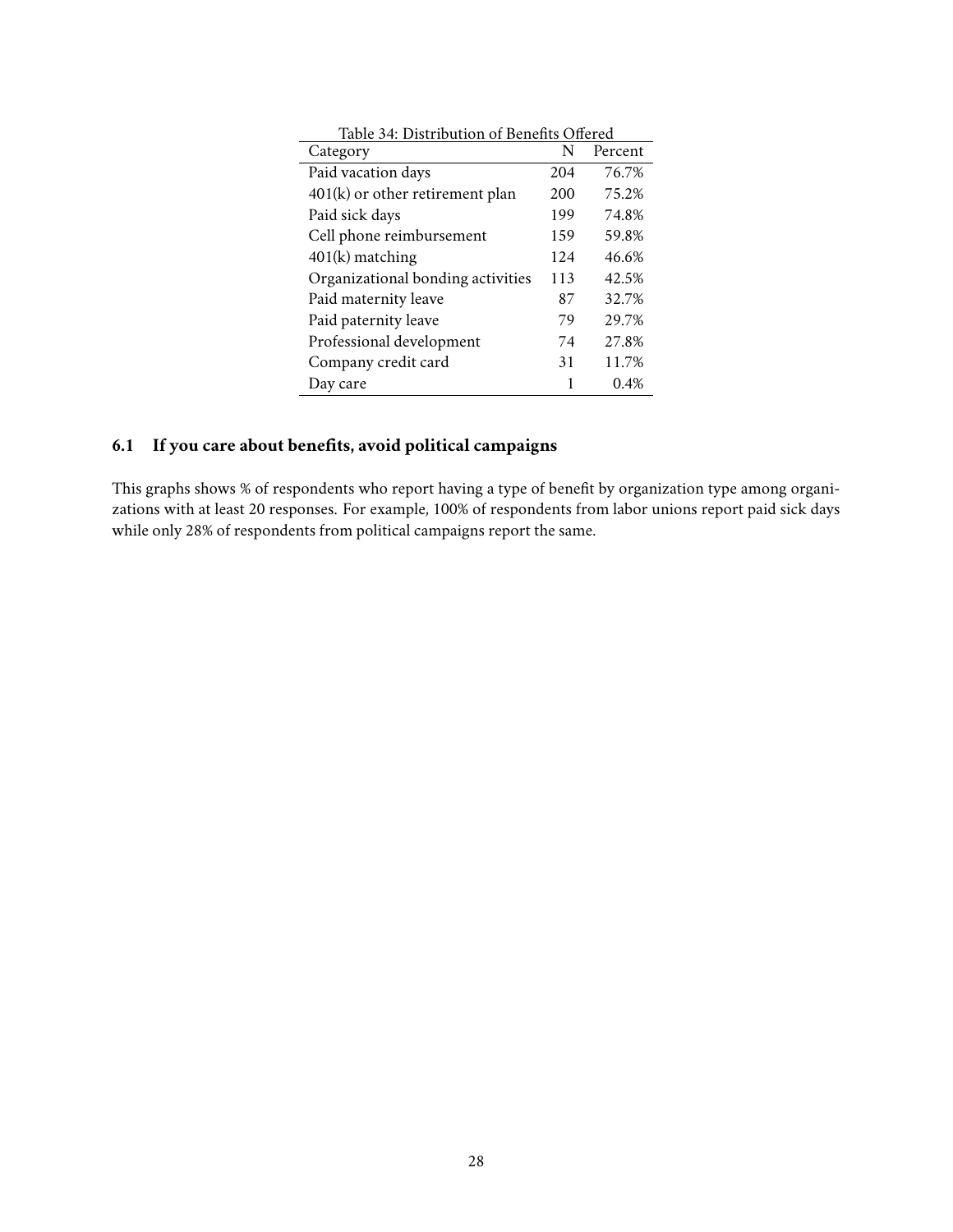

<span id="page-28-1"></span>Figure 15: Benefits Offered by Organization Type

## <span id="page-28-0"></span>**7 How do people negotiate and what happens when they do?**

As a preface to this section, we just want say for the record that even jobs that appear non-negotiable may have options for negotiation, e.g., asking for additional benefits or remote flexibility. And on the campaign side, non-negotiable may just mean negotiable if you play some hardball.

Also please note that none of these responses include promotions or other internal changes within the organization.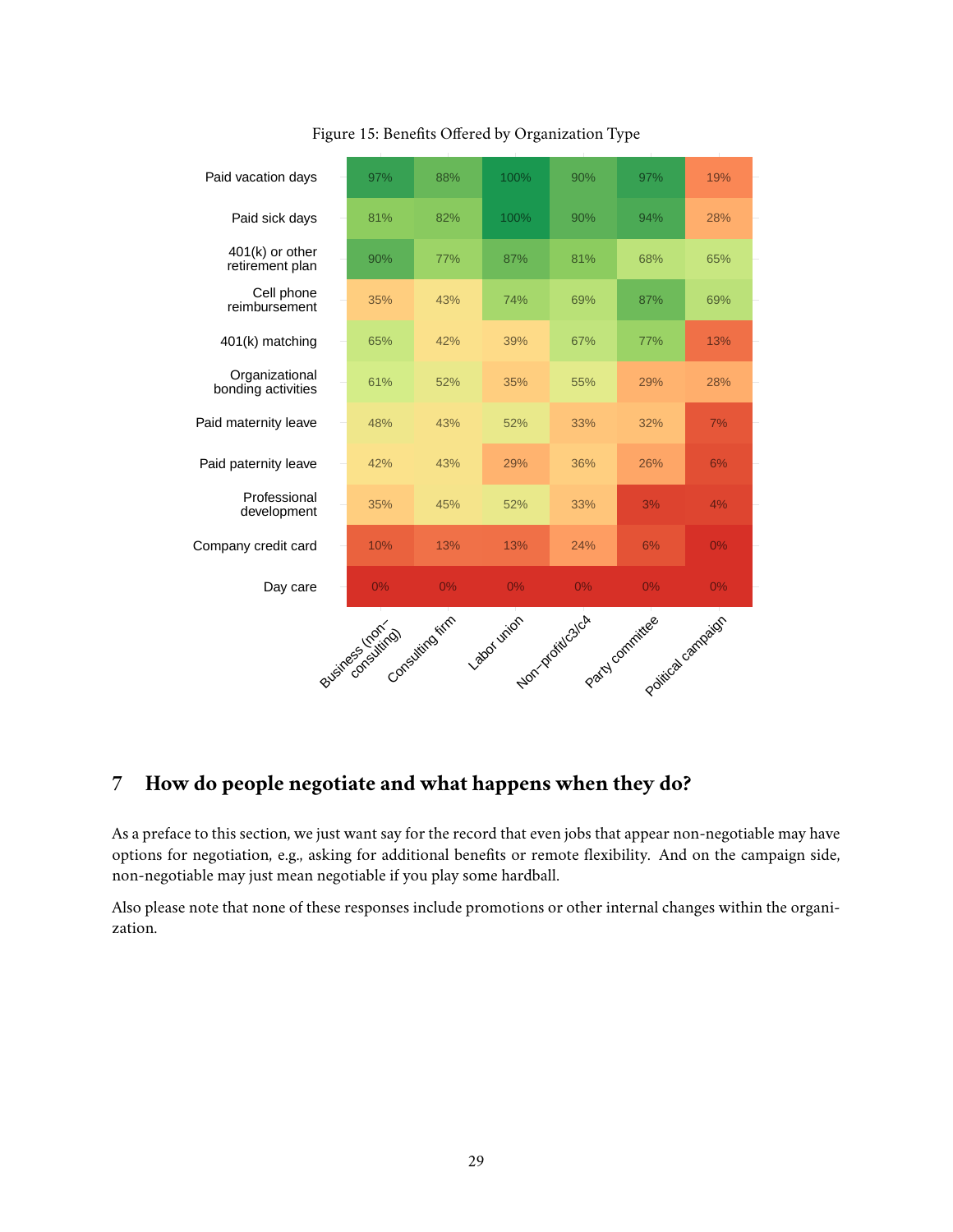#### <span id="page-29-0"></span>**7.1 About half of all respondents negotiate**

| $\epsilon$<br>Category                                                 | N   | Percent |
|------------------------------------------------------------------------|-----|---------|
| No, accepted initial offer                                             | 109 | 41.0%   |
| Initially asked for an amount that employer met with initial offer     | 22  | 8.3%    |
| Initially asked for an amount and employer offered a lower amount      | 6   | 2.3%    |
| Asked for increase, but employer did not increase offer                | 24  | 9.0%    |
| Negotiated and received 0-4% increase over initial offer               | 18  | 6.8%    |
| Negotiated and received 5-9% increase over initial offer               | 31  | 11.7%   |
| Negotiated and received 10-15% increase over initial offer             | 23  | 8.6%    |
| Negotiated and received a greater than 15% increase over initial offer | 8   | 3.0%    |
| Other                                                                  | 2   | 0.8%    |
| Not Applicable                                                         | 22  | 8.3%    |
| Refused/Missing                                                        |     | 0.4%    |

<span id="page-29-2"></span>Table 35: Counts by Negotiation Outcomes

#### <span id="page-29-1"></span>**7.2 Men negotiate more than women, and they are more likely to succeed**

Among the subset of individuals who responded with something other than "Other/Not Applicable".

Note that a successful negotiation is defined as either negotiating an amount above the initial offer or asking for an amount that the employer meets with the initial offer. An unsuccessful negotiation is one in which either the respondented asks for an initial amount that the employer fails to meet or asks for an increase that the employer does not meet.

| Overall                          | Female |         |    | Male      |
|----------------------------------|--------|---------|----|-----------|
| Category                         | N.     | Percent |    | N Percent |
| Accepted Initial Offer           | 62     | 48.4%   | 46 | 41.8%     |
| <b>Successfully Negotiated</b>   | 48     | 37.5%   | 53 | 48.2%     |
| <b>Unsuccessfully Negotiated</b> | 18     | 14.1%   |    | 10.0%     |

<span id="page-29-3"></span>Table 36: Counts by Negotiation Outcomes and Gender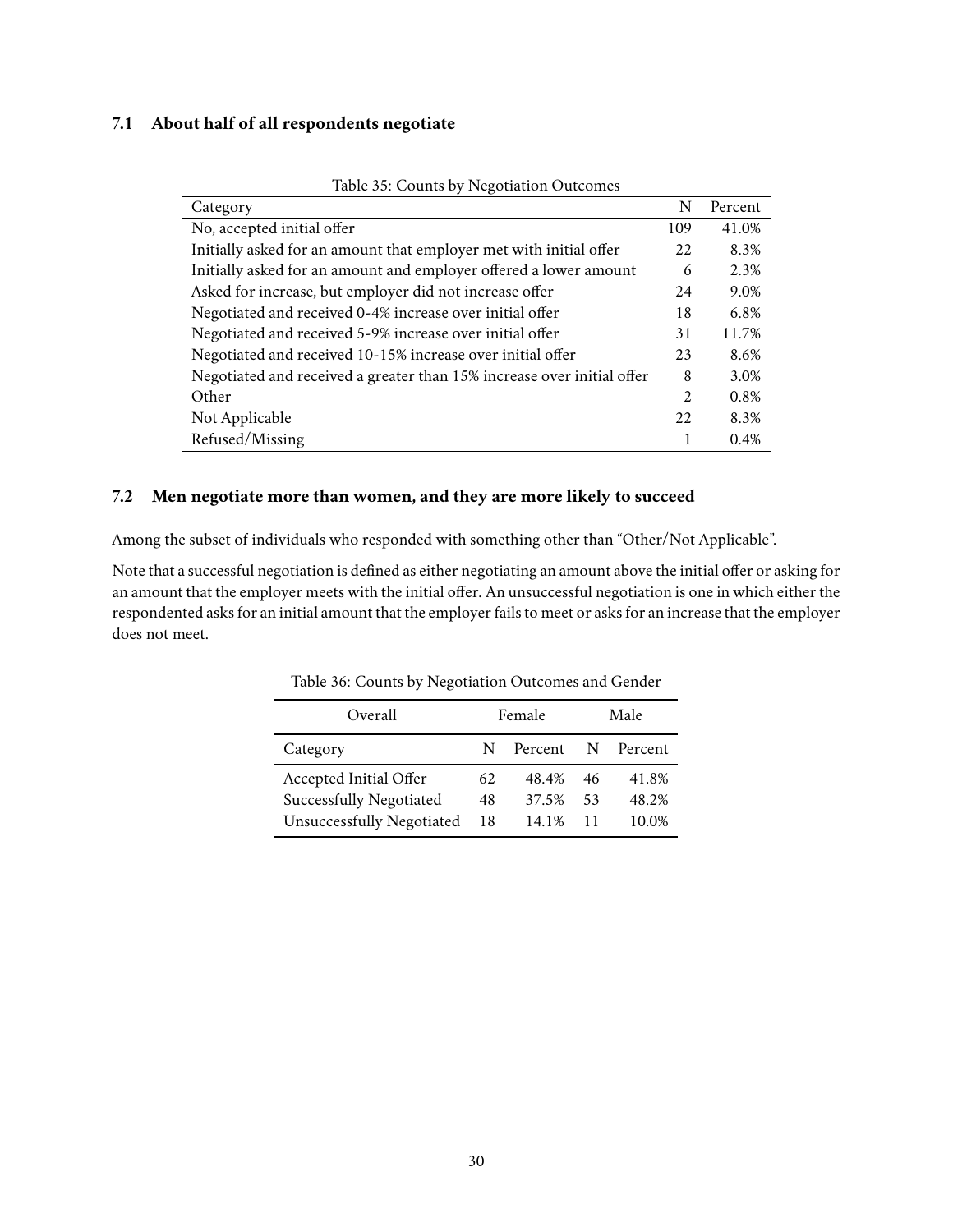

<span id="page-30-2"></span>Figure 16: Negotiation Outcomes by Gender (Removing NA/Other)

#### <span id="page-30-0"></span>**7.3 Whites negotiate about as frequently as non-whites, but they aremorelikely to succeed**

Among the subset of individuals who responded with something other than "Other/Not Applicable".

Note that a successful negotiation is defined as either negotiating an amount above the initial offer or asking for an amount that the employer meets with the initial offer. An unsuccessful negotiation is one in which either the respondented asks for an initial amount that the employer fails to meet or asks for an increase that the employer does not meet.

| Overall                          | Non-White |         |    | White     |
|----------------------------------|-----------|---------|----|-----------|
| Category                         | N         | Percent |    | N Percent |
| Accepted Initial Offer           | 25        | 43.9%   | 84 | 45.7%     |
| <b>Successfully Negotiated</b>   | 18        | 31.6%   | 84 | 45.7%     |
| <b>Unsuccessfully Negotiated</b> | 14        | 24.6%   | 16 | 8.7%      |

<span id="page-30-1"></span>Table 37: Counts by Negotiation Outcomes and Race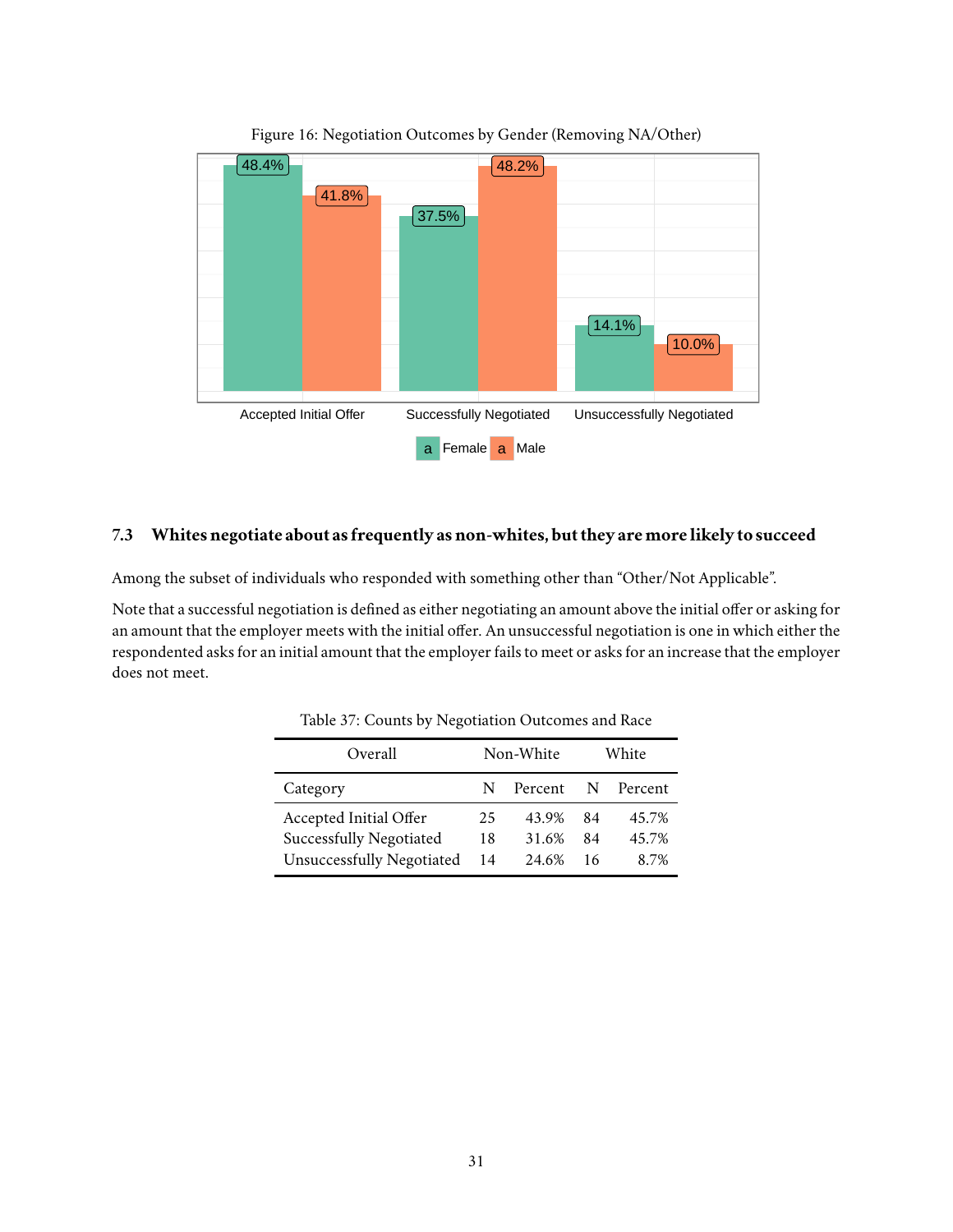

<span id="page-31-1"></span>Figure 17: Negotiation Outcomes by Race (Removing NA/Other)

### <span id="page-31-0"></span>**7.4 Labor unions and political campaigns: places where negotiation is challenging**

Note that labor unions operate using pay scales: when a position is opened, it is assigned a pay grade (or a series of grades). Each grade has a minimum and maximum salary and usually includes scheduled increases. As a result, it's difficult to negotiate salary at hire.

It's a little funny that labor unions and political campaigns, which are so different along salary, tenure, gender/race composition, and benefits offered, have at least this one thing in common.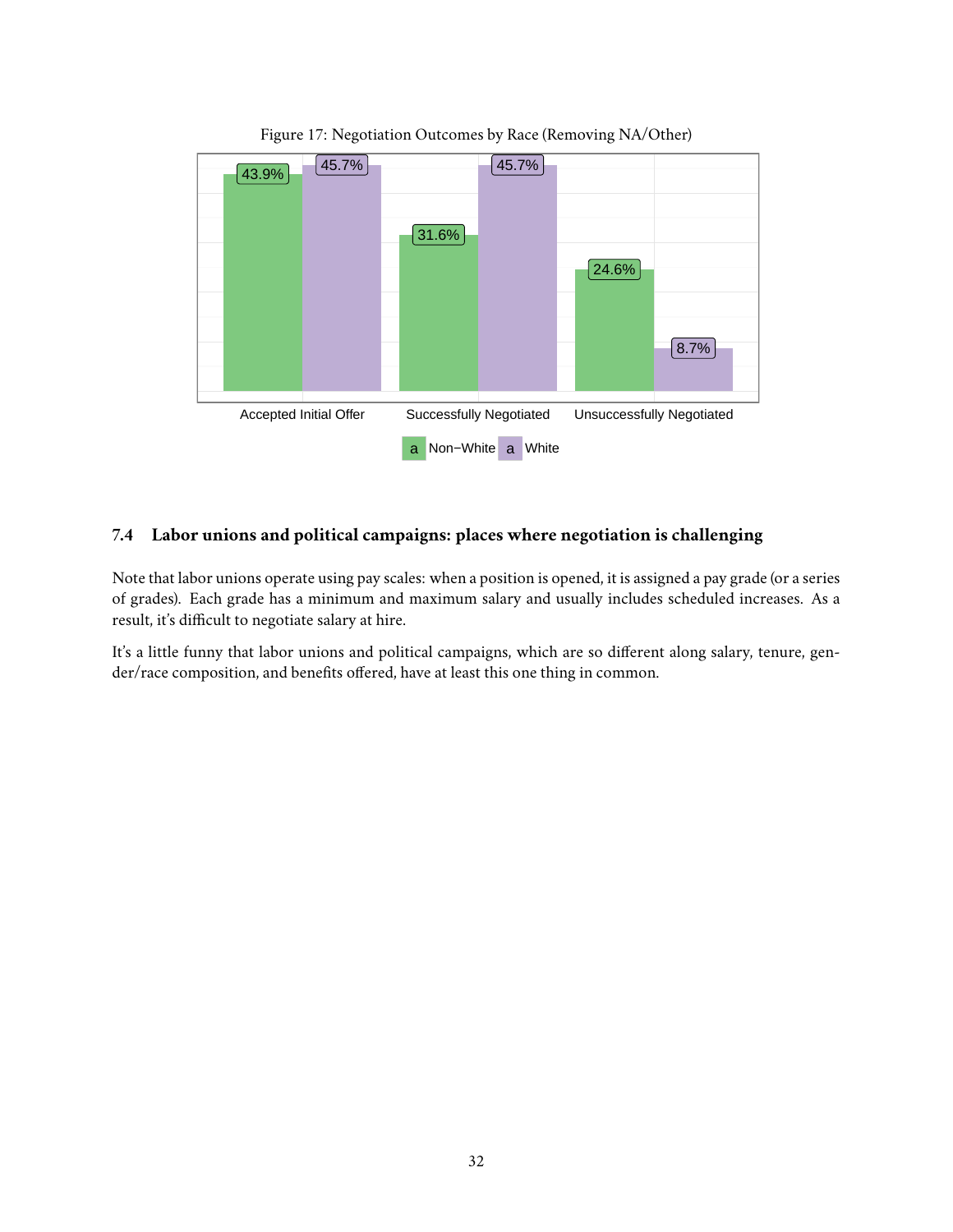

<span id="page-32-3"></span>Figure 18: Negotiation Outcome by Organization Type

## <span id="page-32-0"></span>**8 What do you think of your salary?**

#### <span id="page-32-1"></span>**8.1 A plurality of respondents think they are underpaid; very few think they are overpaid**

Do you think your salary or income is... (in your field, not necessarily your organization)

<span id="page-32-2"></span>

| Table 38: Counts by Pay Opinion                          |     |         |  |  |
|----------------------------------------------------------|-----|---------|--|--|
| Category                                                 | N   | Percent |  |  |
| Less than others in similar positions are making         | 114 | 42.9%   |  |  |
| About the same as others in similar positions are making | 108 | 40.6%   |  |  |
| More than others in similar positions are making         | 21  | 7.9%    |  |  |
| I don't know how my salary/income compares to others'    | 20  | 7.5%    |  |  |
| Refused/Missing                                          | ٦   | 11%     |  |  |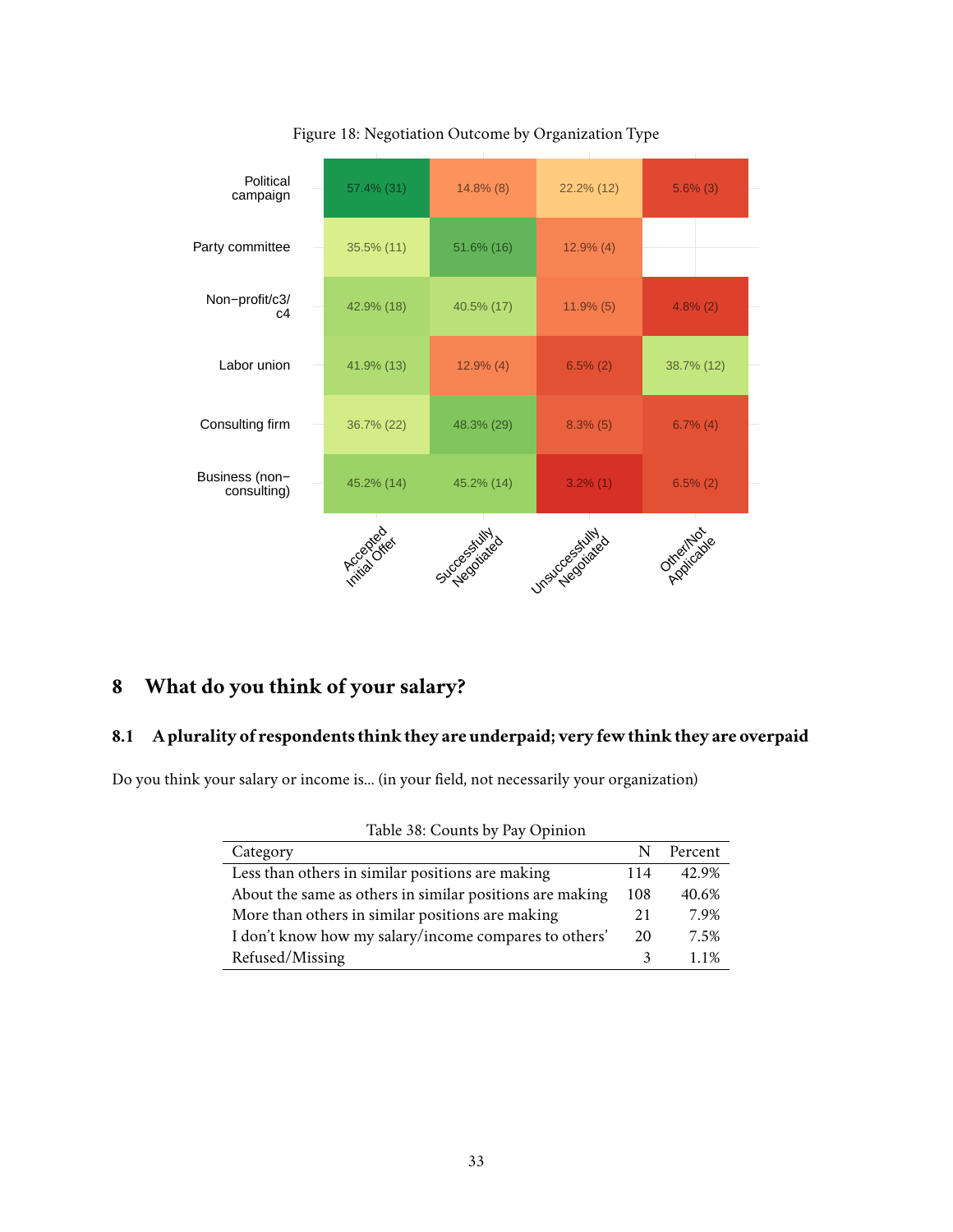## <span id="page-33-0"></span>**8.2 Respondents who think they are underpaid actually have similar pay to respondents who think they are comparably paid**

| Table 57. Distribution of Total Compensation by Fay Ophilon |     |           |           |               |  |  |  |
|-------------------------------------------------------------|-----|-----------|-----------|---------------|--|--|--|
| Category                                                    | N   | Median    | Mean      | <b>St Dev</b> |  |  |  |
| Less than others                                            | 112 | \$67,500  | \$77,131  | \$25,434      |  |  |  |
| About the same                                              | 105 | \$67,500  | \$77,128  | \$22,189      |  |  |  |
| More than others                                            | 20  | \$112,500 | \$106,225 | \$24,423      |  |  |  |
| Don't know                                                  | 20  | \$67,500  | \$77,400  | \$24,899      |  |  |  |
| Refused/Missing                                             | 2   |           |           |               |  |  |  |
|                                                             |     |           |           |               |  |  |  |
| <b>Grand Total</b>                                          | 257 | \$67,500  | \$79,415  | \$25,133      |  |  |  |
|                                                             |     |           |           |               |  |  |  |

<span id="page-33-2"></span>Table 39: Distribution of Total Compensation by Pay Opinion

#### <span id="page-33-1"></span>**8.2.1 And this is true of both men and women**

<span id="page-33-3"></span>Table 40: Distribution of Total Compensation by Pay Opinion and Gender

| Overall          |     | Female    |           |               |     | Male      |           |          |  |
|------------------|-----|-----------|-----------|---------------|-----|-----------|-----------|----------|--|
| Category         | N   | Median    | Mean      | <b>St Dev</b> | N   | Median    | Mean      | St Dev   |  |
| Less than others | 57  | \$67,500  | \$72,370  | \$21,212      | 53  | \$87,500  | \$82,899  | \$28,707 |  |
| About the same.  | 63  | \$67,500  | \$74,567  | \$22,574      | 42  | \$87,500  | \$80,970  | \$21,286 |  |
| More than others | 6   | \$114,750 | \$102,417 | \$27,469      | 14  | \$112,500 | \$107,857 | \$23,916 |  |
| Don't know       | 8   | \$67,500  | \$64,375  | \$11,934      | 11  | \$87,500  | \$89,136  | \$26,999 |  |
| Refused/Missing  |     |           |           |               |     |           |           |          |  |
| Grand Total      | 134 | \$67,500  | \$74.271  | \$22,496      | 120 | \$87,500  | \$85,707  | \$26,650 |  |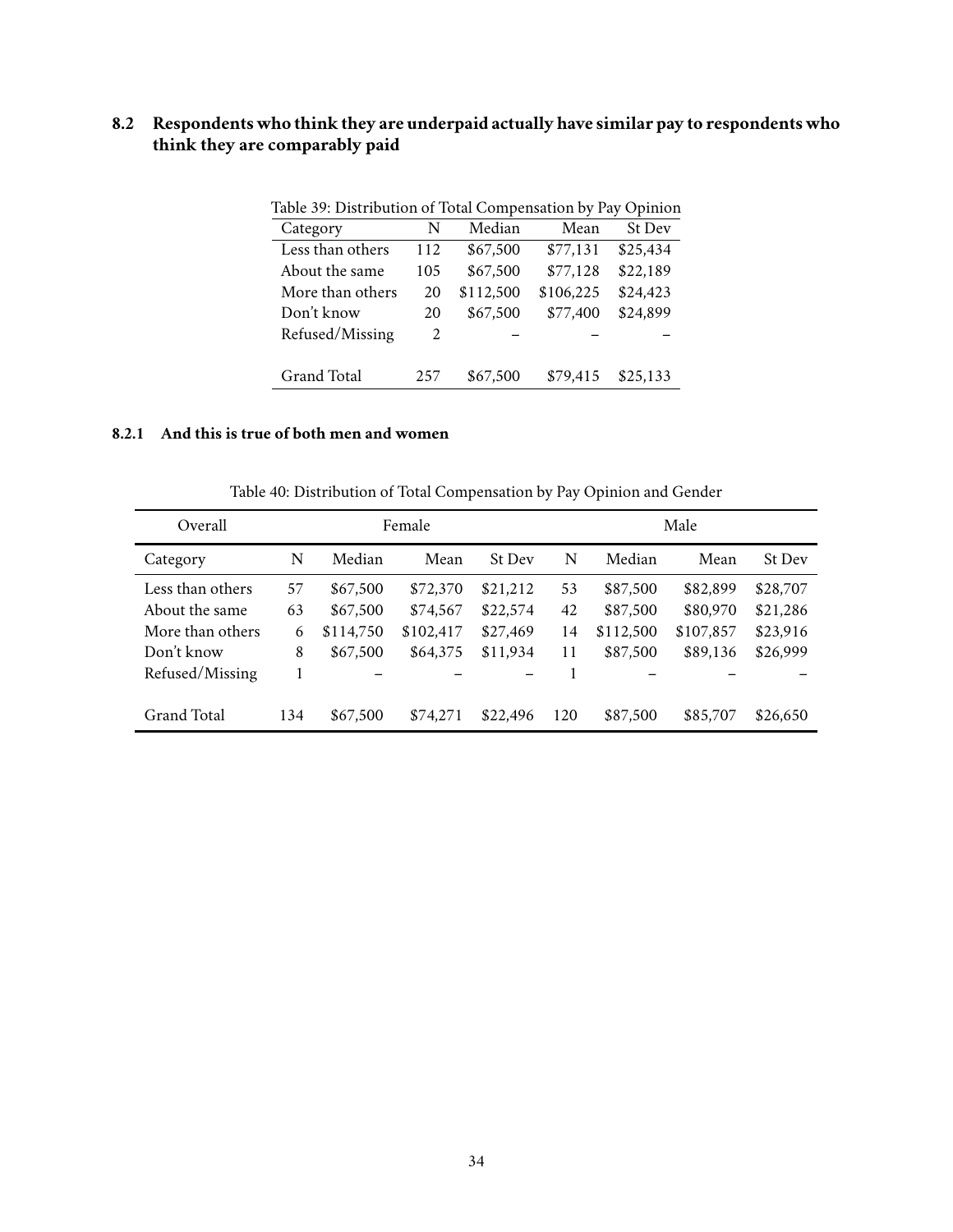### <span id="page-34-0"></span>**8.3 People who work at unions are happiest with their pay, vendors/non-consultant businesses are the least**



<span id="page-34-3"></span>Figure 19: Pay Opinion by Organization Type

## <span id="page-34-1"></span>**8.4 Men are more likely than women to think they're overpaid while whites and non-whites have similar opinions of their salary**

| Overall                                                  |    | Female  |               | Male    |
|----------------------------------------------------------|----|---------|---------------|---------|
| Category                                                 | N  | Percent | N             | Percent |
| Less than others in similar positions are making         | 58 | 42.0%   | 54            | 43.2%   |
| About the same as others in similar positions are making | 65 | 47.1%   | 43            | 34.4%   |
| More than others in similar positions are making         | 6  | 4.3%    | -15           | 12.0%   |
| I don't know how my salary/income compares to others'    | 8  | 5.8%    | 11            | 8.8%    |
| Refused/Missing                                          |    | 0.7%    | $\mathcal{L}$ | 1.6%    |

<span id="page-34-2"></span>Table 41: Counts by Pay Opinion and Gender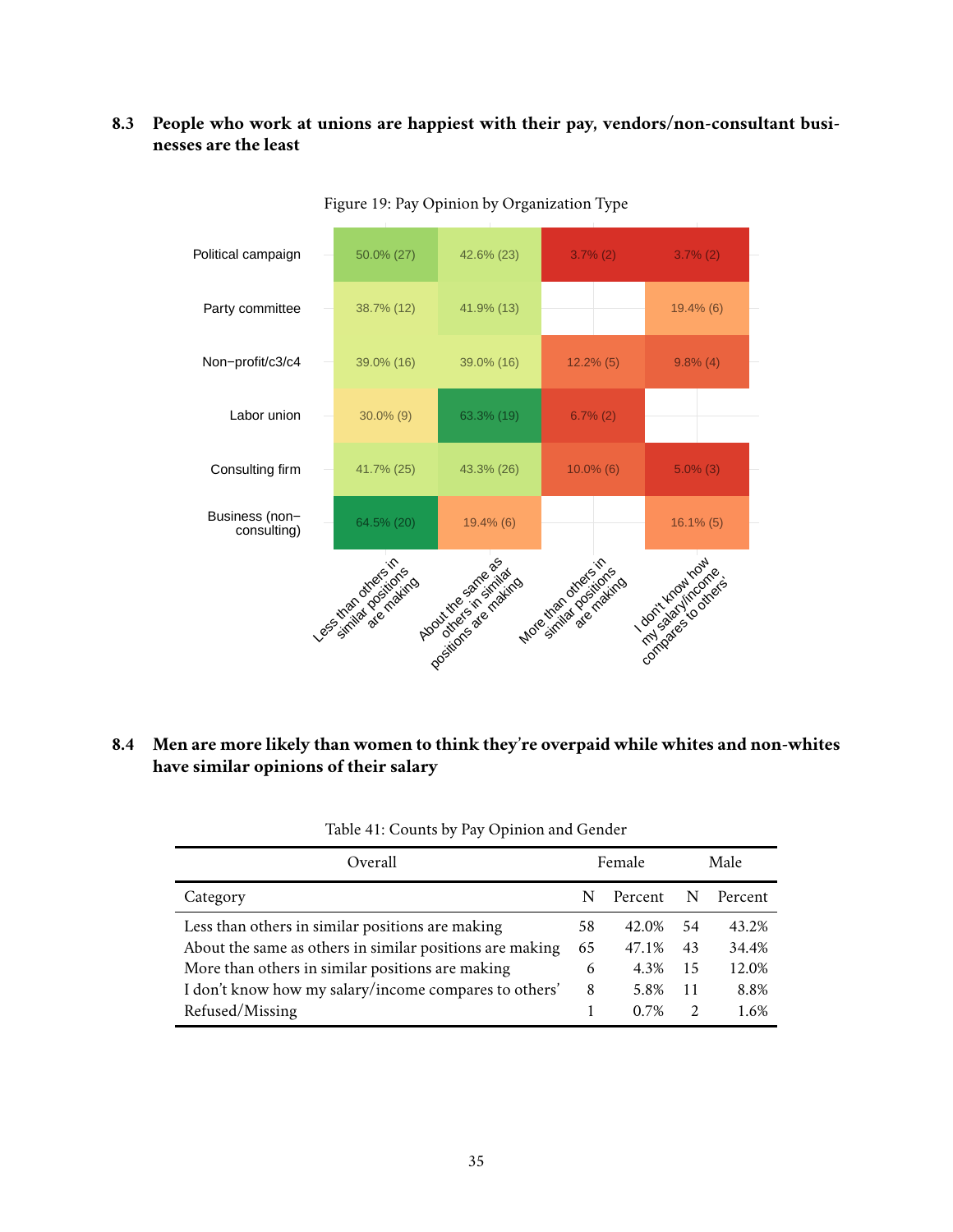| Overall                                                  |                | Non-White | White         |         |
|----------------------------------------------------------|----------------|-----------|---------------|---------|
| Category                                                 |                | Percent   |               | Percent |
| Less than others in similar positions are making         | 30             | 45.5%     | 84            | 42.0%   |
| About the same as others in similar positions are making | 28             | 42.4%     | 80            | 40.0%   |
| More than others in similar positions are making         | $\overline{4}$ | 6.1%      | 17            | 8.5%    |
| I don't know how my salary/income compares to others'    | 3              | 4.5%      | 17            | 8.5%    |
| Refused/Missing                                          |                | 1.5%      | $\mathcal{L}$ | 1.0%    |

<span id="page-35-2"></span>Table 42: Counts by Pay Opinion and Race

## <span id="page-35-0"></span>**9 How are your skillz?**

As a reminder, respondents were asked to rate their skill level on a 1-10 point scale for a variety of tools and concepts.

- $\cdot$  1 = I have never used this tool/skill
- 5 = I use this tool/skill regularly (or did within the past two years)
- $\cdot$  10 = I feel comfortable training others on this tool/skill

## <span id="page-35-1"></span>**9.1 Excel is still king**

Turns out, the "data" in "progressive data" basically means Excel. Maybe SQL.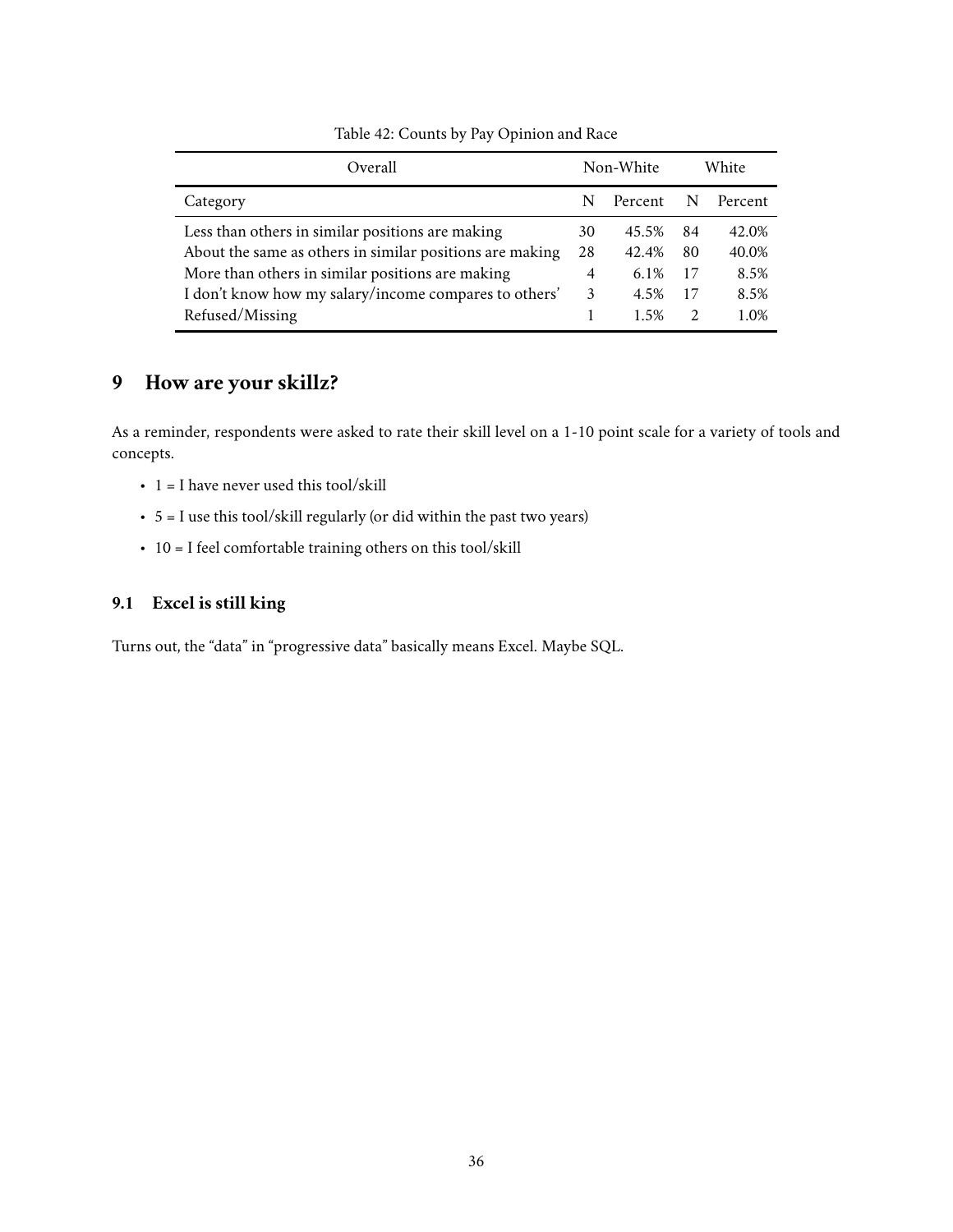

<span id="page-36-0"></span>Figure 20: Average Score by Skill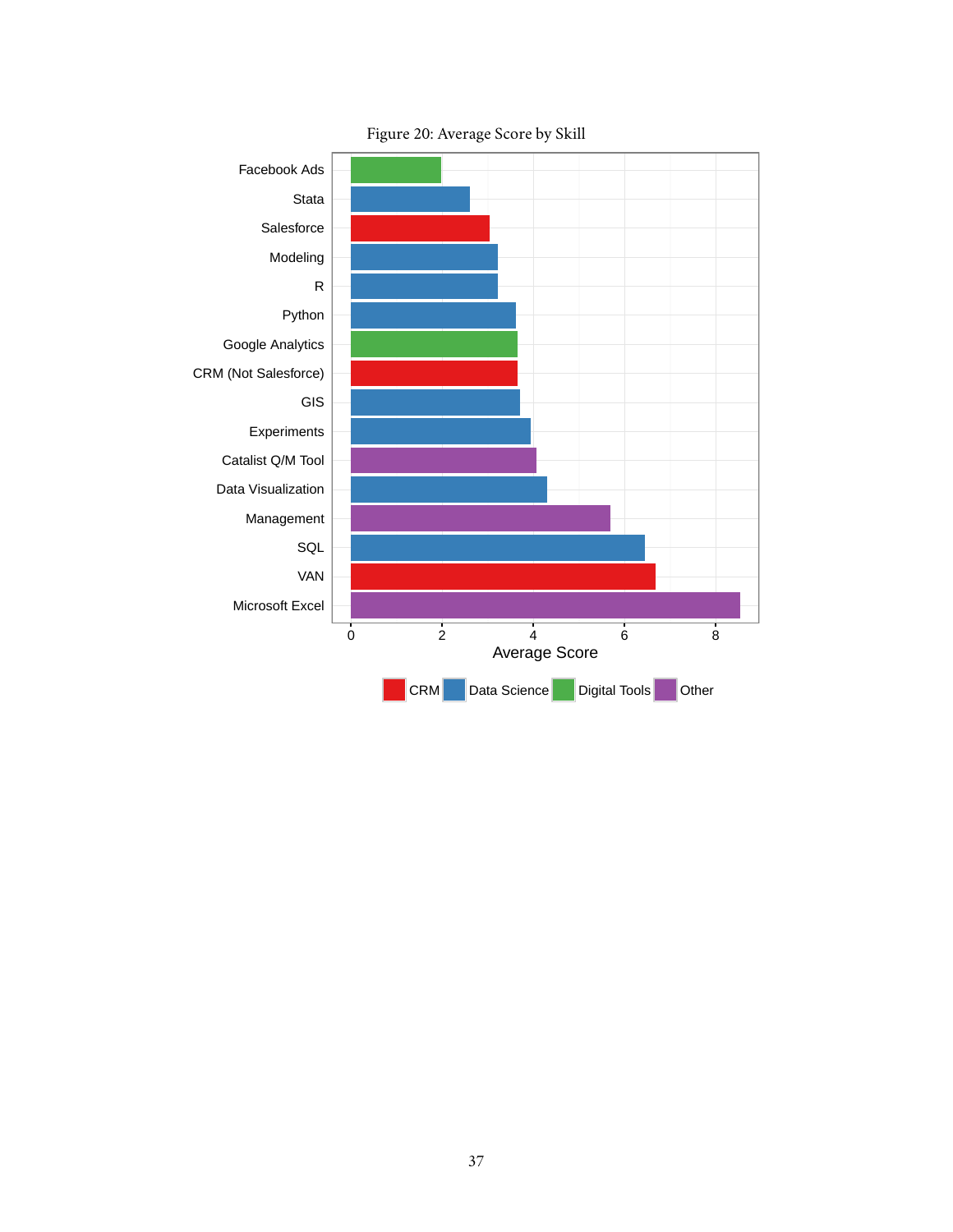

## <span id="page-37-1"></span>Figure 21: Distribution of Scores by Skill

## <span id="page-37-0"></span>**9.2 Women self-report having lower levels of "hard" skills**

Note that these are *self-reported* levels of skills, not necessarily objective measures of skills.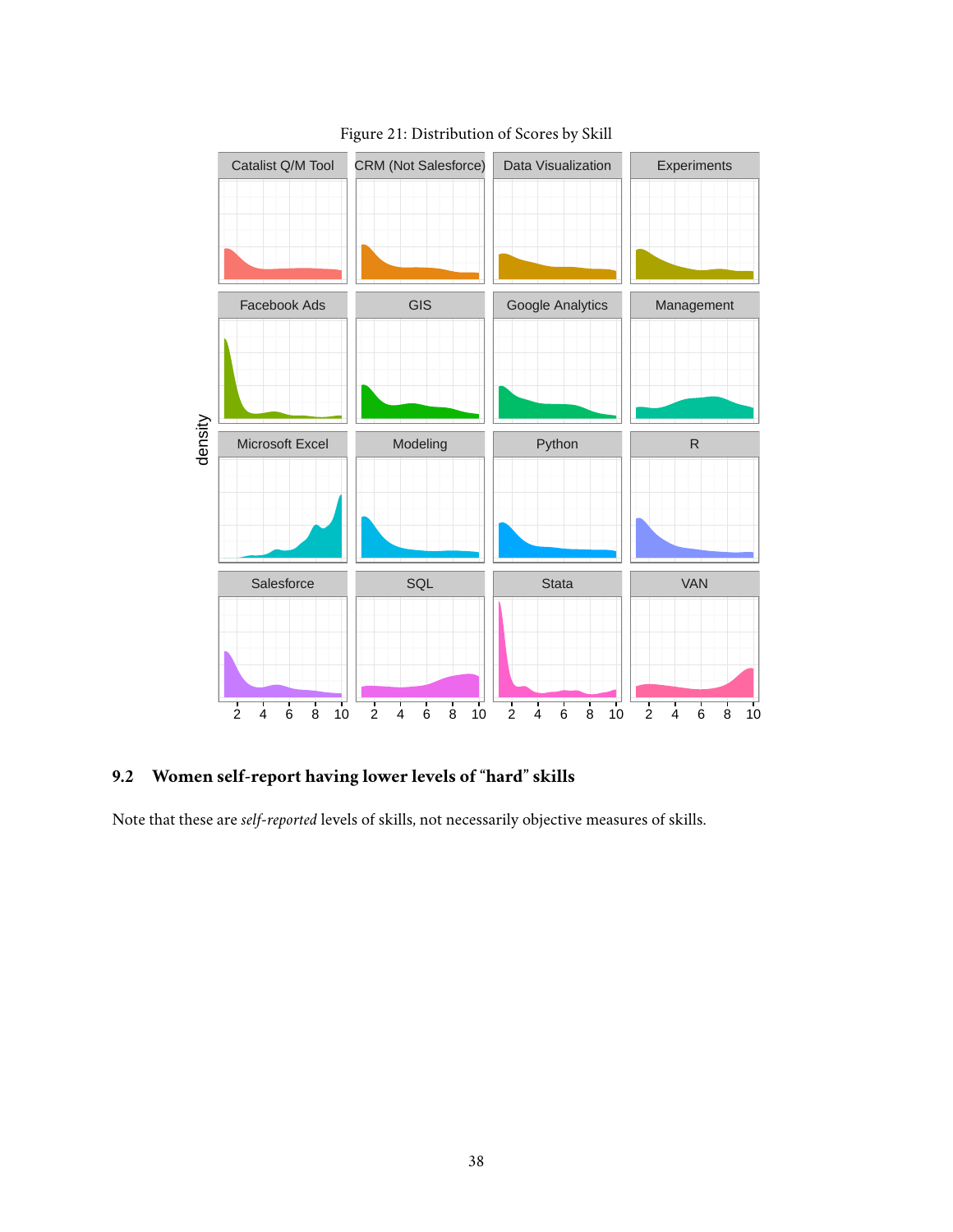| Skill                       | Skill Type    | Female | Male | Difference |
|-----------------------------|---------------|--------|------|------------|
| SQL                         | Data Science  | 5.8    | 7.2  | 1.3        |
| Python                      | Data Science  | 3      | 4.3  | 1.3        |
| Data Visualization          | Data Science  | 3.8    | 4.9  | 1.1        |
| <b>GIS</b>                  | Data Science  | 3.3    | 4.2  | 0.99       |
| R                           | Data Science  | 2.8    | 3.7  | 0.93       |
| Management                  | Other         | 5.3    | 6    | 0.71       |
| Modeling                    | Data Science  | 2.9    | 3.6  | 0.63       |
| Catalist Q/M Tool           | Other         | 3.8    | 4.4  | 0.55       |
| Experiments                 | Data Science  | 3.7    | 4.2  | 0.5        |
| VAN                         | <b>CRM</b>    | 6.5    | 6.9  | 0.36       |
| Google Analytics            | Digital Tools | 3.5    | 3.7  | 0.19       |
| Microsoft Excel             | Other         | 8.4    | 8.6  | 0.18       |
| Facebook Ads                | Digital Tools | 1.9    | 2    | 0.035      |
| <b>CRM</b> (Not Salesforce) | <b>CRM</b>    | 3.8    | 3.5  | $-0.3$     |
| Stata                       | Data Science  | 2.8    | 2.4  | $-0.37$    |
| Salesforce                  | <b>CRM</b>    | 3.2    | 2.8  | -0.48      |

<span id="page-38-0"></span>Table 43: Differences in Self-Reported Skill by Gender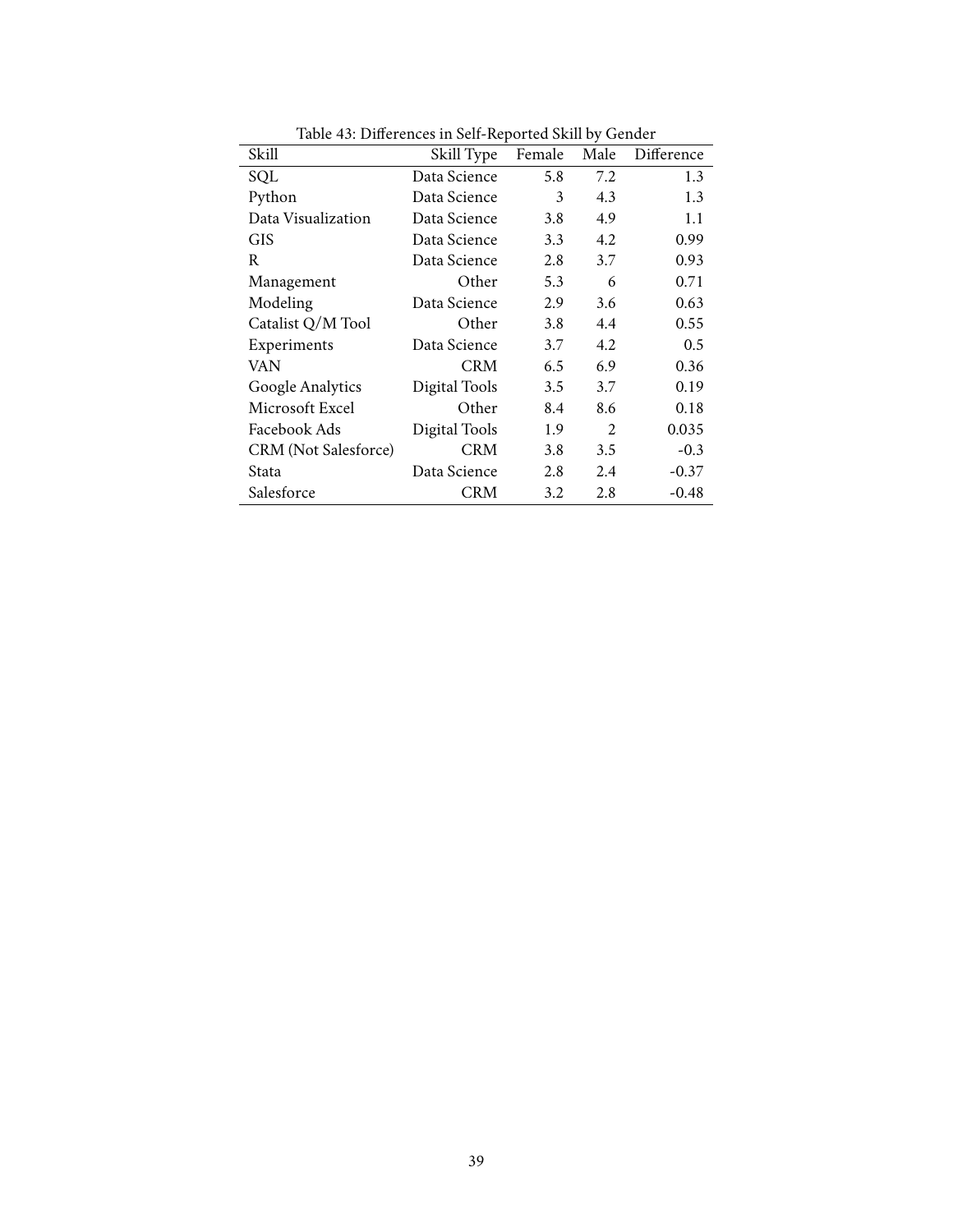

<span id="page-39-0"></span>Figure 22: Distribution of Self-Reported Scores by Skill and Gender

Luckily, we can actually do some basic statistics to see which of these distributions are different. We'll use a [Kolmogorov-Smirnov](https://en.wikipedia.org/wiki/Kolmogorov%E2%80%93Smirnov_test) test to see which of these skillsets actually appear to follow different distributions by gender.

Basically, we're testing the null hypothesis that the distributions are identical.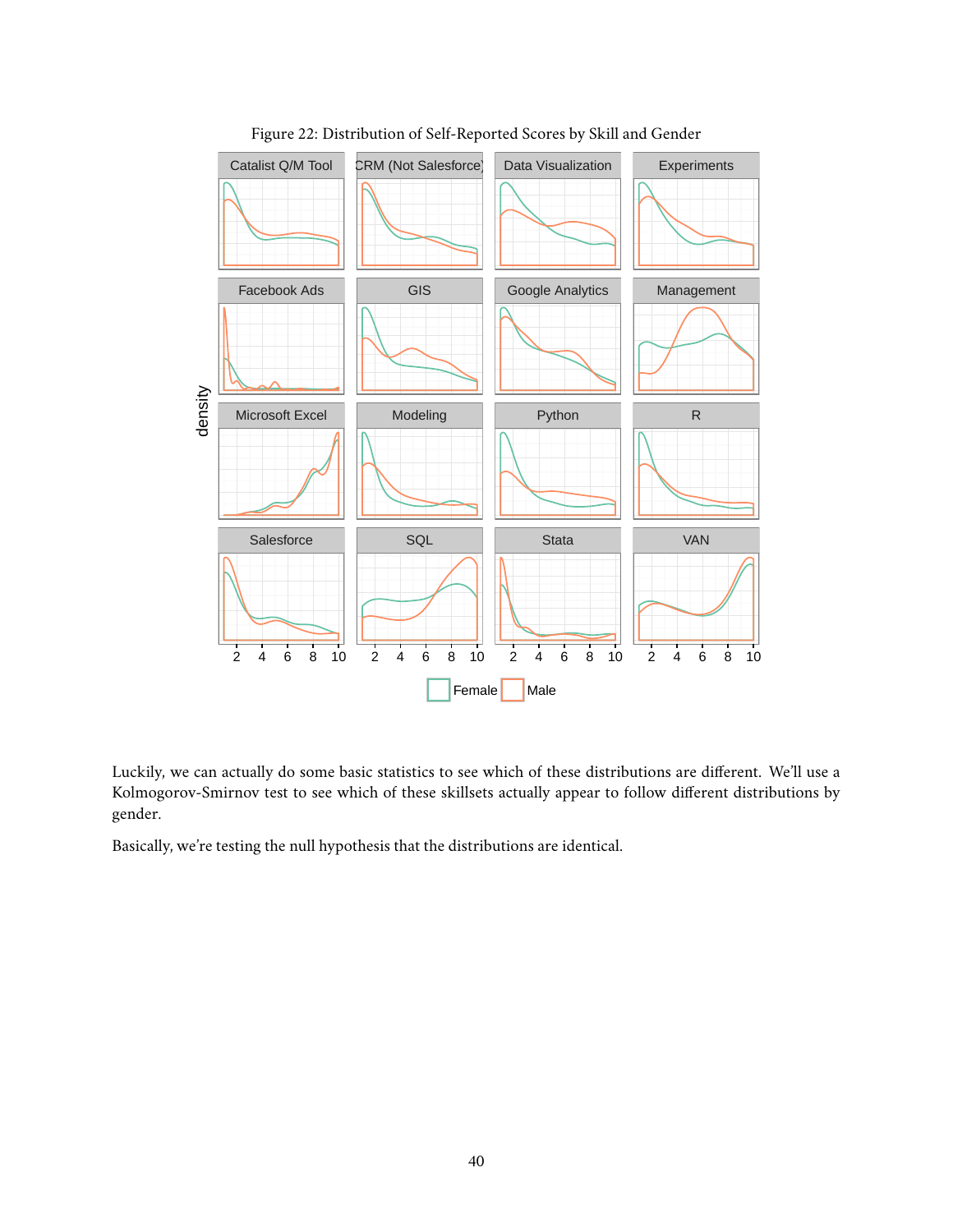| Skill                       | Skill Type    | <b>KS</b> Statistic | P-Value |
|-----------------------------|---------------|---------------------|---------|
| Python                      | Data Science  | 0.23                | 0.0015  |
| SQL                         | Data Science  | 0.22                | 0.0028  |
| GIS                         | Data Science  | 0.21                | 0.0078  |
| Modeling                    | Data Science  | 0.21                | 0.0084  |
| Management                  | Other         | 0.2                 | 0.013   |
| Data Visualization          | Data Science  | 0.19                | 0.022   |
| Experiments                 | Data Science  | 0.18                | 0.027   |
| R                           | Data Science  | 0.16                | 0.081   |
| Salesforce                  | <b>CRM</b>    | 0.13                | 0.23    |
| Catalist Q/M Tool           | Other         | 0.11                | 0.45    |
| Google Analytics            | Digital Tools | 0.077               | 0.83    |
| Stata                       | Data Science  | 0.071               | 0.9     |
| Facebook Ads                | Digital Tools | 0.071               | 0.9     |
| VAN                         | <b>CRM</b>    | 0.066               | 0.94    |
| <b>CRM</b> (Not Salesforce) | <b>CRM</b>    | 0.065               | 0.94    |
| Microsoft Excel             | Other         | 0.06                | 0.97    |

<span id="page-40-0"></span>Table 44: KS Tests for Differences in Skill Distribution by Gender

See [the Appendix](#page-53-0) for a longer discussion of self-reported skillset by field.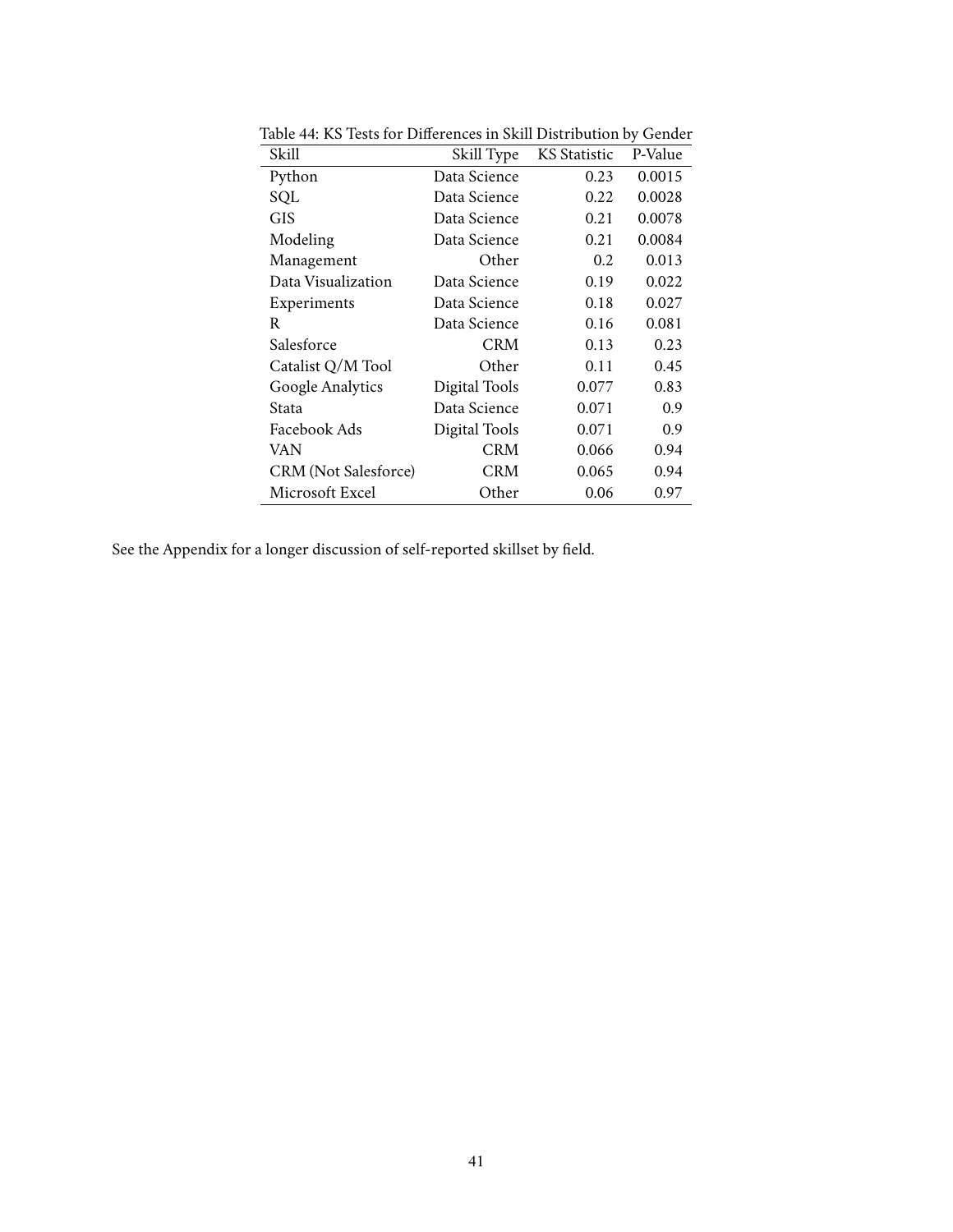# <span id="page-41-0"></span>**9.3 Different jobs have different skills**

| Microsoft Excel             | 8.6                 | 8.6 | 7.8                                   | 7.5 | 7.9            | 9.1 | 8.4            | 8.7            | 8.8 | 9.2     |
|-----------------------------|---------------------|-----|---------------------------------------|-----|----------------|-----|----------------|----------------|-----|---------|
| <b>VAN</b>                  | 6.2                 | 7.5 | 4.2                                   | 5.4 | 3.6            | 9.5 | 4.6            | 8.5            | 6.1 | 4.9     |
| SQL                         | 7.9                 | 4.2 | 3.1                                   | 7.3 | 5.1            | 6.2 | 5              | 2.8            | 7.6 | 6.1     |
| Management                  | 5.5                 | 7.6 | 5.7                                   | 5.1 | 5.6            | 5.6 | 5.2            | $\bf{8}$       | 4.8 | 5.9     |
| Data Visualization          | 5.7                 | 2.9 | 3.3                                   | 3   | 2.8            | 4.5 | 2.6            | 2.5            | 4.5 | 3.3     |
| Catalist Q/M Tool           | 4.5                 | 4.1 | 1.9                                   | 2.2 | 5.2            | 5.2 | 1.2            | 4.7            | 3.1 | 5.9     |
| Experiments                 | 5.1                 | 3.9 | 4.4                                   | 2.6 | 9.2            | 3   | $\overline{2}$ | 2.8            | 1.7 | 4.5     |
| <b>GIS</b>                  | 4.2                 | 2.9 | 2.1                                   | 2.9 | 2.9            | 4.5 | 2.4            | $\overline{4}$ | 3.5 | 3.8     |
| <b>CRM (Not Salesforce)</b> | 2.8                 | 3.5 | 6.8                                   | 3.5 | $\overline{2}$ | 4.1 | 7.6            | 4.5            | 3.9 | 1.4     |
| Google Analytics            | 3.2                 | 2.9 | 6.2                                   | 4.8 | 2.8            | 3.6 | $\overline{4}$ | 3.1            | 3.2 | 2.1     |
| Python                      | 4.6                 | 1.4 | 1.8                                   | 4.9 | 3              | 2.9 | 1.8            | 1.3            | 4.8 | 3.9     |
| $\mathsf{R}$                | 4.8                 | 2.3 | 2.1                                   | 2.4 | 4.8            | 2.3 | 1.8            | 1.5            | 2.4 | 4.7     |
| Modeling                    | 5.2                 | 2.2 | 3                                     | 1.9 | 5.2            | 1.9 | 1.8            | 1.2            | 2.2 | 3.5     |
| Salesforce                  | 2.5                 | 4.8 | 4.2                                   | 2.5 | 1.8            | 2.6 | $\overline{7}$ | 4.6            | 3.8 | 2.4     |
| <b>Stata</b>                | 3.7                 | 2.2 | 1.7                                   | 1.2 | 7.2            | 1.9 | 1.8            | 1.3            | 1.2 | 4.6     |
| Facebook Ads                | 1.5                 | 1.5 | 6.9                                   | 1.4 | 2.5            | 1.8 | 2.8            | 1.6            | 1.1 | 1.3     |
|                             | Araytics consulting |     | Digital Experiments Field data cities |     |                |     |                | Otrest data    |     | Poliing |

<span id="page-41-2"></span>Figure 23: Average Score by Skill by Job Focus

## <span id="page-41-1"></span>**9.4 'Data Scientist' actually means something! Meanwhile, analytics director does not**

First, here's a table of average score by skill type. This is helpful but a little noisy.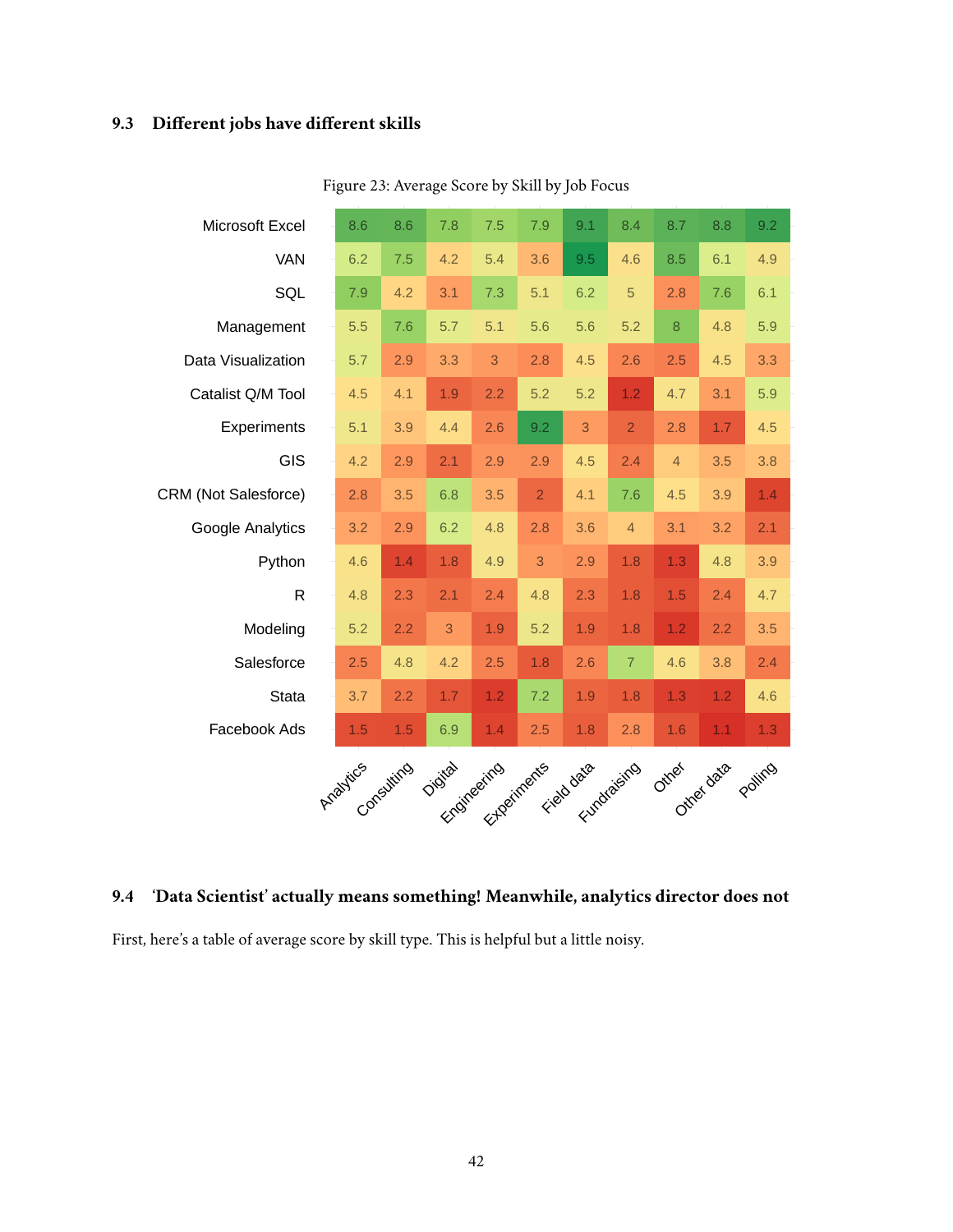| Microsoft Excel             | 7.9 | 8.7            | 9.2            | 8.4 | 8.2                                                   | 7.9            | 8.2            | 9.3 | 8.5 | 9              |
|-----------------------------|-----|----------------|----------------|-----|-------------------------------------------------------|----------------|----------------|-----|-----|----------------|
| <b>VAN</b>                  | 7.9 | 8.1            | 9.5            | 5.4 | 4.2                                                   | 4.3            | 6.8            | 7.7 | 6.8 | 6.8            |
| SQL                         | 5.1 | 6.3            | 6.5            | 7.5 | 8.4                                                   | 7.7            | 5.3            | 7.3 | 4.8 | 5.3            |
| Management                  | 6.3 | 4.3            | 6.3            | 4.5 | 4.9                                                   | 4.4            | $6\,$          | 6.1 | 7.5 | 5.9            |
| Data Visualization          | 2.8 | 4.4            | 5              | 4.7 | 6.7                                                   | 3.2            | 3.5            | 4.8 | 4.3 | 5.2            |
| Catalist Q/M Tool           | 3.9 | 5              | 4.7            | 4.3 | 1.9                                                   | 3.1            | 3.4            | 5.5 | 5   | 5.7            |
| Experiments                 | 3   | 2.9            | $\overline{4}$ | 3.8 | 5.8                                                   | 2.7            | 4.1            | 4.5 | 4.9 | 4.9            |
| <b>GIS</b>                  | 3.3 | $\overline{4}$ | 5              | 3.4 | 3.7                                                   | 3.2            | 2.9            | 4.9 | 3.5 | 3.8            |
| <b>CRM (Not Salesforce)</b> | 3.9 | 3.8            | $\overline{4}$ | 1.8 | 2.5                                                   | 3.2            | 3.8            | 3.6 | 5.6 | 4.2            |
| Python                      | 1.9 | 2.5            | 2.9            | 4.6 | 5                                                     | 5.8            | 2.8            | 3.6 | 2.5 | 3.1            |
| Google Analytics            | 3.9 | 2.5            | 4.4            | 2.4 | 2.4                                                   | $\overline{4}$ | $\overline{4}$ | 3.5 | 4.4 | $\overline{4}$ |
| Modeling                    | 2.3 | 1.8            | 2.4            | 4.3 | 7.5                                                   | 2.3            | 3.5            | 3.1 | 3.1 | $\overline{4}$ |
| R                           | 1.1 | 2.1            | 2.6            | 4.5 | 6                                                     | 2.6            | 3.1            | 3.4 | 3.2 | 3              |
| Salesforce                  | 5.7 | 2.7            | 2.7            | 2.7 | 1.4                                                   | 2.2            | 2.8            | 3   | 4.9 | 2.7            |
| <b>Stata</b>                | 1.3 | 2.2            | $\overline{2}$ | 4.2 | 3.4                                                   | 1.6            | 2.4            | 2.6 | 2.9 | 2.2            |
| Facebook Ads                | 2.3 | 1.3            | 1.5            | 1.4 | 1.3                                                   | 1.3            | 2.5            | 1.7 | 4.1 | 1.7            |
| Indoor Castle Brage         |     | Data Director  |                |     |                                                       |                |                |     |     |                |
|                             |     |                |                |     | Data Devikration Management Director Veyes Experience |                |                |     |     |                |
|                             |     |                |                |     |                                                       |                |                |     |     |                |
|                             |     |                |                |     |                                                       |                |                |     |     |                |

<span id="page-42-1"></span>Figure 24: Average Score by Skill by Job Title

Here's a table of a mean-adjusted score. This will help us pinpoint the differences in skillset.

Basically, for each skill, we subtract the mean skill level from an individual's self-reported skill level so that now we're displaying the number of units above/below the mean.<sup>[6](#page-42-0)</sup> A mean-adjusted score of 0 means the selfreported skill is the average score for that skill. A mean-adjusted score of 1 means that the self-reported skill are 1 unit above the average score for the skill, a score of -1 is 1 unit below the average score for the skill.

For example, data scientists self-report scores on modeling that are about 4 units above the average self-reported score on modeling (averaged across all respondents). They also self-report scores on VAN that are about 2 units lower than the average VAN score.

Meanwhile, analytics directors do not meaningfully differentiate themselves through either hard or soft skills (see how many of the scores are near 0, meaning they have the average level of competency for that skill).

<span id="page-42-0"></span><sup>&</sup>lt;sup>6</sup>It would be nice if we could standardize all of these to have mean 0 and SD 1, but since so many of these are skewed in distinctly non-normal ways, we'll do this mean adjustment instead.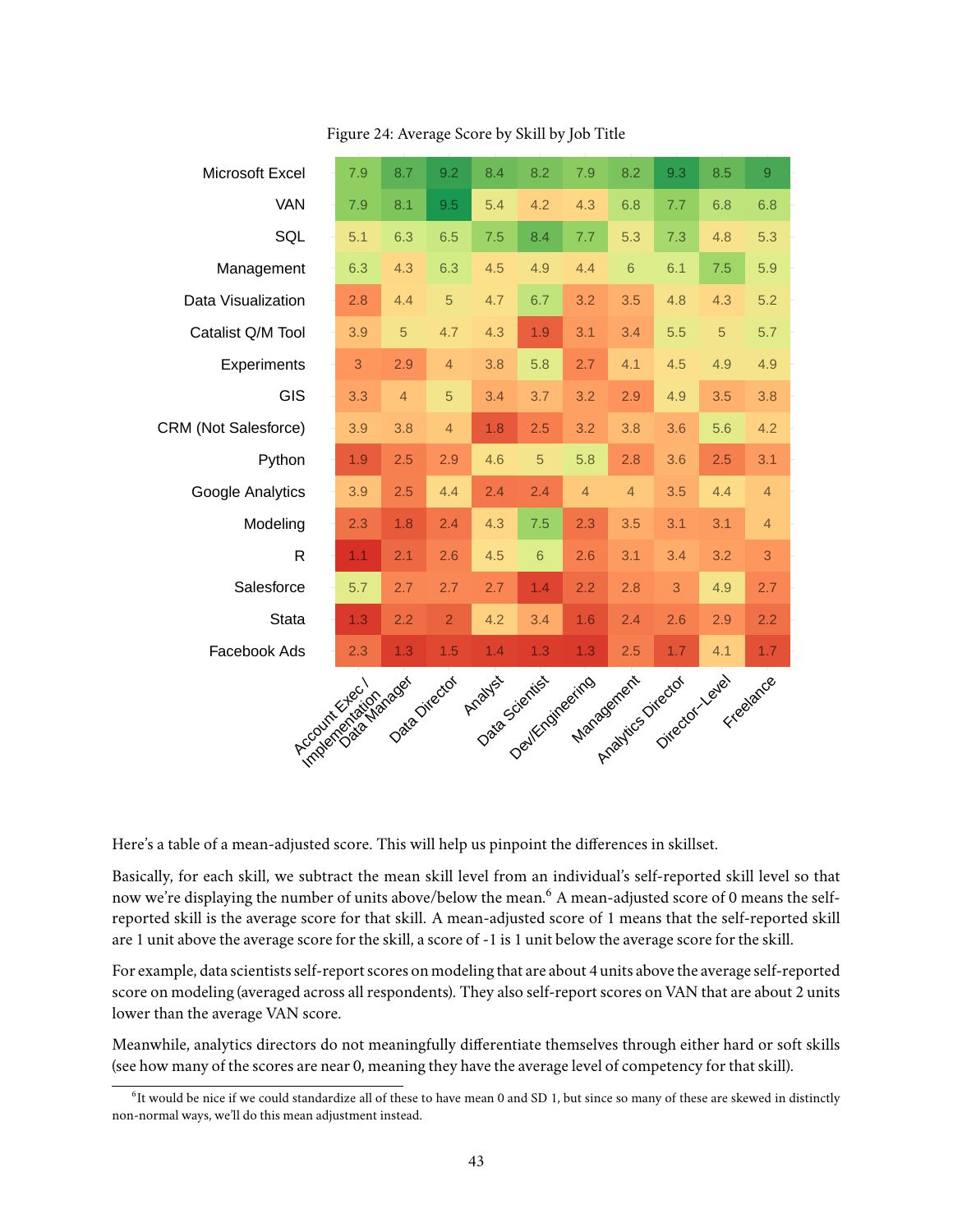| Microsoft Excel             | $-0.7$ | 0.1           | 0.7            | $-0.1$         | $-0.3$                             | $-0.6$ | $-0.3$                   | 0.8            | $\mathbf 0$    | 0.5            |
|-----------------------------|--------|---------------|----------------|----------------|------------------------------------|--------|--------------------------|----------------|----------------|----------------|
| VAN                         | 1.2    | 1.5           | 2.9            | $-1.2$         | $-2.4$                             | $-2.3$ | 0.2                      | 1.1            | 0.1            | 0.1            |
| SQL                         | $-1.4$ | $-0.2$        | $\overline{0}$ | $\overline{1}$ | 1.9                                | 1.2    | $-1.2$                   | 0.8            | $-1.7$         | $-1.2$         |
| Management                  | 0.7    | $-1.3$        | 0.7            | $-1.1$         | $-0.7$                             | $-1.2$ | 0.3                      | 0.5            | 1.9            | 0.3            |
| Data Visualization          | $-1.5$ | $\theta$      | 0.7            | 0.3            | 2.3                                | $-1.2$ | $-0.8$                   | 0.4            | $\overline{0}$ | 0.9            |
| Catalist Q/M Tool           | $-0.4$ | 0.7           | 0.4            | 0.1            | $-2.3$                             | $-1.2$ | $-0.9$                   | 1.3            | 0.7            | 1.4            |
| Experiments                 | $-0.9$ | $-1$          | $\overline{0}$ | $-0.1$         | 1.8                                | $-1.2$ | 0.2                      | 0.6            | $\mathbf{1}$   | 0.9            |
| <b>GIS</b>                  | $-0.5$ | 0.2           | 1.3            | $-0.3$         | $-0.1$                             | $-0.6$ | $-0.8$                   | 1.1            | $-0.3$         | $\overline{0}$ |
| <b>CRM (Not Salesforce)</b> | 0.2    | 0.1           | 0.4            | $-1.8$         | $-1.1$                             | $-0.5$ | 0.1                      | $-0.1$         | $\overline{2}$ | 0.6            |
| Python                      | $-1.8$ | $-1.1$        | $-0.7$         | $\overline{1}$ | 1.4                                | 2.1    | $-0.8$                   | $\overline{0}$ | $-1.1$         | $-0.5$         |
| Google Analytics            | 0.3    | $-1$          | 0.8            | $-1.2$         | $-1.1$                             | 0.5    | 0.5                      | $\overline{0}$ | 0.9            | 0.5            |
| Modeling                    | $-1$   | $-1.4$        | $-0.9$         | 1.1            | 4.3                                | $-0.9$ | 0.2                      | $-0.1$         | $-0.1$         | 0.8            |
| R                           | $-2.1$ | $-1.1$        | $-0.6$         | 1.3            | 2.8                                | $-0.6$ | $-0.1$                   | 0.2            | $\overline{0}$ | $-0.2$         |
| Salesforce                  | 2.7    | $-0.3$        | $-0.3$         | $-0.3$         | $-1.6$                             | $-0.8$ | $-0.1$                   | 0.1            | 1.9            | $-0.3$         |
| <b>Stata</b>                | $-1.3$ | $-0.4$        | $-0.6$         | 1.6            | 0.9                                | $-0.9$ | $-0.1$                   | $\mathbf 0$    | 0.3            | $-0.3$         |
| Facebook Ads                | 0.3    | $-0.6$        | $-0.4$         | $-0.5$         | $-0.6$                             |        |                          |                |                | $-0.3$         |
|                             |        |               |                | Arabyst        |                                    |        |                          |                |                |                |
| <b>Frogendale Clayses</b>   |        | Data Director |                |                | Data Scientist<br>Deviktorialering |        | Ananagement Criegod Lead |                |                | Freedance      |
|                             |        |               |                |                |                                    |        |                          |                |                |                |
|                             |        |               |                |                |                                    |        |                          |                |                |                |

<span id="page-43-1"></span>Figure 25: Mean-Adjusted Score by Skill by Job Title

## <span id="page-43-0"></span>**9.5 What should I learn for \$\$?**

You have limited time, and not all skills matter equally. So what should you learn?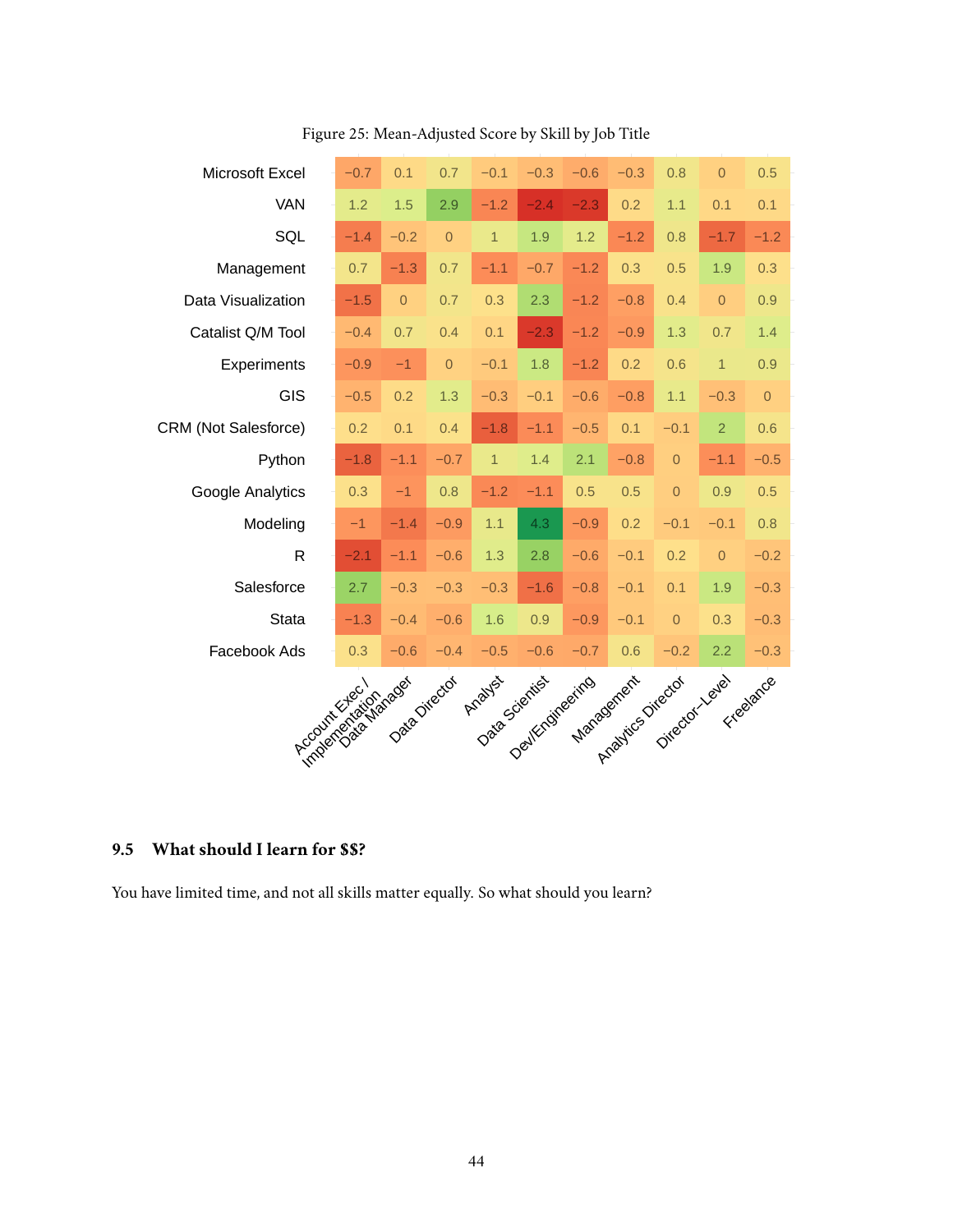#### <span id="page-44-0"></span>**9.5.1 If you're not a manager...brush up on those hard skills**



<span id="page-44-1"></span>Figure 26: Salary versus Skill by Skill Type for Non-Managers

Here's a graph of the slopes of those lines, basically. This is also the part where we engage in some hand-wringing about how this isn't actual a causal relationship.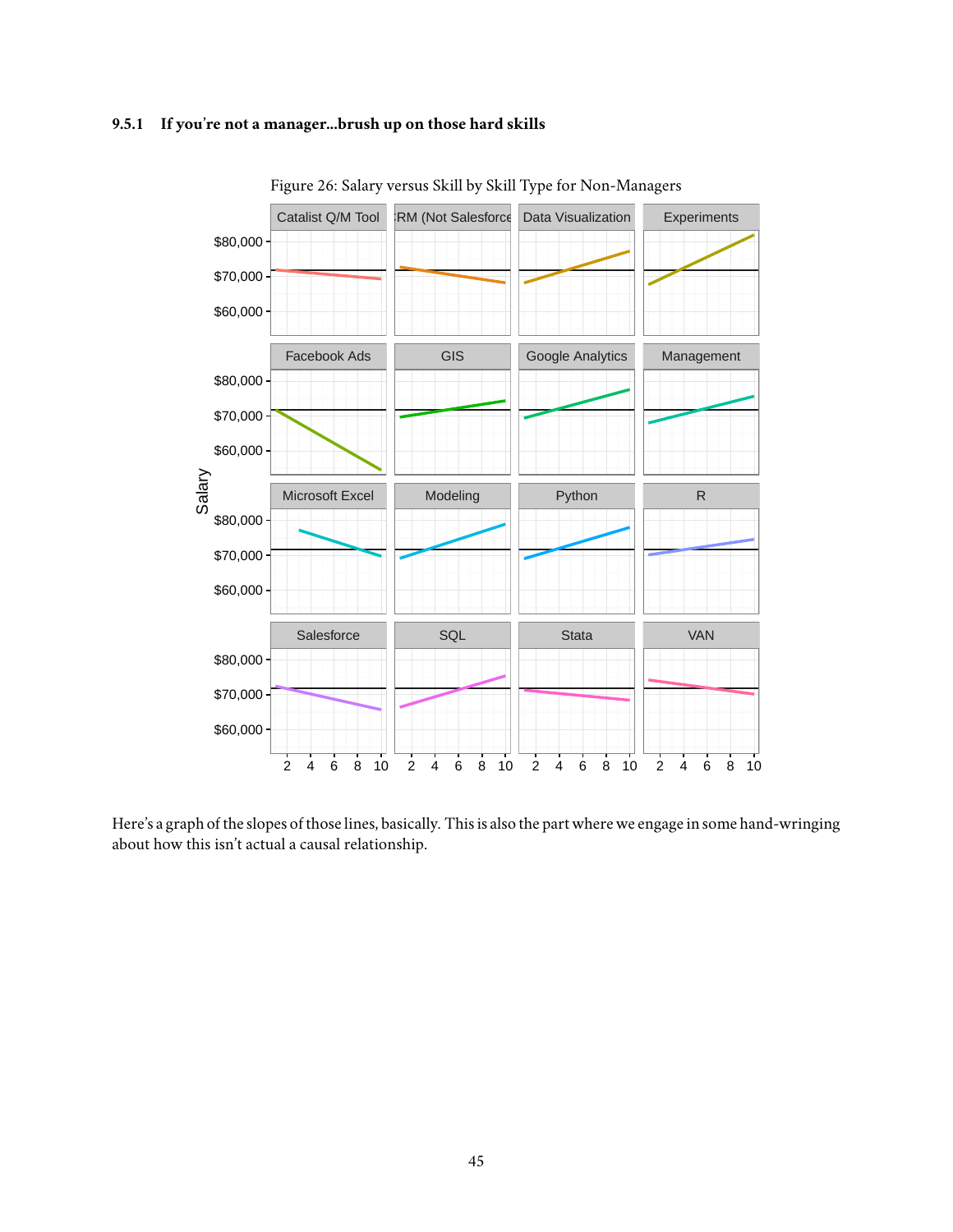<span id="page-45-0"></span>

Figure 27: Impact of a 1 Unit increase in Skill on Salary (shown with error bars of 1 SE) for Non-Managers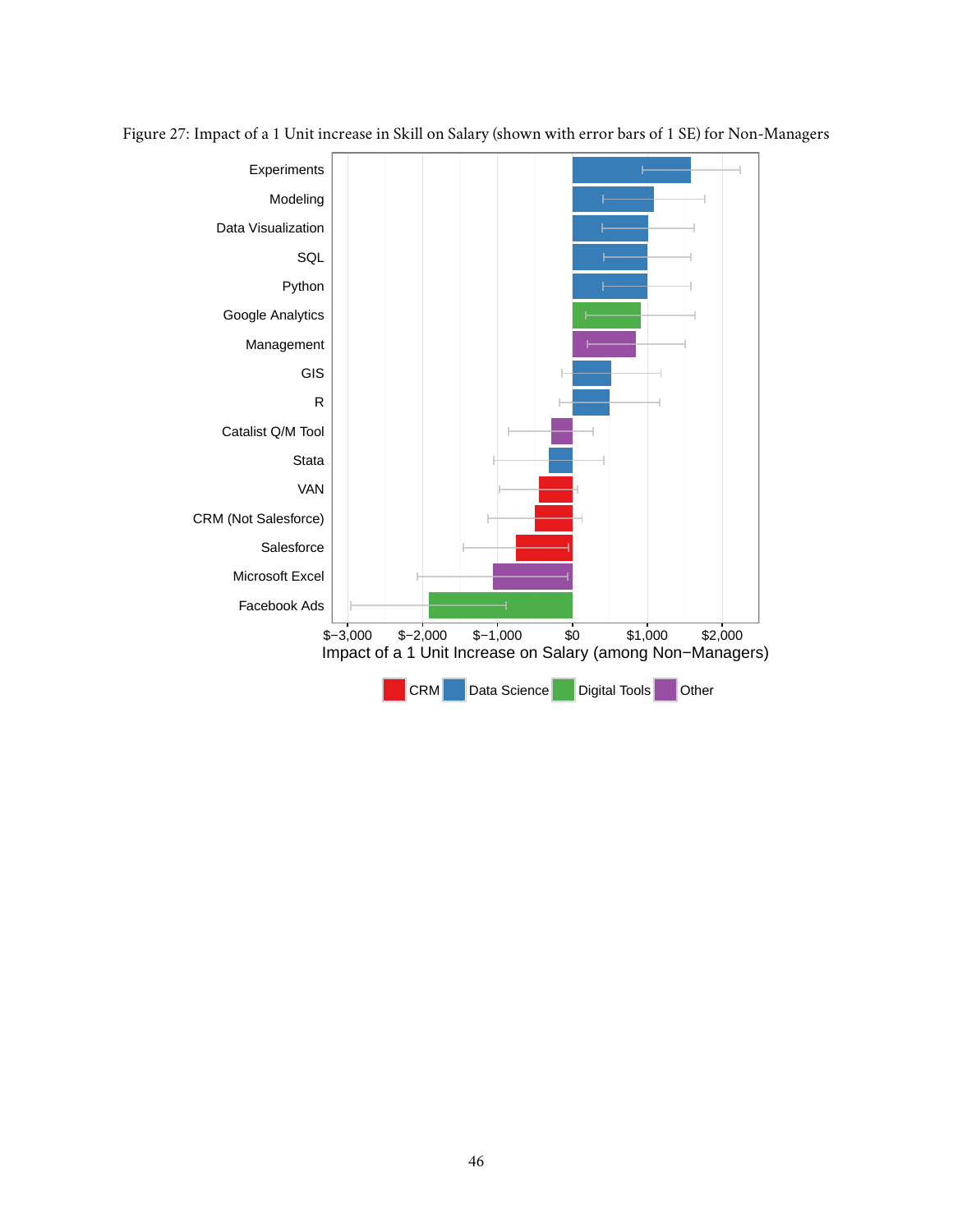#### <span id="page-46-0"></span>**9.5.2 If you are a manager...be a better manager?**



<span id="page-46-1"></span>Figure 28: Salary versus Skill by Skill Type for Managers

Here's a graph of the slopes of those lines, basically. This is also the part where we engage in some hand-wringing about how this isn't actual a causal relationship.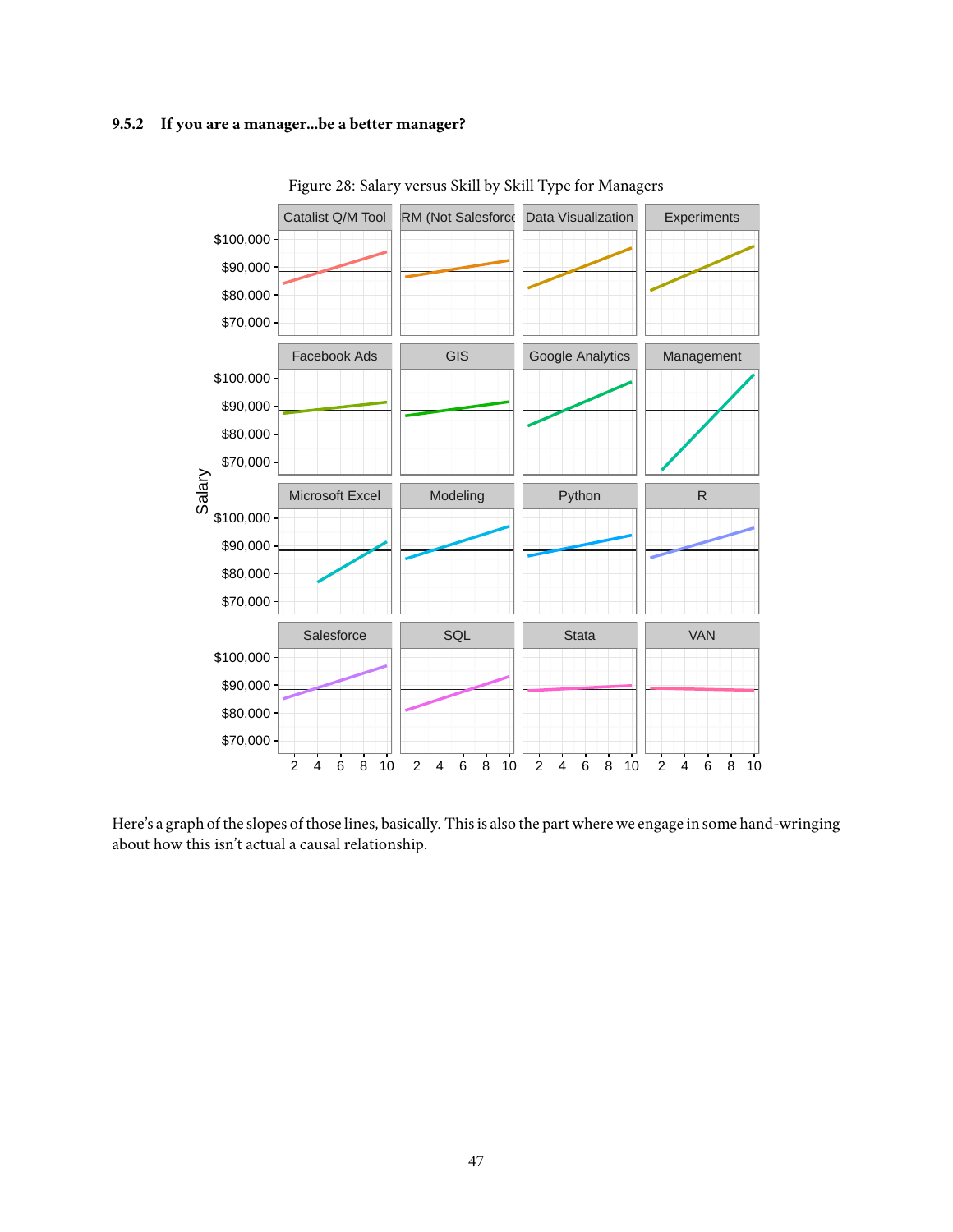<span id="page-47-2"></span>

Figure 29: Impact of a 1 Unit increase in Skill on Salary (shown with error bars of 1 SE) for Managers

## <span id="page-47-0"></span>**10 Where are people going?**

## <span id="page-47-1"></span>**10.1 About 50% of all respondents and 35% of respondents not currently on a political campaign plan on changing organizations within the next year**

Respondents were allowed to select multiple options. For every category, we display the percentage of respondents who selected that option (potentially among multiple).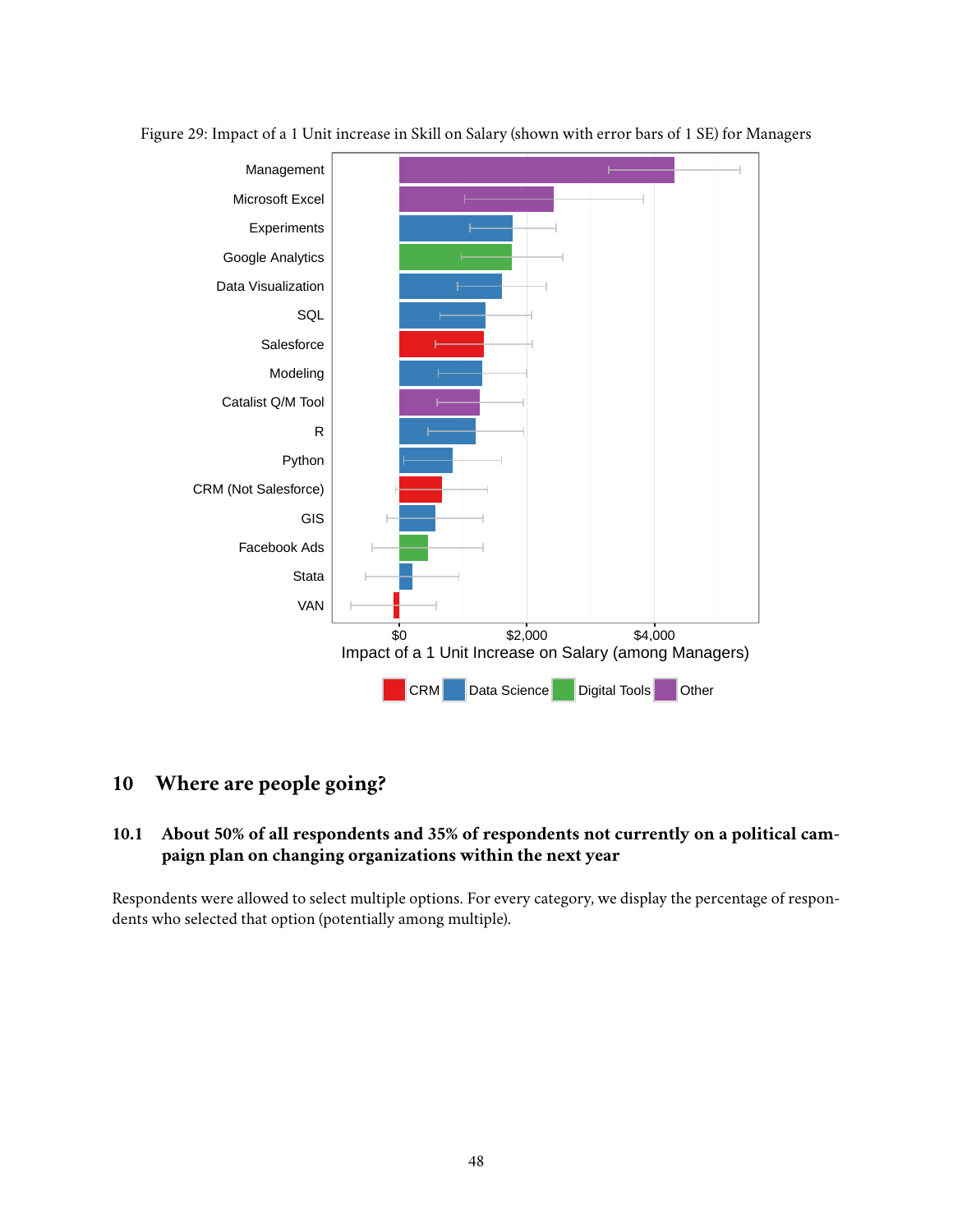| Category                                 | N   | Percent |
|------------------------------------------|-----|---------|
| My current job / for my current employer | 139 | 52.3%   |
| Consulting firm                          | 64  | 24.1%   |
| Other private sector                     | 53  | 19.9%   |
| Nonprofit/c3/c4                          | 46  | 17.3%   |
| Business (non-consulting)                | 41  | 15.4%   |
| Other public sector                      | 26  | 9.8%    |
| Freelance                                | 23  | 8.6%    |
| Labor union                              | 23  | 8.6%    |
| Political campaign                       | 10  | 3.8%    |
| Party committee                          | 8   | 3.0%    |

<span id="page-48-2"></span>Table 45: Counts by Future Work Plans

Table 46: Counts by Future Work Plans among Respondents NOT on a political campaign

<span id="page-48-3"></span>

| Category                                   | N   | Percent |
|--------------------------------------------|-----|---------|
| My current job $/$ for my current employer | 137 | 64.6%   |
| Consulting firm                            | 38  | 17.9%   |
| Nonprofit/c3/c4                            | 34  | 16.0%   |
| Business (non-consulting)                  | 28  | 13.2%   |
| Other private sector                       | 27  | 12.7%   |
| Labor union                                | 22  | 10.4%   |
| Freelance                                  | 17  | 8.0%    |
| Other public sector                        | 12  | 5.7%    |
| Political campaign                         | 5   | 2.4%    |
| Party committee                            | 3   | 1.4%    |

## <span id="page-48-0"></span>**11 Notes**

- When treating salary as a numeric variable, we use the mean of the reported salary range (e.g., \$60,000- \$75,000 was treated as \$67,500)
- We deleted 3 responses that appeared to be from people outside progressive data world (based on job description)
- When treating years of experience as a numeric variable, we use the mean of the reported range
- Job titles were bucketed
- We generally try to avoid disclosing salary statistics for groups that contain fewer than 5 individuals. In those cases, those groups are marked with '-' on a table, and those values are excluded from calcuating the totals included with the table.
- Annie wasted a few days of her life trying to cluster people into job categories based on various formulations of skills, years of experience, and job focus. She was not successful, so if you have better ideas, please let her know.[7](#page-48-1)

<span id="page-48-1"></span> $7$ Tried a few different things, including using PCA for feature reduction (especially for skills) and t-sne for clustering.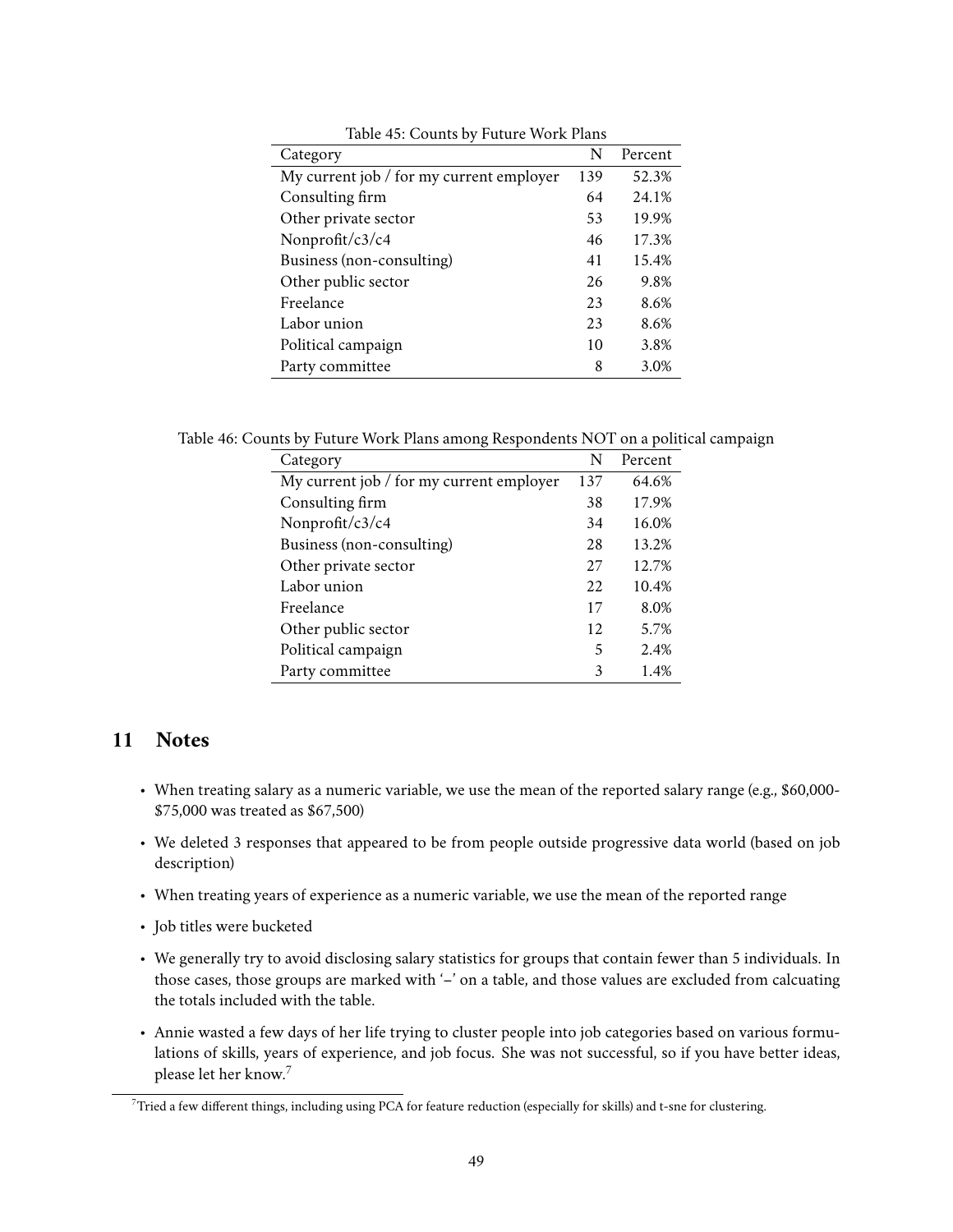• Annie also tried to be cool like the [2016 O'Reilly Data Science Salary Survey](https://www.oreilly.com/ideas/2015-data-science-salary-survey) and fit a linear model, but she couldn't get a root mean squared error below about \$20,000, so no model for you.[8](#page-49-1)

If you have any suggestions about ways to improve this analysis or next year's survey, please e-mail any one of the authors.

## <span id="page-49-0"></span>**12 List of Tables and Figures**

## **List of Tables**

| 1  |                                                                                      | $\overline{4}$ |
|----|--------------------------------------------------------------------------------------|----------------|
| 2  |                                                                                      | 5              |
| 3  |                                                                                      | 5              |
| 4  |                                                                                      | 6              |
| 5  |                                                                                      | 6              |
| 6  |                                                                                      | 7              |
| 7  |                                                                                      | 7              |
| 8  |                                                                                      | $\,8\,$        |
| 9  |                                                                                      | 8              |
| 10 |                                                                                      | 9              |
| 11 |                                                                                      | 9              |
| 12 |                                                                                      | 9              |
| 13 |                                                                                      | 10             |
| 14 |                                                                                      | 11             |
| 15 |                                                                                      | 12             |
| 16 |                                                                                      | 12             |
| 17 |                                                                                      | 13             |
| 18 |                                                                                      | 14             |
| 19 |                                                                                      | 14             |
| 20 |                                                                                      | 15             |
| 21 |                                                                                      | 17             |
| 22 |                                                                                      | 18             |
| 23 | Distribution of Total Compensation by Simplified Education Level                     | 18             |
| 24 |                                                                                      | 18             |
| 25 |                                                                                      | 20             |
| 26 |                                                                                      | 20             |
| 27 |                                                                                      | 20             |
| 28 |                                                                                      | 21             |
| 29 | Distribution of Total Compensation by Organization Type and Gender                   | 23             |
| 30 | Distribution of Total Compensation by Management Responsibilities and Gender         | 24             |
| 31 | Regression of Salary on Gender, Years of Experience, and Management Responsibilities | 26             |
| 32 |                                                                                      | 26             |
| 33 | Regression of Salary on Race, Years of Experience, and Management Responsibilities   | 27             |
| 34 |                                                                                      | 28             |
| 35 |                                                                                      | 30             |

<span id="page-49-1"></span><sup>8</sup> If you must know, LASSO.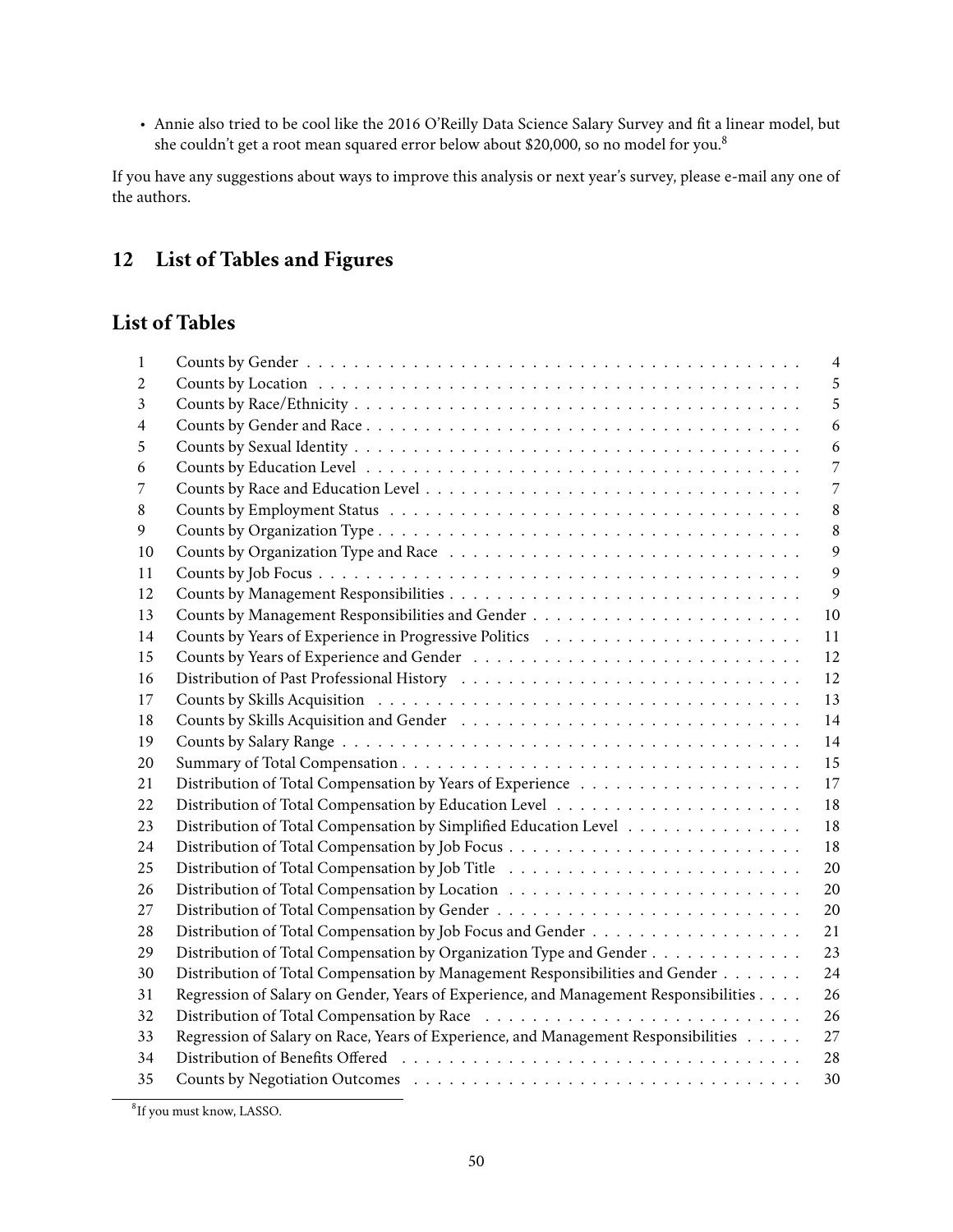| 36 |                                                                                      | 30 |
|----|--------------------------------------------------------------------------------------|----|
| 37 |                                                                                      | 31 |
| 38 |                                                                                      | 33 |
| 39 |                                                                                      | 34 |
| 40 | Distribution of Total Compensation by Pay Opinion and Gender                         | 34 |
| 41 |                                                                                      | 35 |
| 42 |                                                                                      | 36 |
| 43 |                                                                                      | 39 |
| 44 |                                                                                      | 41 |
| 45 |                                                                                      | 49 |
| 46 | Counts by Future Work Plans among Respondents NOT on a political campaign            | 49 |
| 47 |                                                                                      | 53 |
| 48 |                                                                                      | 53 |
| 49 |                                                                                      | 53 |
| 50 | Differences in Self-Reported Skill by Gender among Non-Manager Analytics Practioners | 54 |
| 51 | Differences in Self-Reported Skill by Gender among Non-Manager Engineers             | 54 |

# **List of Figures**

| 1              |                                                                                                                                                                                                                                | 6              |
|----------------|--------------------------------------------------------------------------------------------------------------------------------------------------------------------------------------------------------------------------------|----------------|
| 2              |                                                                                                                                                                                                                                | $\overline{7}$ |
| 3              |                                                                                                                                                                                                                                | 10             |
| $\overline{4}$ |                                                                                                                                                                                                                                | 11             |
| 5              |                                                                                                                                                                                                                                | 13             |
| 6              |                                                                                                                                                                                                                                | 15             |
| 7              |                                                                                                                                                                                                                                | 16             |
| 8              |                                                                                                                                                                                                                                | 16             |
| 9              |                                                                                                                                                                                                                                | 17             |
| 10             |                                                                                                                                                                                                                                | 19             |
| 11             |                                                                                                                                                                                                                                | 22             |
| 12             | Distribution of Total Compensation by Organization Type and Gender                                                                                                                                                             | 24             |
| 13             |                                                                                                                                                                                                                                | 25             |
| 14             |                                                                                                                                                                                                                                | 25             |
| 15             |                                                                                                                                                                                                                                | 29             |
| 16             |                                                                                                                                                                                                                                | 31             |
| 17             |                                                                                                                                                                                                                                | 32             |
| 18             |                                                                                                                                                                                                                                | 33             |
| 19             |                                                                                                                                                                                                                                | 35             |
| 20             |                                                                                                                                                                                                                                | 37             |
| 21             | Distribution of Scores by Skill (and contained a series of the series of the series of the series of the series of the series of the series of the series of the series of the series of the series of the series of the serie | 38             |
| 22             |                                                                                                                                                                                                                                | 40             |
| 23             |                                                                                                                                                                                                                                | 42             |
| 24             |                                                                                                                                                                                                                                | 43             |
| 25             |                                                                                                                                                                                                                                | 44             |
| 26             |                                                                                                                                                                                                                                | 45             |
| 27             | Impact of a 1 Unit increase in Skill on Salary (shown with error bars of 1 SE) for Non-Managers                                                                                                                                | 46             |
| 28             |                                                                                                                                                                                                                                | 47             |
| 29             | Impact of a 1 Unit increase in Skill on Salary (shown with error bars of 1 SE) for Managers                                                                                                                                    | 48             |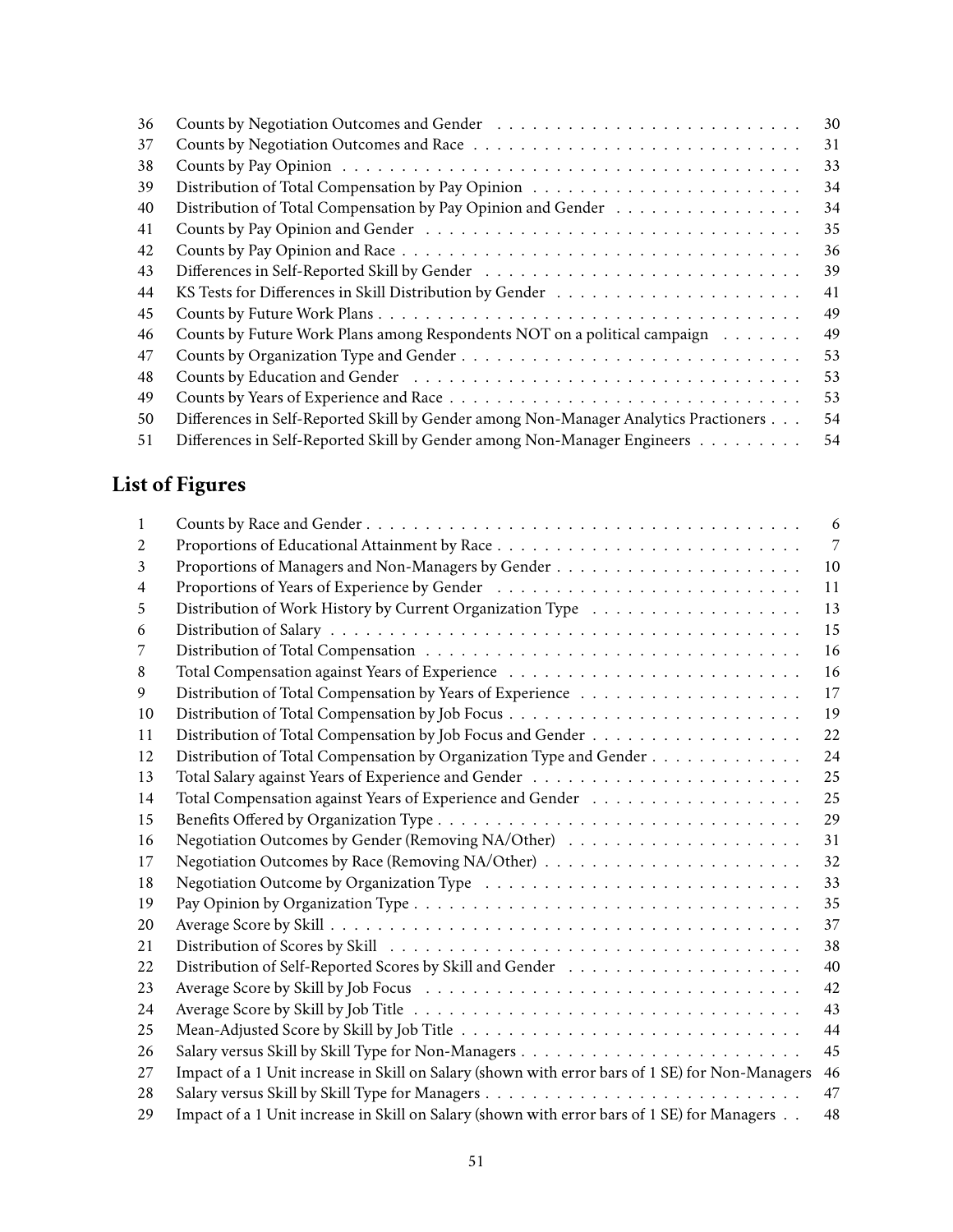|  |  |  | - 52 |
|--|--|--|------|
|--|--|--|------|

## <span id="page-51-0"></span>**13 Appendix**

This section is also known as "all the random tables you might want because you don't have access to individuallevel data". There is no meaningful ordering here.

## <span id="page-51-1"></span>**13.1 Most people don't have a bonus**



<span id="page-51-2"></span>Figure 30: Bonus Prevalance by Salary Range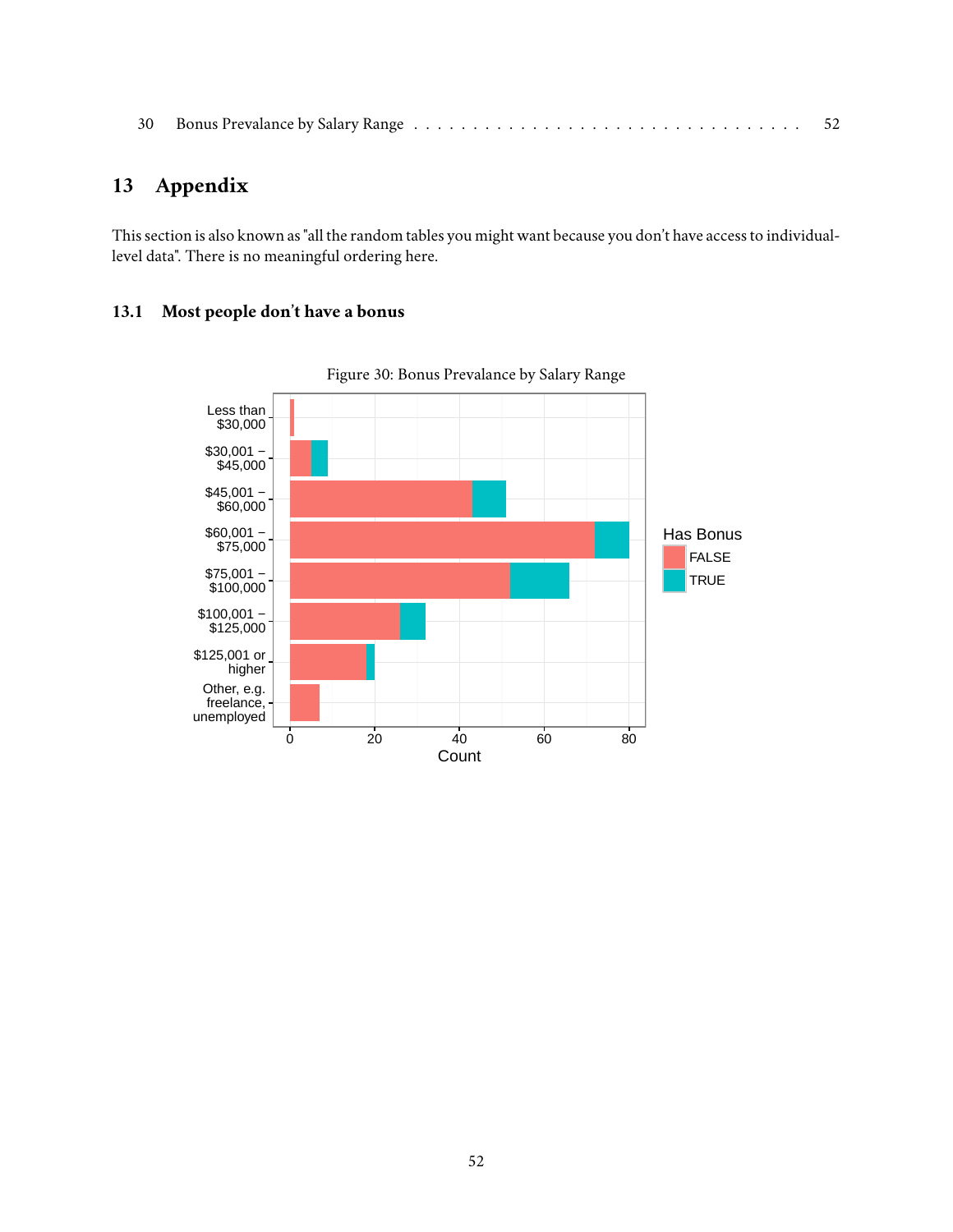## <span id="page-52-0"></span>**13.2 Women are more likely to work at labor unions and political campaigns**

| Overall                   |    | Female  |                       | Male    |
|---------------------------|----|---------|-----------------------|---------|
| Category                  | N  | Percent | N                     | Percent |
| Consulting firm           | 30 | 21.7%   | 30                    | 24.0%   |
| Political campaign        | 32 | 23.2%   | 22                    | 17.6%   |
| Non-profit/ $c3/c4$       | 19 | 13.8%   | 22                    | 17.6%   |
| Labor union               | 20 | 14.5%   | 11                    | 8.8%    |
| Business (non-consulting) | 17 | 12.3%   | 13                    | 10.4%   |
| Party committee           | 15 | 10.9%   | 15                    | 12.0%   |
| Other private sector      | 4  | 2.9%    | 7                     | 5.6%    |
| Other public sector       | 1  | 0.7%    | 3                     | 2.4%    |
| Unemployed                |    |         | $\mathcal{D}_{\cdot}$ | 1.6%    |

<span id="page-52-4"></span>Table 47: Counts by Organization Type and Gender

## <span id="page-52-1"></span>**13.3 Women have roughly the same levels of educational attainment as men**

| Overall                     | Female |         |     | Male    |
|-----------------------------|--------|---------|-----|---------|
| Category                    | N      | Percent | N   | Percent |
| No College Degree           | 10     | 7 2%    | 9   | 7 2%    |
| Bachelor's Degree           | 82     | 59.4%   | 78  | 62.4%   |
| Post Bachelor's Work/Degree | 46     | 33.3%   | -38 | 30.4%   |

<span id="page-52-3"></span>Table 48: Counts by Education and Gender

## <span id="page-52-2"></span>**13.4 Whites and non-whites have roughly comparable years of experience**

| Overall          |    | Non-White | White |         |  |
|------------------|----|-----------|-------|---------|--|
| Category         | N  | Percent   | N     | Percent |  |
| Under 1 year     | 4  | 6.1%      | 15    | 7.5%    |  |
| $1 - 2$ years    | 9  | 13.6%     | 20    | 10.0%   |  |
| $2 - 4$ years    | 13 | 19.7%     | 48    | 24.0%   |  |
| $4 - 6$ years    | 17 | 25.8%     | 50    | 25.0%   |  |
| 6 - 10 years     | 13 | 19.7%     | 43    | 21.5%   |  |
| 10 years or more | 10 | 15.2%     | 2.4   | 12.0%   |  |

<span id="page-52-5"></span>Table 49: Counts by Years of Experience and Race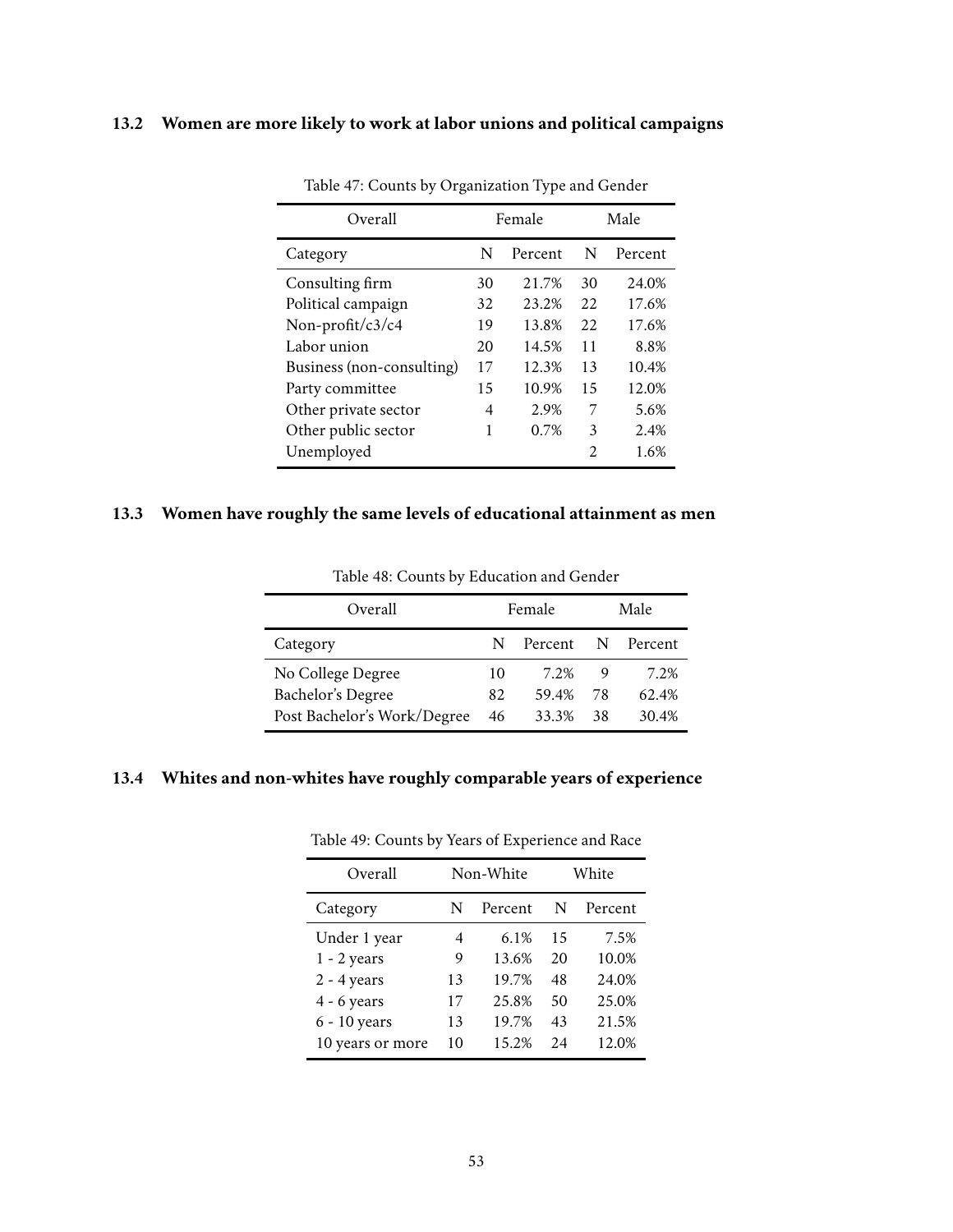## <span id="page-53-0"></span>**13.5 Even within the same job focus, women report lower skillsets**

Here's that table of skill differences among analytics practioners...

<span id="page-53-1"></span>

| Skill                       | Skill Type    | Female | Male           | Difference |
|-----------------------------|---------------|--------|----------------|------------|
| Catalist Q/M Tool           | Other         | 3.5    | 5.2            | 1.7        |
| SQL                         | Data Science  | 7.1    | 8.6            | 1.5        |
| Python                      | Data Science  | 3.8    | 5.2            | 1.4        |
| <b>GIS</b>                  | Data Science  | 3.2    | 4.4            | 1.2        |
| Microsoft Excel             | Other         | 8.2    | 9.1            | 0.91       |
| Data Visualization          | Data Science  | 5.2    | 6.1            | 0.89       |
| Modeling                    | Data Science  | 4.4    | 5.2            | 0.77       |
| Experiments                 | Data Science  | 4.2    | 4.7            | 0.54       |
| R                           | Data Science  | 4.4    | 4.8            | 0.48       |
| VAN                         | <b>CRM</b>    | 6      | 6.4            | 0.42       |
| Google Analytics            | Digital Tools | 2.6    | 3              | 0.42       |
| Management                  | Other         | 4.6    | 4.9            | 0.37       |
| Stata                       | Data Science  | 3      | 3.3            | 0.32       |
| Facebook Ads                | Digital Tools | 1.1    | 1.3            | 0.18       |
| Salesforce                  | <b>CRM</b>    | 2.4    | $\mathfrak{D}$ | $-0.39$    |
| <b>CRM</b> (Not Salesforce) | <b>CRM</b>    | 2.8    | 2.1            | $-0.73$    |

| Table 50: Differences in Self-Reported Skill by Gender among Non-Manager Analytics Practioners |  |  |
|------------------------------------------------------------------------------------------------|--|--|
|                                                                                                |  |  |

...and engineers.

<span id="page-53-2"></span>

| Skill                       | Skill Type    | Female | Male | Difference |
|-----------------------------|---------------|--------|------|------------|
| <b>GIS</b>                  | Data Science  | 1.5    | 3.5  | 2          |
| Data Visualization          | Data Science  | 2.1    | 3.9  | 1.8        |
| Python                      | Data Science  | 4.1    | 5.6  | 1.6        |
| Management                  | Other         | 3.2    | 4.6  | 1.5        |
| Google Analytics            | Digital Tools | 4.4    | 5.6  | 1.3        |
| R.                          | Data Science  | 1.8    | 3    | 1.2        |
| SQL                         | Data Science  | 6.5    | 7.6  | 1.1        |
| <b>CRM</b> (Not Salesforce) | <b>CRM</b>    | 3.2    | 3.8  | 0.62       |
| Modeling                    | Data Science  | 1.7    | 2.3  | 0.57       |
| Facebook Ads                | Digital Tools | 1      | 1.4  | 0.44       |
| Experiments                 | Data Science  | 2.4    | 2.6  | 0.24       |
| Salesforce                  | <b>CRM</b>    | 2      | 2.2  | 0.2        |
| Stata                       | Data Science  | 1.4    | 1.2  | $-0.16$    |
| Catalist Q/M Tool           | Other         | 1.8    | 1.6  | $-0.22$    |
| Microsoft Excel             | Other         | 7.7    | 6.9  | $-0.82$    |
| VAN                         | <b>CRM</b>    | 5.8    | 4.1  | $-1.7$     |
|                             |               |        |      |            |

Table 51: Differences in Self-Reported Skill by Gender among Non-Manager Engineers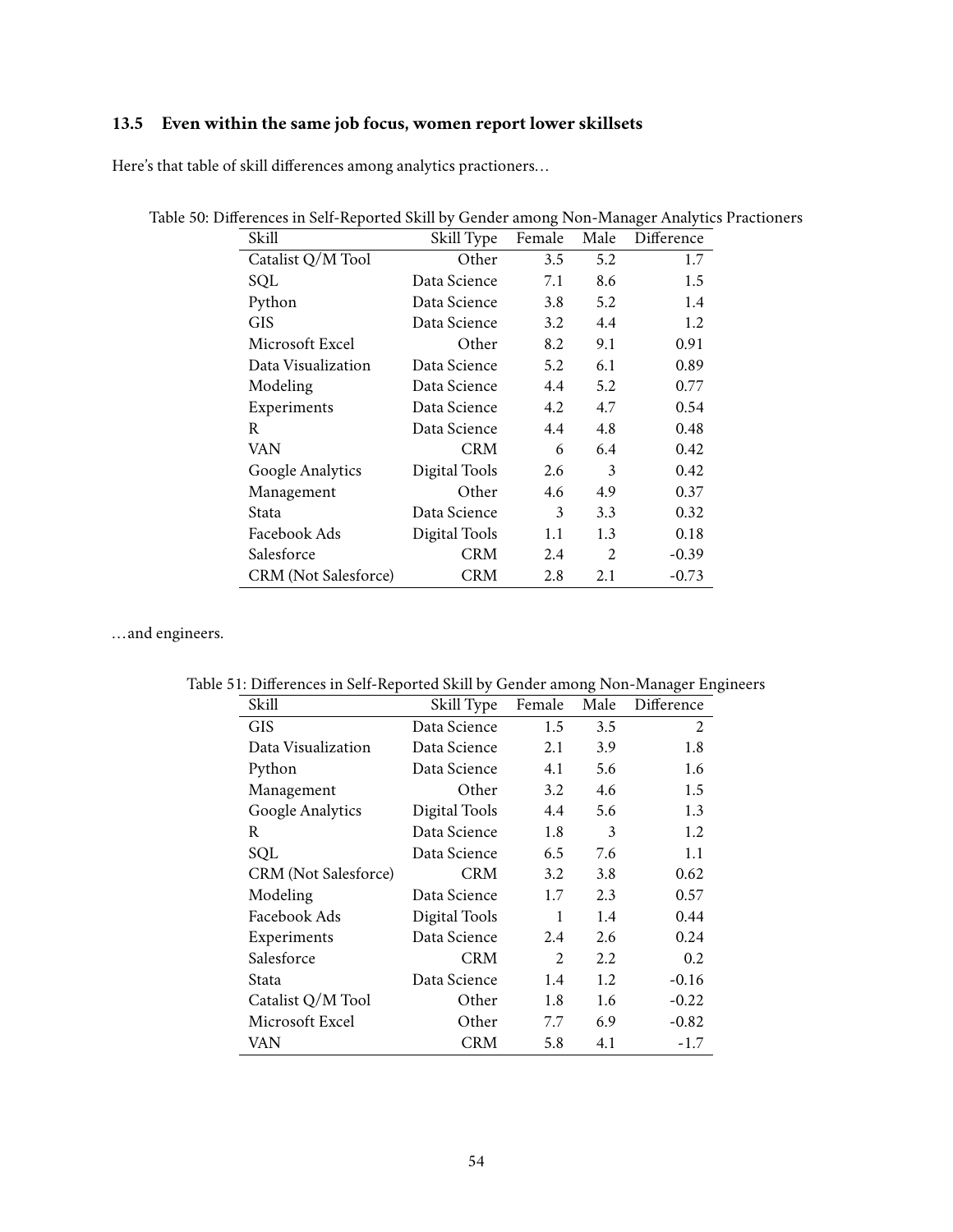## <span id="page-54-0"></span>**14 Survey Questionnaire**

This survey is designed to collect information about compensation of progressive data, analytics, and technology staff. All information here should be submitted anonymously. Only aggregated responses will be made public within the community.

### <span id="page-54-1"></span>**14.1 About You**

Race/Ethnicity (multiple choice)

- Hispanic/Latino
- African-American
- Asian-American
- Native American
- Middle Eastern / Arab-American
- White
- Other (write-in)

Gender (single choice)

- Female
- Male
- Other (write-in)

Do you identify as LGBTQQIA? (single choice) Lesbian, Gay, Bisexual, Transgender, Queer, Questioning, Intersex, Asexual

- I identify with one of these identities
- I identify with two or more of these identities
- I do not identify with any of these identities
- Other (write-in)

Highest level of education completed (single choice)

- High school/secondary school/associate's degree/some college credit but no 4-year degree
- Bachelor's degree
- Some post-bachelor's work but no higher degree
- Master's degree
- PhD or other doctoral degree
- Other (write-in)

Where did you learn the majority of skills you use in your current job? (single choice)

- Formal education
- Self taught (including Coursera and things like that)
- On the job training
- Other (write-in)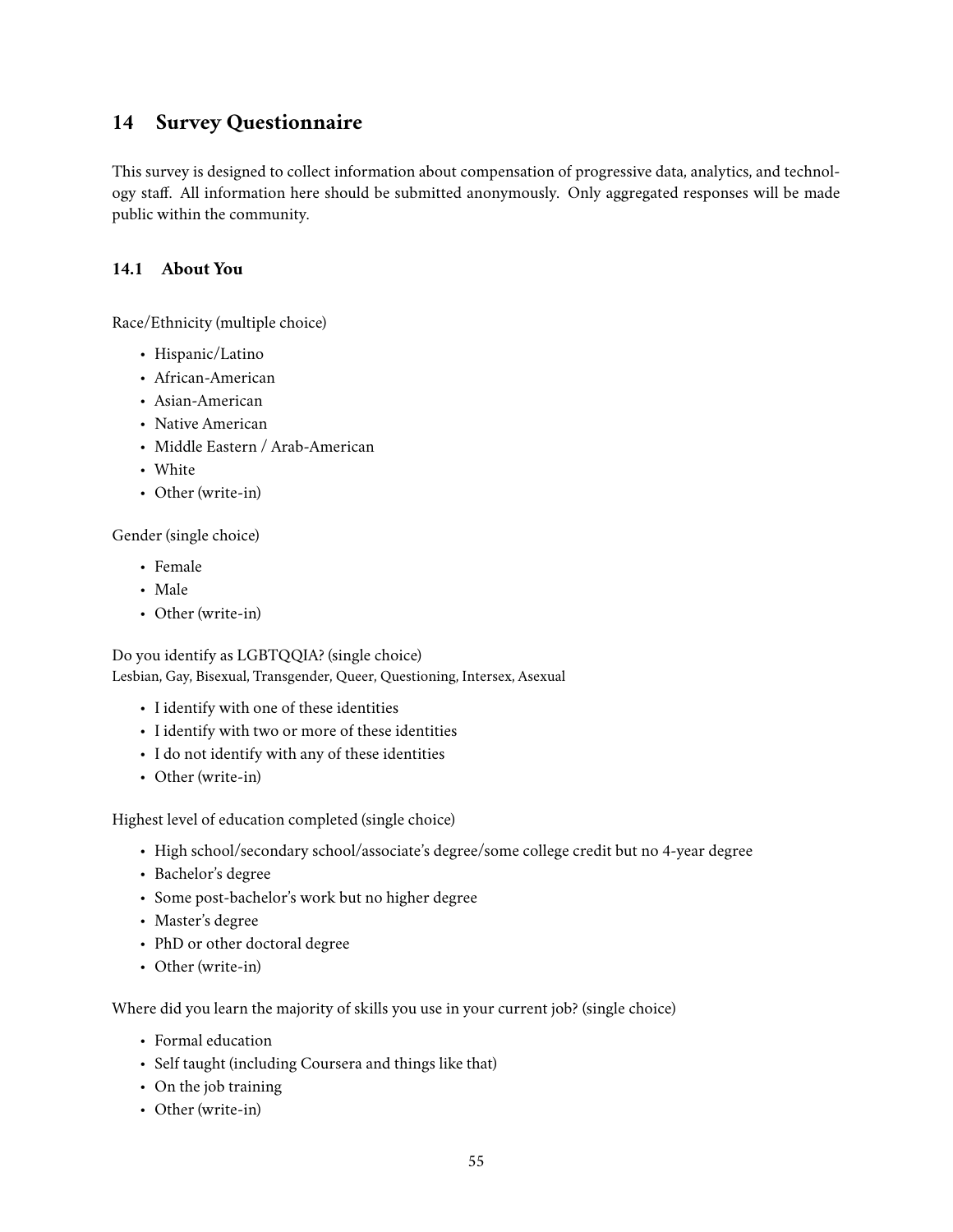### <span id="page-55-0"></span>**14.2 Current Job and Salary Information**

Organization Type (single choice, required)

- Consulting firm (with at least some clients in progressive politics)
- Nonprofit organization/c3/c4
- Political campaign
- Business (non-consulting; e.g a technology vendor)
- Labor union
- Party committee
- Other private sector
- Other public sector
- Unemployed

Employment Status (single choice, required)

- Full time at 1 job
- Full time at 1 job plus additional paid work (2nd job, contracts, etc)
- Part time, because of personal choice
- Part time, because of inability to find full time work
- Freelance / contracting / self-employed (either FT or PT)
- Unemployed
- Other (write-in)

Location (single choice, required)

- Washington, DC
- New York City
- San Francisco
- Chicago
- Los Angeles
- Other major US city (over 1 million people)
- Smaller city/town
- Suburbs
- Exurbs
- Rural area
- Canada
- Europe
- Africa
- Oceania
- Asia

What type of benefits do you personally receive from your organization? (multiple choice)

- Cell phone reimbursement / company cell phone
- Company credit card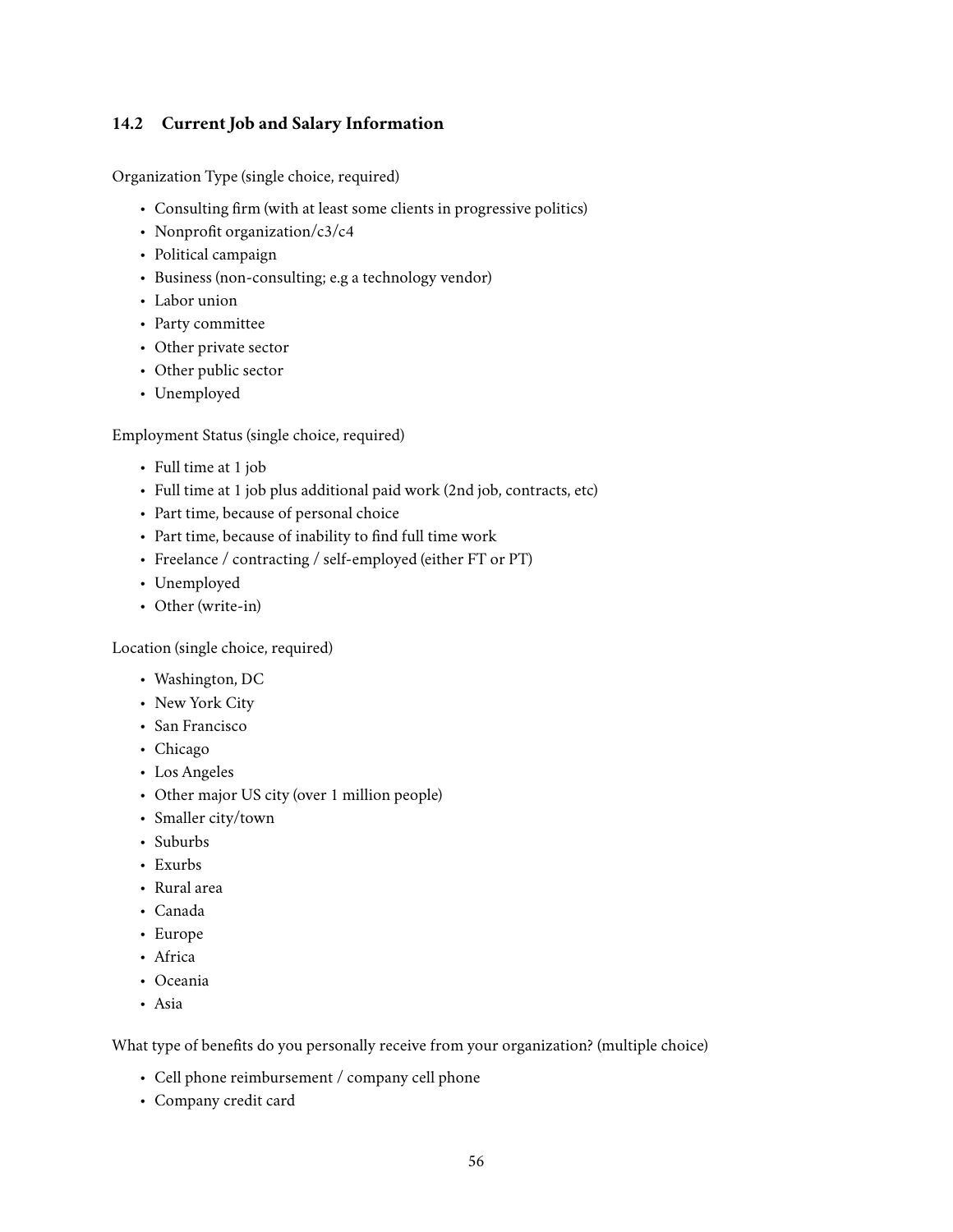- Paid vacation days
- Paid sick days
- 401(k) or other retirement plan
- $401(k)$  matching
- Organizational bonding activities
- Continuing education / professional development
- Day care
- Paid maternity leave
- Paid paternity leave
- Other (write-in)

What type of organizations have you worked at in the past five years? (multiple choice)

- Consulting firm
- Freelance
- Nonprofit organization/c3/c4
- Political campaign
- Political-related business (non-consulting; e.g a technology or digital vendor)
- Labor union
- Party committee
- Other private sector
- Other public sector

Where do you want or expect to be working a year from now? (multiple choice)

- Consulting firm
- Freelance
- Nonprofit organization/c3/c4
- Political campaign
- Political-related business (non-consulting; e.g a technology or digital vendor)
- Labor union
- Party committee
- Other private sector
- Other public sector

Guaranteed salary range (single choice, required) Yearly pre-tax, excluding bonuses or commissions

- Less than \$30,000
- $\cdot$  \$30,001 \$45,000
- $$45,001 $60,000$
- $$60,001 $75,000$
- $\cdot$  \$75,001 \$100,000
- \$100,001 \$125,000
- \$125,001 or higher
- I have no fixed salary (freelancers, etc)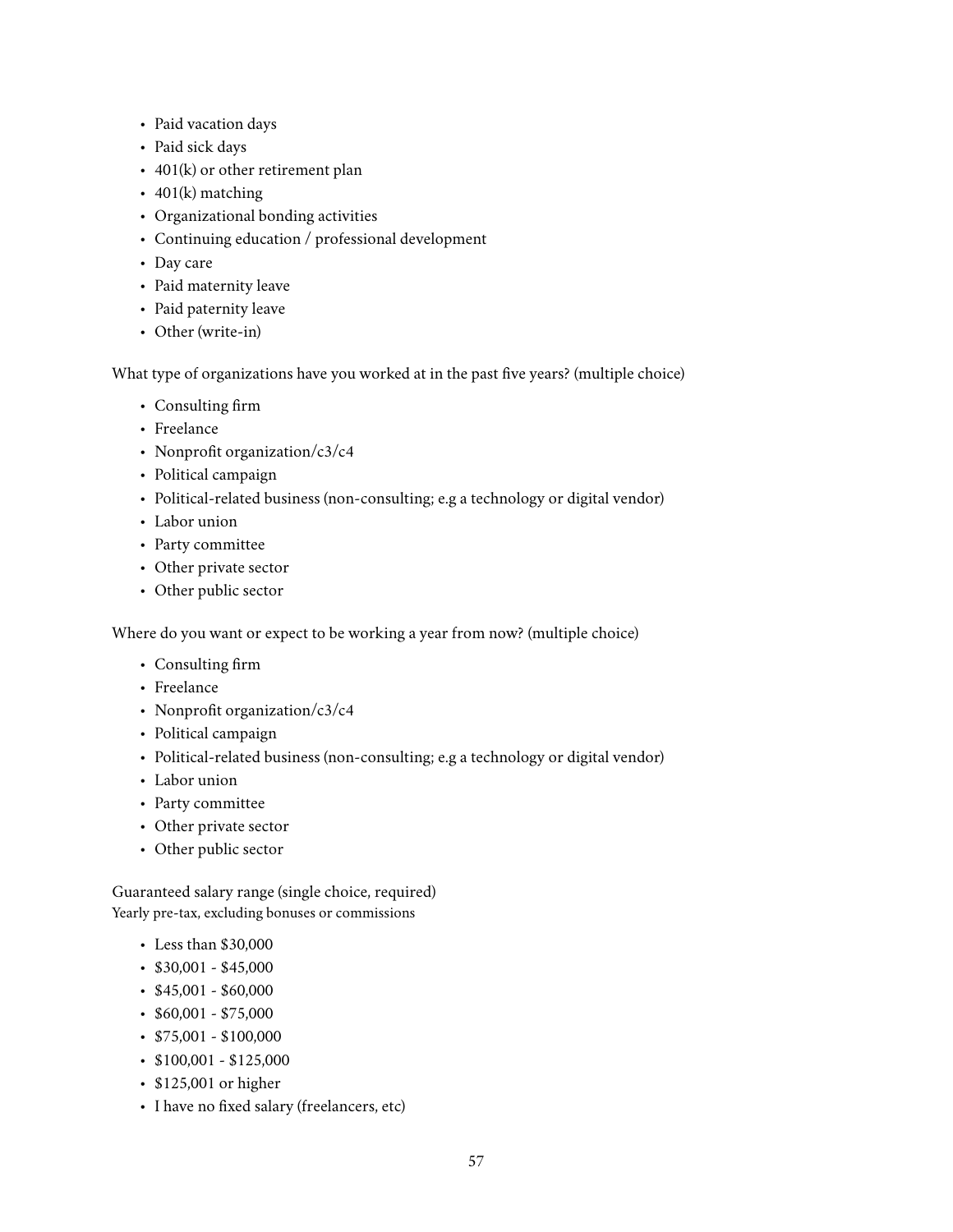• Unemployed

Bonus or commission pay (open text)

Do you think your salary or income is... (single choice) In your field, not necessarily your organization

- Less than others in similar positions are making
- About the same as others in similar positions are making
- More than others in similar positions are making
- I don't know how my salary/income compares to others'

Position/job title (open text)

Department, team or focus of work (single choice, required)

- General analytics or data science
- General field/grassroots-focused data (e.g. VAN admin)
- Other general data management (finance data, digital data, DBA, etc)
- Surveys / polling
- Engineering / software development
- Digital analytics
- Experiments / testing
- Consulting / client relations
- Non-tech/data campaign management (Manager, State Field Director, Digital Director, etc.)
- Other campaign staff
- General digital (e.g. digital director, online campaigner)
- Development / fundraising
- Other (write-in)

Do you manage full-time staffers? (single choice) Include everyone who reports "up the chain" to you, both directly or through layer(s) of management

- Yes, 1 to 4
- Yes, 5 to 9
- Yes, more than 10
- No

Years of experience in the progressive space (single choice)

- Under 1 year
- $\cdot$  1 2 years
- $\cdot$  2 4 years
- $\cdot$  4 6 years
- $\cdot$  6 10 years
- 10 years or more